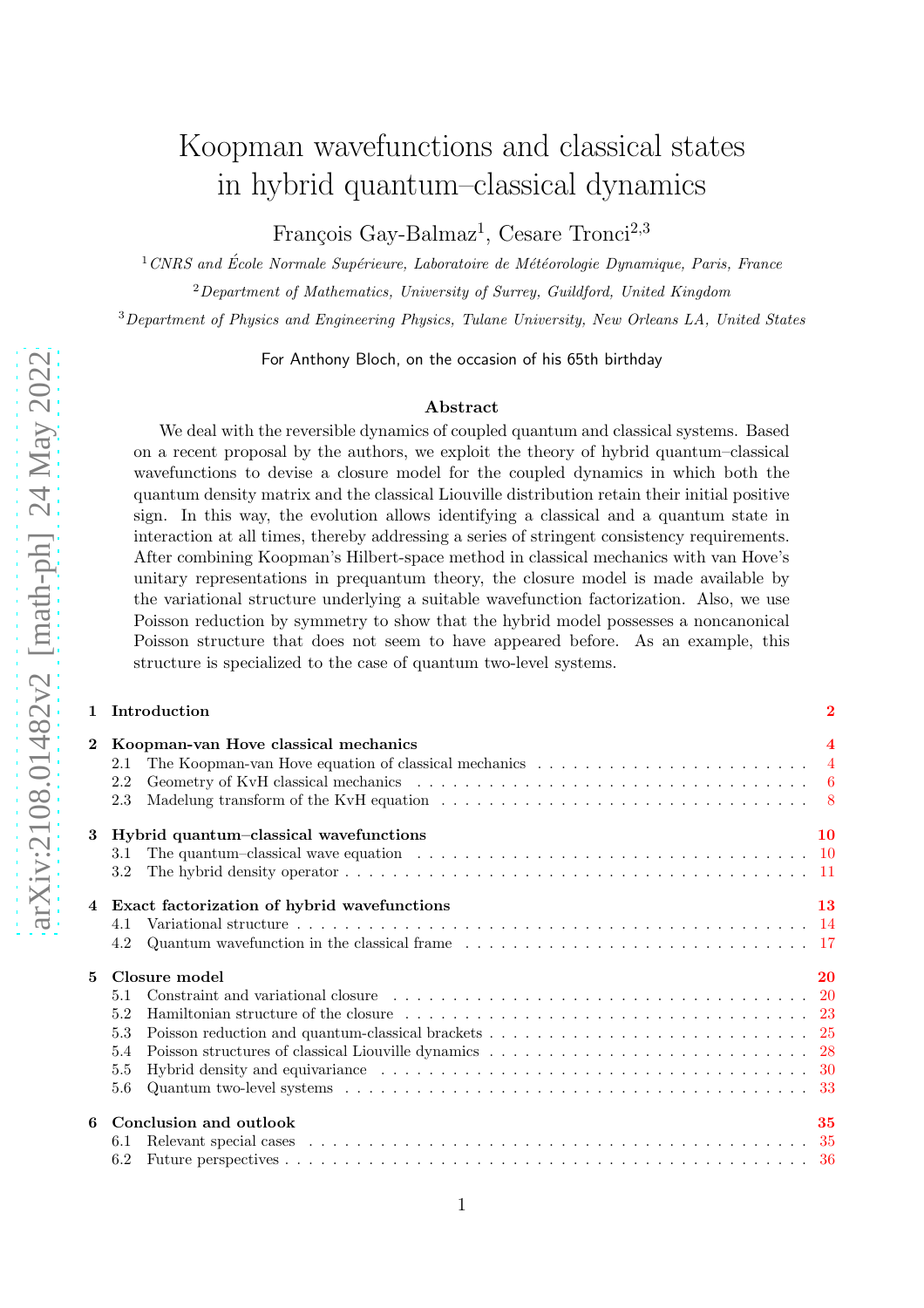## <span id="page-1-0"></span>1 Introduction

This work deals with the interaction dynamics of quantum and classical degrees of freedom. Going back to the long-standing problem of quantum measurement, the coupling of quantum and classical systems lies at the heart of several technological and scientific processes. In quantum computing, teleportation and dense coding both involve the interplay of classical and quantum components. In fully quantum systems, hybrid quantum–classical methods are often employed to mitigate the computational challenges arising from the curse of dimensionality. This approach is well-known in chemical physics, where nuclei are treated as classical while electrons are left fully quantum [\[59\]](#page-39-0). In solid state physics, spin-orbit coupling may be regarded as the coupling of classical (orbital) degrees of freedom and quantum spins [\[35\]](#page-38-0). More generally, whenever a scale separation identifies the slow motion of some coordinates, hybrid methods tend to emerge as an attractive strategy to tackle the curse of dimensions arising in many-particle quantum systems. In some cases, hybrid models are formulated in terms of density operators [\[3,](#page-36-0) [12,](#page-37-0) [28,](#page-38-1) [39,](#page-38-2) [47\]](#page-39-1), while in some other cases these are based on the use of wavefunctions [\[5,](#page-36-1) [31,](#page-38-3) [51,](#page-39-2) [37,](#page-38-4) [61\]](#page-39-3).

However, most of current quantum–classical models fail to satisfy a series of basic selfconsistency criteria [\[2\]](#page-36-2), such as the following:

- 1. the classical system is identified by a phase-space probability density at all times;
- 2. the quantum system is identified by a positive-semidefinite density operator  $\hat{\rho}$  at all times;
- 3. the model is equivariant under both quantum unitary transformations and classical canonical transformations (Hamiltonian diffeomorphisms);
- 4. in the absence of an interaction potential, the model reduces to uncoupled quantum and classical dynamics;
- 5. in the presence of an interaction potential, the *quantum purity*  $\|\hat{\rho}\|^2$  is not a constant of motion (decoherence property).

Notice that this list may not be exhaustive and further consistency requirements may be found in the literature  $[12]$ . So far, however, current models have been struggling to capture all of the above properties and in some cases no-go arguments have been proposed [\[46,](#page-39-4) [53,](#page-39-5) [49\]](#page-39-6). The model in [\[3,](#page-36-0) [28\]](#page-38-1), for example, fails to capture the first two properties, while the model in [\[31\]](#page-38-3) does not satisfy property 4. In addition, the correct prediction of decoherence remains an outstanding task. To the authors' knowledge, the only model currently available that satisfies all the above requirements is the Ehrenfest model:

<span id="page-1-1"></span>
$$
i\hbar \frac{\partial \mathcal{P}}{\partial t} + i\hbar \operatorname{div}(\mathcal{P}\langle X_{\widehat{H}}\rangle) = [\widehat{H}, \mathcal{P}]. \tag{1}
$$

Here,  $\mathcal{P}(q, p)$  is a phase-space density taking values in the space of quantum density operators and, likewise,  $H(q, p)$  is a phase-space function taking values in the space of Hermitian operators on the quantum state space. Also,  $X_{\hat{H}} = (\partial_p\hat{H}, -\partial_q\hat{H})$  and we have made use of the expectation value notation  $\langle \hat{A} \rangle = \text{Tr}(\mathcal{P}\hat{A})/\text{Tr}(\mathcal{P})$ . The classical density is given by  $\rho_c = \text{Tr}\,\mathcal{P}$ , while the quantum density matrix reads  $\hat{\rho} = \int \mathcal{P} dq dp$ . However, while serving as a basis for several numerical methods in chemistry, equation [\(1\)](#page-1-1) fails to provide a reliable description of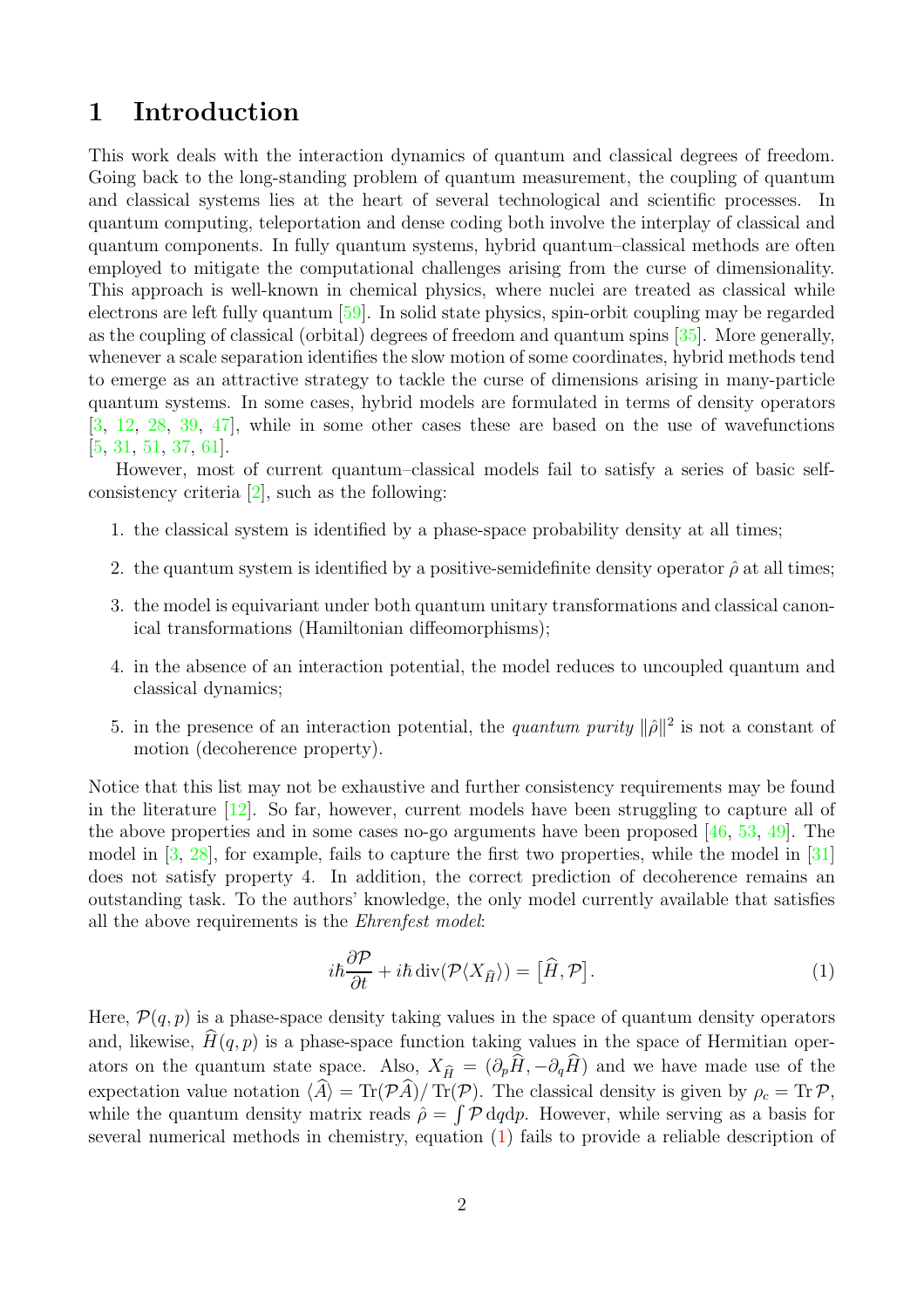decoherence in terms of quantum purity evolution [\[4\]](#page-36-3). Thus, one is led to look for alternative consistent models beyond Ehrenfest dynamics.

Given the difficulties in ensuring consistency, sometimes one is tempted to consider alternative approaches such as density functional theory (DFT). Even in this context, mixed quantum–classical DFT is receiving increasing attention [\[52\]](#page-39-7). As these alternatives are not immune from important limitations, a consistent model of coupled quantum-classical dynamics will likely open the door to a new generation of numerical simulation approaches. Indeed, while we wait for quantum computing to get us to the next level of computational power, consistent quantum-classical methods may be able to tackle some of the challenges of many-particle simulations with the currently available resources. Given the ubiquity of many-particle quantum systems in a variety of physical contexts, it is not a moment too soon for us to explore this important direction.

Compound systems comprising both quantum and classical degrees of freedom are generally referred to as hybrid quantum–classical systems, while "mixed quantum–classical dynamics" is more common nomenclature in the chemical physics literature [\[59\]](#page-39-0). Following earlier ideas by Sudarshan [\[16,](#page-37-1) [51\]](#page-39-2), we recently obtained a hybrid quantum–classical model [\[11,](#page-37-2) [26,](#page-38-5) [57\]](#page-39-8) by combining Koopman's Hilbert-space approach to classical mechanics [\[41\]](#page-38-6) with van Hove's unitary representations in prequantization  $[60]$ . This hybrid theory is written on the tensorproduct Hilbert space of Schrödinger and Koopman wavefunctions and its associated dynamics is energy-conserving and Hamiltonian. While this essentially implies deterministic dynamics, we remark that this property may or may not be enforced depending on whether one invokes the occurrence of certain irreversible processes in quantum–classical interaction [\[18\]](#page-37-3). Here, we shall restrict to consider reversible dynamics, while leaving the possibility of adding entropy sources as an interesting future direction.

While the Koopman theory [\[11\]](#page-37-2) of hybrid systems ensures properties 2-5 by construction, a relevant aspect in this approach is the fact that the expression of the classical Liouville distribution is not sign-definite. Thus one is led to ask if an initial positive sign is preserved by the evolution, thereby identifying a classical state at all times. This was shown to be true for certain classes of hybrid systems [\[26\]](#page-38-5), although a general statement is still missing and it is not clear whether property 1 holds in the general case. While this property was listed as desirable in [\[12\]](#page-37-0), the same reference also discusses how the development of negative values in the classical distribution could still be justified by exploiting analogies to Wigner distributions, which are known to become unsigned in the general case. Following Feynman [\[20\]](#page-37-4), analogous arguments were also presented in [\[11\]](#page-37-2). The detection of negative values in the classical density would mean that the classical subsystem may evolve to occupy certain non-classical states that are made available by the quantum–classical coupling. Despite the interesting foundational considerations arising from this point, it is natural to ask whether it is at all possible to formulate a deterministic hybrid theory beyond the Ehrenfest model that still ensures a positive Liouville density at all times. In that case, the theory would allow the identification of both a quantum and a classical state during the entire evolution. In this paper, we provide a positive answer to this question by simply modifying the dynamical theory of quantum–classical wavefunctions in [\[11,](#page-37-2) [26\]](#page-38-5) to enforce a positive Liouville density. In order to obtain this variant of the theory, we combine the variational principle underlying the canonical structure of hybrid wavefunctions with a factorization method recently rediscovered in chemical physics and now known as exact factorization [\[1\]](#page-36-4). As we will see, the sequence of steps leading to the final model amounts to applying a gauge principle that makes the theory invariant under local phase transformations. Physically, this corresponds to the general principle that classical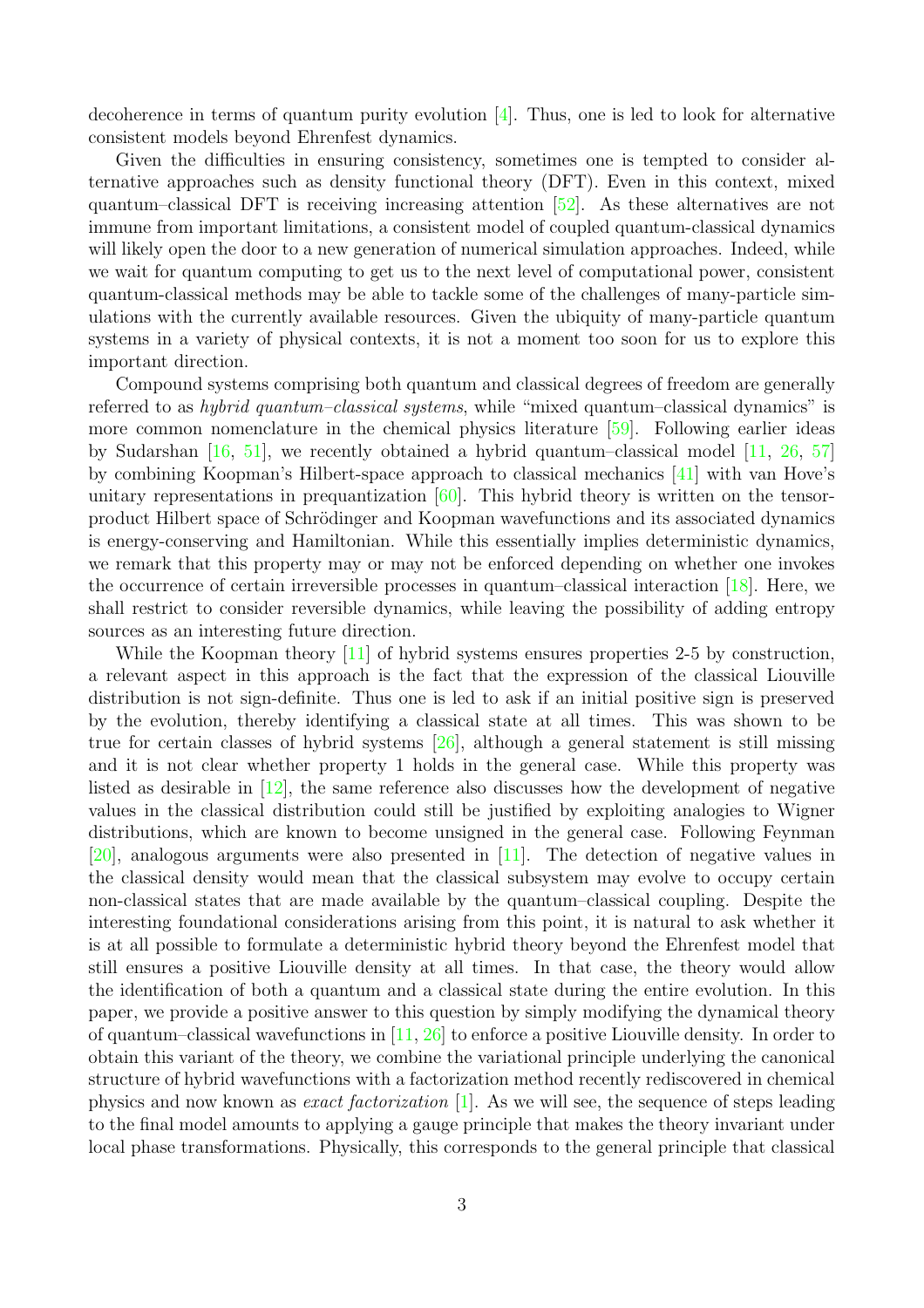phases are not observable and thus represent a gauge freedom, much in analogy to global phases in standard quantum mechanics.

Plan of the paper. Section [2](#page-3-0) reviews the Koopman-van Hove (KvH) formulation of classical mechanics. In particular, Section [2.2](#page-5-0) reviews its underlying prequantum geometry in terms of van Hove representations and their associated momentum map, while Section [2.3](#page-7-0) discusses the Madelung transform. The classical KvH theory is extended in Section [3](#page-9-0) to include coupling to a quantum system. The quantum–classical wave equation is presented in Section [3.1](#page-9-1) along with its variational principle reflecting the underlying canonical structure. In Section [3.2,](#page-10-0) the hybrid wavefunction are shown to determine a quantum–classical density operator that can be used to compute both the classical Liouville density and the quantum density matrix. The variational structure of the quantum–classical wave equation is studied in Section [4](#page-12-0) upon using the exact factorization of the hybrid wavefunction. After introducing the general variational setting in Section [4.1,](#page-13-0) we perform a change of frame expressing the quantum evolution in the phase-space frame associated to classical motion; see Section [4.2.](#page-16-0) Section [5](#page-19-0) is devoted to formulating the closure model ensuring that the classical density retains its initial sign. As shown in Section [5.1,](#page-19-1) this property is achieved by enforcing a particular constraint relating the Berry connection to the canonical one-form on the classical cotangent bundle. Within the same section, we explain how this constraint corresponds to applying a gauge principle. Section [5.2](#page-22-0) discusses the Hamiltonian structure of the final model, along with Casimir invariants. In particular, a new noncanonical Poisson bracket is obtained by standard Poisson reduction in Section [5.3.](#page-24-0) Furthermore, Section [5.4](#page-27-0) shows how the quantum-classical Hamiltonian structure is related to a new class of Poisson brackets governing different representations of the classical Liouville equation. Section [5.5](#page-29-0) presents a candidate hybrid density operator and its equivariance properties, along with the dynamics of the quantum and classical states. Then, Section [5.6](#page-32-0) specializes the closure model to the case of quantum two-level systems. A conclusive discussion is presented in Section [6.](#page-34-0) Section [6.1](#page-34-1) shows how the closure model specializes to previous hybrid schemes, Section [6.2](#page-35-0) presents a list of open questions in the form of a plan of action for future work in this direction.

## <span id="page-3-0"></span>2 Koopman-van Hove classical mechanics

#### <span id="page-3-1"></span>2.1 The Koopman-van Hove equation of classical mechanics

Defined on the classical phase-space  $T^*Q$ , Koopman wavefunctions  $\Psi(t, q, p)$  were introduced in classical mechanics so that the relation  $\rho = |\Psi|^2$  provides a Hilbert-space representation of the classical Liouville density  $\rho(t, q, p)$  [\[41\]](#page-38-6). Since  $|\Psi(t, q, p)|^2$  is phase-invariant, its direct replacement in the classical Liouville equation  $\partial_t \rho + \{\rho, H\} = 0$  leads to essentially the same equation for  $\Psi(t, q, p)$ , namely  $i\hbar\partial_t \Psi = \{i\hbar H, \Psi\}$ , which carries the name of Koopman-von *Neumann equation* (KvN). The main feature here is that the Liouvillian operator  $L_H = \{i\hbar H, \}$ is Hermitian so that the KvN equation  $i\hbar\partial_t\Psi = \hat{L}_H\Psi$  identifies a unitary flow on the classical Hilbert space  $\mathcal{H}_c = L^2(T^*Q)$ , thereby resembling the usual quantum Schrödinger construction. Over the years, this approach has been rediscovered by several eminent scholars [\[7,](#page-36-5) [17,](#page-37-5) [54\]](#page-39-10), who were apparently unaware of Koopman's work.

While the Koopman approach is currently being revived in both quantum and classical settings [\[10,](#page-37-6) [13,](#page-37-7) [38,](#page-38-7) [29\]](#page-38-8), the KvN equation involves certain unclear aspects discussed in [\[11\]](#page-37-2)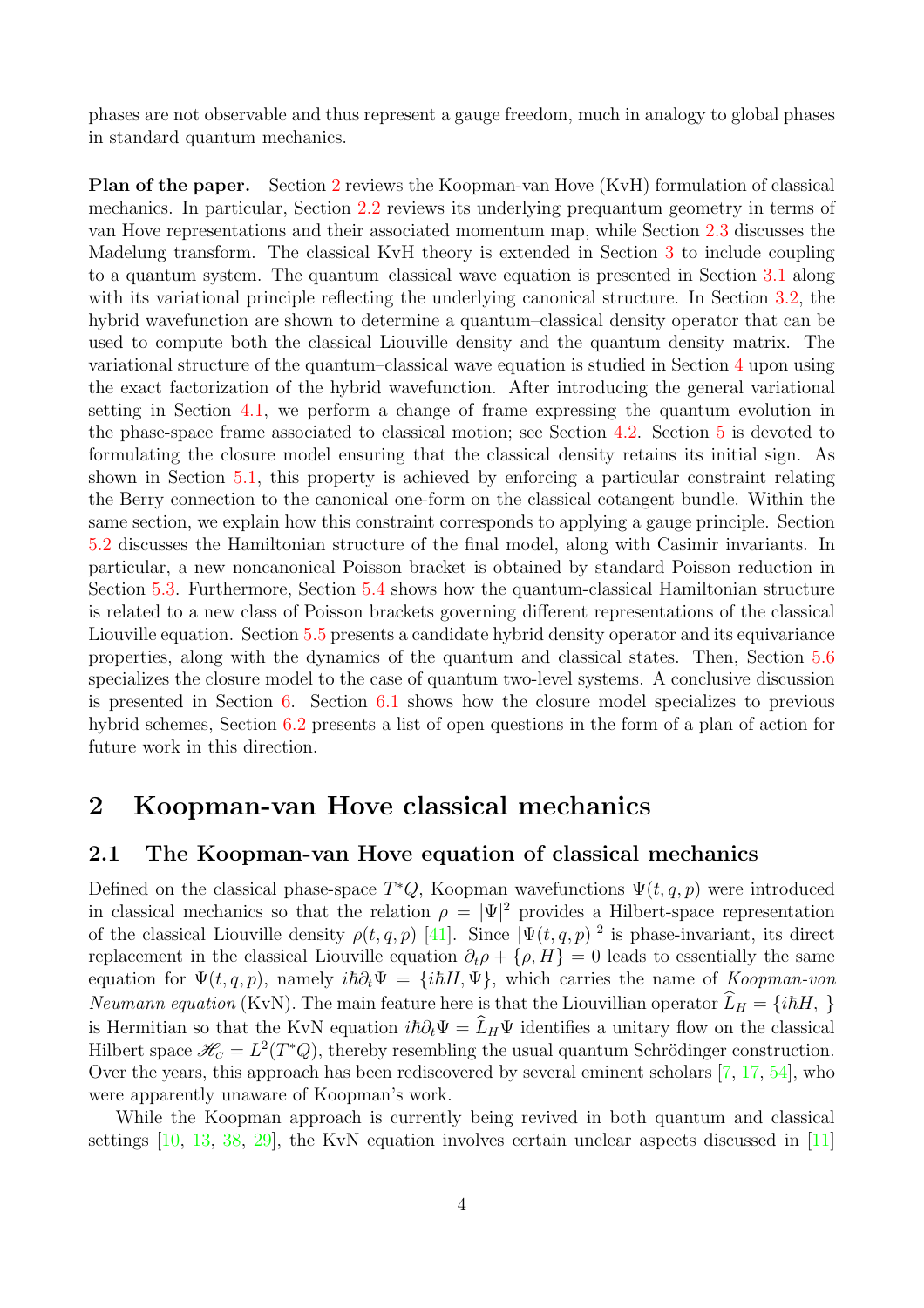and recently overcome only by resorting to noncanonical methods [\[58\]](#page-39-11). Following Kostant and Souriau [\[42,](#page-38-9) [43,](#page-39-12) [50\]](#page-39-13), in [\[11,](#page-37-2) [26\]](#page-38-5) the authors proposed to combine Koopman's construction with van Hove's prequantization theory of unitary representations in classical mechanics. This results in adding to the operator  $\tilde{L}_H$  a phase term corresponding to the Lagrangian function  $\mathscr{L}: T^*Q \to \mathbb{R}$  on phase-space, that is  $\mathscr{L} = \mathcal{A} \cdot X_H - H$ . Here, the canonical one-form  $\mathcal{A} \in \Omega^1(T^*Q)$  satisfies  $\omega = -d\mathcal{A}$ , where  $\omega$  is the canonical symplectic form on  $T^*Q$  and  $X_H \in \mathfrak{X}(T^*Q)$  is the Hamiltonian vector field associated to H. Upon denoting by  $\mathbf{i}_X \mathcal{T}$  the insertion of a vector field X into a covariant tensor  $\mathcal{T}$ , one has  $\mathbf{i}_{X_H}\omega = dH$ . For example, if  $Q = \mathbb{R}$ , then one can set  $\mathcal{A} = pdq$ , so that  $\omega = dq \wedge dp$  and  $X_H = (\partial_p H, -\partial_q H)$ . The extension to arbitrary dimensions is straightforward. The *Koopman-van Hove equation* (KvH) for classical mechanics reads

<span id="page-4-0"></span>
$$
i\hbar \partial_t \Psi = \widehat{L}_H \Psi - \mathscr{L} \Psi =: \widehat{\mathcal{L}}_H \Psi , \qquad (2)
$$

where  $\mathscr L$  acts as standard multiplication and we defined the *prequantum operator* on the righthand side. Upon introducing  $\lambda = -i\hbar d$ , this operator can be written as

<span id="page-4-2"></span>
$$
\widehat{\mathcal{L}}_H = \widehat{L}_H - \mathscr{L} = H + X_H \cdot (\widehat{\lambda} - \mathcal{A}). \tag{3}
$$

Here, the dot product stands for the standard insertion of a vector field into a one form. While the name 'prequantum operator' is customary in geometric quantization, this operator was also called *covariant Liouvillian* in  $[11]$ . In this construction, there is a one-to-one correspondence  $F \leftrightarrow \widehat{\mathcal{L}}_F$  between phase-space functions  $F(q, p)$  identifying physical observables and prequantum operators  $\widehat{\mathcal{L}}_F$ . This is somewhat analogous to Dirac's canonical quantization prescription for quantum observables, which instead reads  $F(q, p) \leftrightarrow F(\hat{q}, \hat{p})$  with  $[\hat{q}, \hat{p}] = i\hbar$ . In the classical case, upon introducing the multiplicative operators  $(\hat{q}, \hat{p})\Psi = (q\Psi, p\Psi) =: \hat{\mathfrak{X}}\Psi$ , we notice that the relation  $[\hat{z}_j, \hat{\lambda}_k] = i\hbar \delta_{jk}$  takes the KvH equation [\(2\)](#page-4-0) to a formally equivalent quantum system with the two sets of canonical observables  $(q, \lambda_q)$  and  $(p, \lambda_p)$ . More importantly, we recall that prequantum operators comprise the Lie algebra structure  $[\hat{\mathcal{L}}_F, \hat{\mathcal{L}}_K] = i\hbar \hat{\mathcal{L}}_{\{F,K\}}$ , thereby leading to the canonical commutation relation  $[\hat{\mathcal{L}}_q, \hat{\mathcal{L}}_p] = i\hbar$ . This last relation was used in  $[10]$  to rewrite Schrödinger's quantum mechanics in terms of wavefunctions on phase-space.

The main novelty introduced by [\[11\]](#page-37-2) in KvH theory consists of the relation between the Koopman wavefunction and the classical Liouville density. This relation is given by a modification of the KvN original prescription  $\rho = |\Psi|^2$  recalled above. This modification reads

<span id="page-4-1"></span>
$$
\rho = |\Psi|^2 - \operatorname{div}(\mathbb{J}\mathcal{A}|\Psi|^2) + i\hbar\{\Psi, \overline{\Psi}\},\qquad(4)
$$

where  $\mathbb{J}: T^*(T^*Q) \to T(T^*Q)$  is the vector bundle map associated to the Poisson structure, defined by  $\{F, H\} = dF \cdot \mathbb{J}(dH)$ . In local coordinates,  $\boldsymbol{z} = (q, p)$  and one can write  $\mathbb{J}$  as the Poisson tensor, so that  $\mathbb{J}^{jk} = \{z^j, z^k\}$  and  $X^j_H = \mathbb{J}^{jk}\partial_k H$ . It can be shown that the expression [\(4\)](#page-4-1) satisfies the classical Liouville equation if  $\Psi$  is a solution of the KvH equation [\(2\)](#page-4-0). While the first term on the right-hand side of [\(4\)](#page-4-1) coincides with the KvN prescription, the remaining two terms vanish under integration in the absence of singularities. In addition, the last two terms make the expression [\(4\)](#page-4-1) sign-indefinite; this should not be seen as an issue because the characteristic nature of the classical Liouville equation ensures that the sign of  $\rho$  is preserved in time. As shown in [\[26\]](#page-38-5), equation [\(4\)](#page-4-1) has a deep geometric meaning as it identifies a momentum map structure. However, in order to make this point clear, we will need to revise the general geometric construction underlying KvH theory. This is the subject of the next section.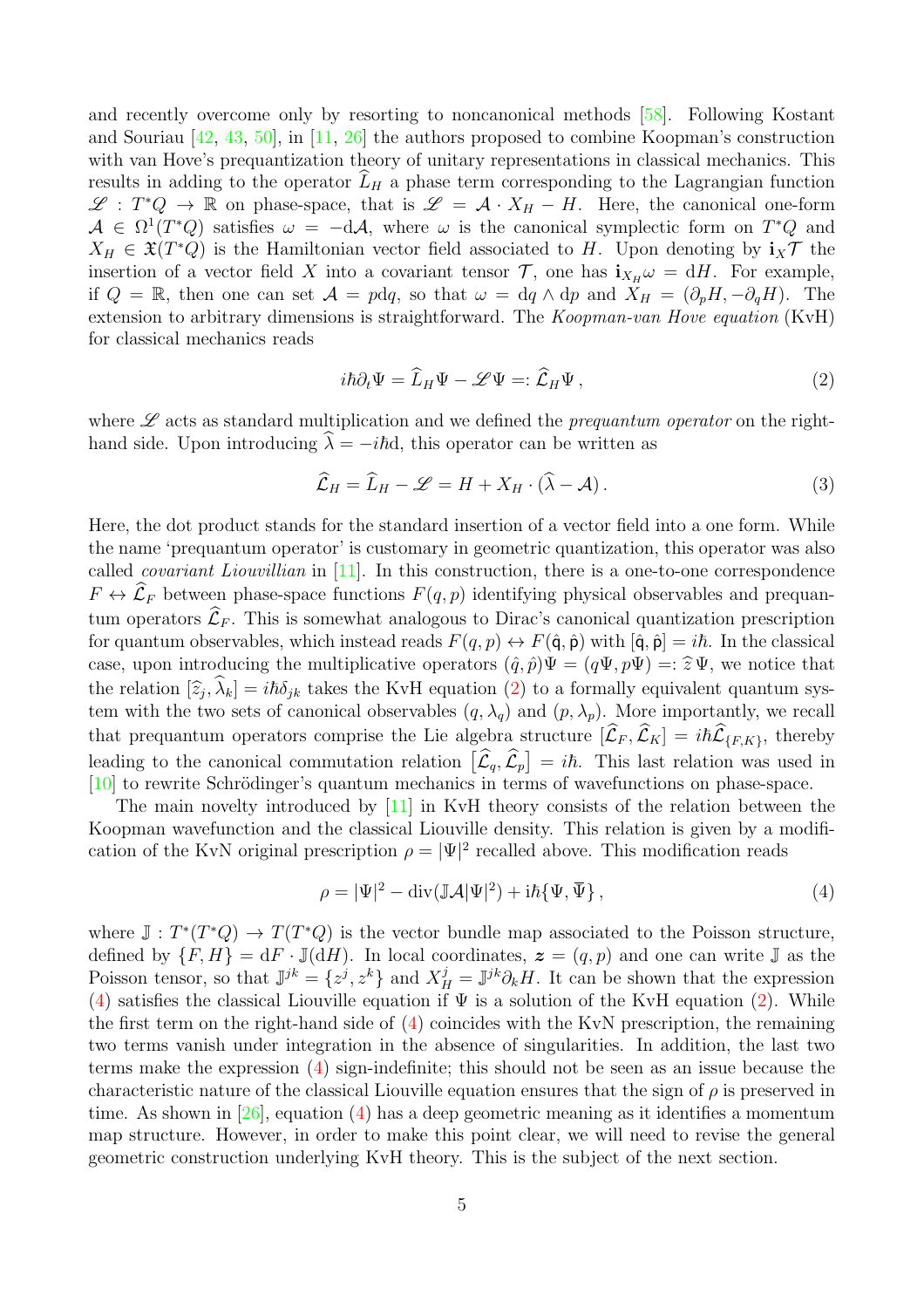### <span id="page-5-0"></span>2.2 Geometry of KvH classical mechanics

In KvH theory, the operator  $-i\hbar^{-1}\hat{\mathcal{L}}_H$  acts on the classical wavefunction as the infinitesimal action of the group of connection-preserving automorphisms of the prequantum circle bundle  $T^*Q \times S^1 \to T^*Q$ , where the latter is endowed with the principal connection one-form A. Then, the relation [\(4\)](#page-4-1) emerges as the momentum map associated to this action. We refer the reader to [\[26\]](#page-38-5) for more details, while here we shall only provide a quick summary of the geometry underlying KvH theory.

Connection-preserving automorphisms. Since the prequantum bundle is trivial, its associated group of connection preserving automorphisms is expressed as

<span id="page-5-1"></span>
$$
\text{Aut}_{\mathcal{A}}(T^*Q \times S^1) := \left\{ (\eta, e^{\mathrm{i}\varphi}) \in \text{Diff}(T^*Q) \,\textcircled{s} \,\mathcal{F}(T^*Q, S^1) \middle| \, \eta^* \mathcal{A} + \mathrm{d}\varphi = \mathcal{A} \right\},\tag{5}
$$

where  $\eta^*$  denotes pullback and  $\text{Diff}(T^*Q) \text{S} \mathcal{F}(T^*Q, S^1)$  denotes the semidirect product of the diffeomorphism group with the space of  $S^1$ -valued functions on phase-space. Since  $d\mathcal{A} = -\omega$ , the condition  $\mathcal{A}-\eta^*\mathcal{A}=\mathrm{d}\varphi$  in [\(5\)](#page-5-1) implies that  $\eta$  is a symplectic diffeomorphism with generating function

<span id="page-5-3"></span>
$$
\varphi(z) = \theta + \int_{z_0}^{z} (\mathcal{A} - \eta^* \mathcal{A}), \qquad z = (q, p) \in T^* Q,
$$
\n(6)

for an arbitrary  $\theta \in \mathbb{R}$ .

The Lie algebra of  $\text{Aut}_{\mathcal{A}}(T^*Q \times S^1)$  is given by the space

$$
\mathfrak{aut}_{\mathcal A}(T^*Q\times S^1)=\{(X,\nu)\in \mathfrak{X}(T^*Q)\,\circledS\,\mathcal{F}(T^*Q)\mid \pounds_X\mathcal{A}+d\nu=0\},
$$

which inherits the usual semidirect-product bracket structure  $[(X_1, \phi_1), (X_2, \phi_2)] = ([X_2, X_1], d\phi_1$  $X_2 - d\phi_2 \cdot X_1$ ). Here,  $\mathcal L$  denotes the Lie derivative and  $[X_2, X_1] = \mathcal L_{X_2} X_1$  is the usual Jacobi-Lie bracket on vector fields. Importantly,  $\operatorname{\mathfrak{aut}}_{\mathcal{A}}(T^*Q \times S^1)$  is isomorphic to the Lie algebra algebra  $\mathcal{F}(T^*Q)$  of phase-space functions, endowed with the canonical Poisson bracket  $\{\, ,\}$ . In formulas, one has

<span id="page-5-2"></span>
$$
\left(\mathcal{F}(T^*Q), \{\,,\}\right) \to \left(\operatorname{aut}_{\mathcal{A}}(T^*Q \times S^1), [(\,,), (\,,)]\right)
$$

$$
H \mapsto (X_H, H - \mathcal{A} \cdot X_H). \tag{7}
$$

Here, the inverse Lie algebra isomorphism  $\operatorname{aut}_{\mathcal{A}}(T^*Q \times S^1) \to \mathcal{F}(T^*Q)$  is given by  $(X,\phi) \mapsto$  $\phi + X \cdot A$ . The fact that [\(7\)](#page-5-2) is indeed a Lie algebra isomorphism follows from the result below, which exploits the properties of the insertion  $\mathbf{i}_X$  and the Lie derivative  $\mathcal{L}_X$ :

$$
d(F - A \cdot X_F) \cdot X_G - d(G - A \cdot X_G) \cdot X_F
$$
  
=  $- \mathcal{L}_{X_F} \mathcal{A} \cdot X_G + \mathcal{L}_{X_G} \mathcal{A} \cdot X_F$   
=  $\mathbf{i}_{[X_F, X_G]} \mathcal{A} - \mathcal{L}_{X_F} \mathbf{i}_{X_G} \mathcal{A} + \mathbf{i}_{X_F} \mathcal{L}_{X_G} \mathcal{A}$   
=  $\mathbf{i}_{[X_F, X_G]} \mathcal{A} - \mathbf{i}_{X_F} d(\mathbf{i}_{X_G} \mathcal{A}) + \mathbf{i}_{X_F} \mathbf{i}_{X_G} d\mathcal{A} + \mathbf{i}_{X_F} d(\mathbf{i}_{X_G} \mathcal{A})$   
=  $-\mathcal{A} \cdot X_{\{F, G\}} + \{F, G\}.$ 

Here, Cartan's magic formula is used to write  $d(\mathcal{A} \cdot X_F - F) = \pounds_{X_F} \mathcal{A}$  (and analogously for  $X_G$ ) in the first equality. The second equality follows from the general property  $\mathbf{i}_{[X,Y]}$   $\alpha$  $\mathcal{L}_X \mathbf{i}_Y \alpha - \mathbf{i}_Y \mathcal{L}_X \alpha$ , holding for any differential form  $\alpha$  and any two vector fields X and Y. The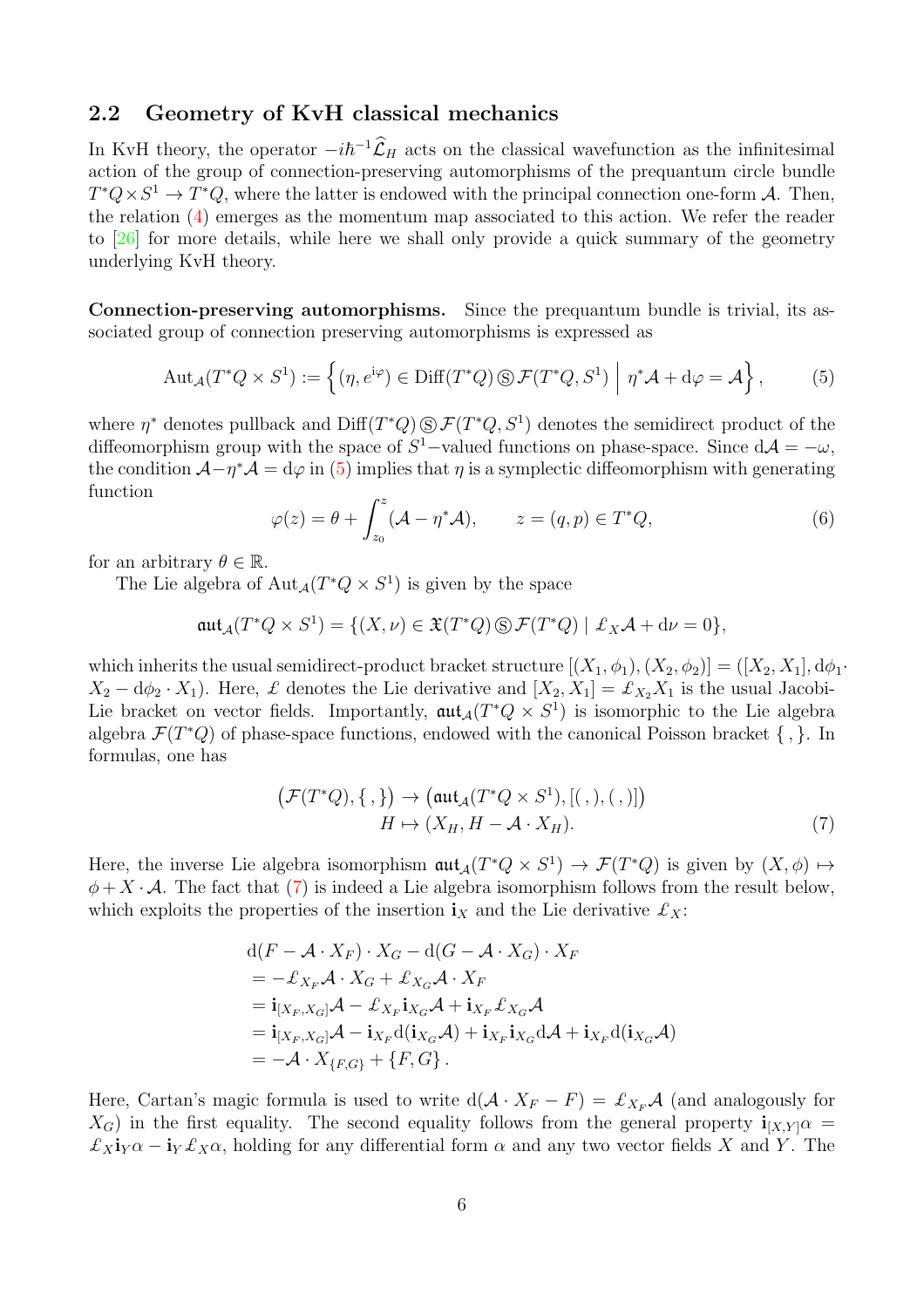third equality applies Cartan's magic formula to the last term in the third line. Consequently, since  $[X_F, X_G] = X_{\{F, G\}}$ , the Lie bracket structure on  $\mathfrak{aut}_{\mathcal{A}}(T^*Q \times S^1)$  yields

 $[(X_F, F - \mathcal{A} \cdot X_F), (X_G, G - \mathcal{A} \cdot X_G)] = (X_{\{F,G\}}, \{F, G\} - \mathcal{A} \cdot X_{\{F,G\}}),$ 

thereby showing that [\(7\)](#page-5-2) is indeed a Lie algebra isomorphism. We refer the reader to [\[26,](#page-38-5) [27,](#page-38-10) [36\]](#page-38-11) for a description of the group  $\text{Aut}_{\mathcal{A}}(T^*Q \times S^1)$  in terms of central extensions.

Van Hove representation on Koopman wavefunctions. Having characterized the group structure of [\(5\)](#page-5-1), we will now explain its relevance to the KvH equation [\(2\)](#page-4-0) for classical dynamics. In particular, we shall see that the relation  $(4)$  comprises a geometric momentum map structure associated to a specific action of the group [\(5\)](#page-5-1), that is the van Hove representation. Indeed, the group  $Aut_{\mathcal{A}}(T^*Q \times S^1)$  possesses the following unitary (left) action on the Hilbert space  $\mathcal{H}_c = L^2(T^*Q)$  of Koopman wavefunctions:

<span id="page-6-0"></span>
$$
\Psi \mapsto \frac{1}{\sqrt{\text{Jac}(\eta)}} (e^{-i\varphi/\hbar} \Psi) \circ \eta^{-1} =: U_{(\eta, e^{i\varphi})} \Psi , \qquad (8)
$$

where  $Jac(\eta)$  denotes the Jacobian determinant of  $\eta$  with respect to the canonical volume form on  $T^*Q$ . Notice that the defining relation  $\eta^*A + d\varphi = A$  leads to  $Jac(\eta) = 1$ , although we retain the general form [\(8\)](#page-6-0) for later convenience. Here, the Hilbert space  $\mathcal{H}_C = L^2(T^*Q)$  carries the standard Hermitian inner product

$$
\langle \Psi_1 | \Psi_2 \rangle = \int_{T^*Q} \bar{\Psi}_1(z) \Psi_2(z) \Lambda, \qquad \Psi_1, \Psi_2 \in \mathcal{H}_C,
$$

defined in terms of the Liouville volume form  $\Lambda$  on  $T^*Q$ . The corresponding real-valued pairing and symplectic form on  $\mathcal{H}_C$  are given by

<span id="page-6-1"></span>
$$
\langle \Psi_1, \Psi_2 \rangle = \text{Re}\langle \Psi_1 | \Psi_2 \rangle
$$
 and  $\Omega(\Psi_1, \Psi_2) = 2\hbar \text{Im}\langle \Psi_1 | \Psi_2 \rangle$ . (9)

We now focus on the infinitesimal generator of the van Hove representation  $(8)$ : by using the Lie algebra isomorphism [\(7\)](#page-5-2), the unitary action  $\Psi \mapsto U_{(\eta,e^{i\varphi})}\Psi$  in [\(8\)](#page-6-0) leads to the infinitesimal action  $\Psi \mapsto -i\hbar^{-1}\hat{\mathcal{L}}_H\Psi$ , thereby recovering the prequantum operator [\(3\)](#page-4-2).

Momentum map for the Van Hove representation. At this point, we have provided the background that is necessary to present the explicit momentum map structure underpinning the relation [\(4\)](#page-4-1) between the KvH construction and the Liouville equation of classical mechanics. It is easy to see [\[11,](#page-37-2) [26\]](#page-38-5) that, upon identifying the dual space  $\mathcal{F}(T^*Q)^*$  of phase-space functions with the space of densities  $Den(T^*Q)$ , the momentum map associated to the unitary action  $\Psi \mapsto U_{(\eta,e^{i\theta})}\Psi$  is given by  $J(\Psi) = |\Psi|^2 + \text{div}(\mathbb{J}A|\Psi|^2) + i\hbar\{\Psi,\bar{\Psi}\}\$ , thereby recovering the expression [\(4\)](#page-4-1) for the Liouville density, i.e.  $\rho = J(\Psi)$ . This equivariant momentum map is formally a Poisson map with respect to the Poisson structure

$$
\{\!\!\{f,h\}\!\!\}(\Psi) = \frac{1}{2\hbar} \operatorname{Im} \left\langle \frac{\delta f}{\delta \Psi} \middle| \frac{\delta h}{\delta \Psi} \right\rangle
$$

associated to the symplectic form [\(9\)](#page-6-1) on  $\mathcal{H}_C$  and the following Lie-Poisson structure on the space  $Den(T^*Q)$ :

<span id="page-6-2"></span>
$$
\{\!\!\{f,h\}\!\!\}(\rho) = \int_{T^*Q} \rho \left\{\frac{\delta f}{\delta \rho}, \frac{\delta h}{\delta \rho}\right\} \Lambda \,. \tag{10}
$$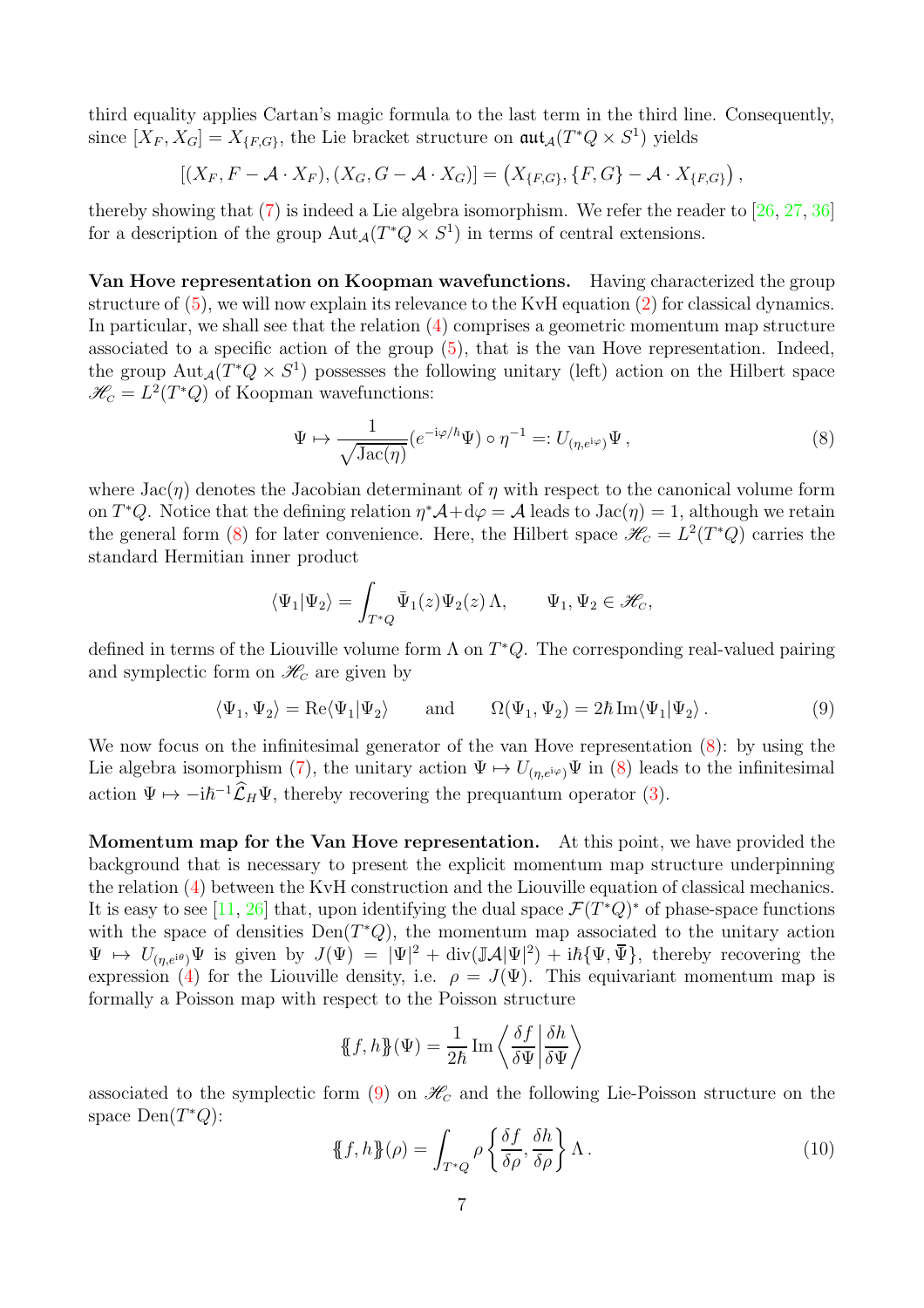The KvH equation [\(2\)](#page-4-0) is a Hamiltonian system on  $\mathcal{H}_C$  with respect to the symplectic form [\(9\)](#page-6-1) and with the Hamiltonian functional  $h(\Psi) = \int_{T^*Q} \bar{\Psi} \widehat{\mathcal{L}}_H \Psi \Lambda = \int_{T^*Q} \rho H \Lambda$ , where  $\rho = J(\Psi)$ . In particular, the Hamiltonian functional depends on  $\Psi$  only through  $J(\Psi)$ . Hence, by momentum map collectivization [\[30\]](#page-38-12), if  $\Psi(t)$  is a solution of the KvH equation, the density [\(4\)](#page-4-1) solves the classical Liouville equation  $\partial_t \rho = \{H, \rho\}$ , as in the following diagram:

| Koopman-van Hove<br>equation $(2)$ for | Momentum map $J(\Psi)$<br>for $\text{Aut}_{\mathcal{A}}(T^*Q\times S^1)$ | Classical Liouville<br>equation for<br>$\rho \in \text{Den}(T^*Q).$ |
|----------------------------------------|--------------------------------------------------------------------------|---------------------------------------------------------------------|
| $\Psi \in \mathscr{H}_C$               |                                                                          |                                                                     |

Thus, while relating the KvH equation [\(2\)](#page-4-0) to standard classical mechanics, the momentum map  $J(\Psi)$  identified by [\(4\)](#page-4-1) requires the full geometric construction underlying the van Hove transformations [\(8\)](#page-6-0). In order to unfold the information contained in the evolution of the KvH wavefunction, it is convenient at this stage to look at the dynamics of its phase and amplitude. This is the topic of the next section.

## <span id="page-7-0"></span>2.3 Madelung transform of the KvH equation

As discussed in [\[25,](#page-37-8) [26\]](#page-38-5), the Madelung transform of complex partial differential equations simply corresponds to expressing the equation in terms of amplitude and phase by writing  $\Psi$  in polar form. In the present section, this procedure will be applied to the KvH equation.

Madelung equations and Koopman phase. In the case of the KvH equation [\(2\)](#page-4-0)  $\Psi$  is defined on phase-space and we write  $\Psi(t, z) = R(t, z)e^{iS(t, z)/\hbar}$ . This leads to the following equations for the amplitude  $R$  and the phase  $S$ :

<span id="page-7-2"></span><span id="page-7-1"></span>
$$
\partial_t S + \{S, H\} = \mathcal{L} \tag{11}
$$

$$
\partial_t R + \{R, H\} = 0, \tag{12}
$$

where we recall the expression of the Lagrangian  $\mathscr{L} = \mathcal{A} \cdot X_H - H \in \mathcal{F}(T^*Q)$ . Thus, while [\(12\)](#page-7-1) recovers the standard Koopman-von Neumann equation for the amplitude  $R = |\Psi|$ , the KvH construction comprises also the dynamics  $(11)$  of the classical phase. Notice that  $(11)$  is equivalently written as

$$
\frac{\mathrm{d}}{\mathrm{d}t}S(t,\eta(t,z)) = \mathcal{L}(\eta(t,z))\tag{13}
$$

where  $\eta(t)$  is the flow of  $X_H$ . We remark that, due to the Lie derivative relation  $\mathcal{L}_{X_H} \mathcal{A} = d \mathcal{L}$ and Cartan's magic formula  $\mathcal{L}_{X_H} = \text{di}_{X_H} + \text{i}_{X_H} \text{d}$ , the phase dynamics [\(11\)](#page-7-2) also produces the relation

<span id="page-7-3"></span>
$$
(\partial_t + \mathcal{L}_{X_H})(dS - \mathcal{A}) = 0.
$$
\n(14)

In this paper, we will work with differential forms on manifolds rather than vector calculus on Euclidean spaces, so that in the case  $Q = \mathbb{R}_n$  one has  $dS(z) = \nabla S(z) \cdot dz$ . Notice that, as a result of [\(14\)](#page-7-3), the relation  $dS = A$  would be preserved in time thereby recovering the KvN prescription  $\rho = |\Psi|^2$  via the momentum map [\(4\)](#page-4-1). However, as pointed out in [\[38\]](#page-38-7), this possibility would require introducing topological singularities, which we prefer to avoid in this work.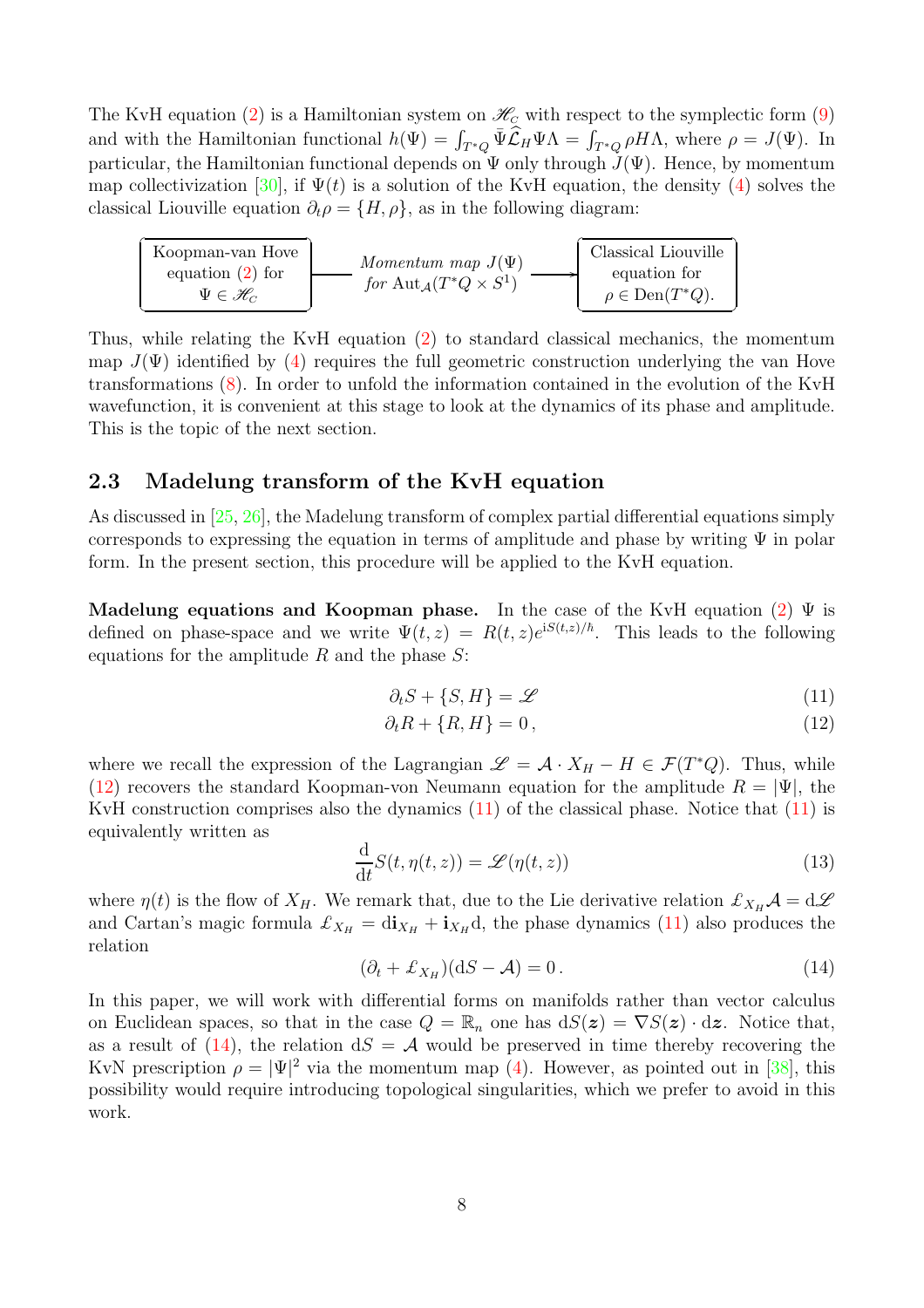Momentum map for the Madelung transform. As the dynamics of the KvH phase and amplitude has been characterized, we now move on to present their associated momentum map structure, which will be useful for later purpose; see Section [4.1.](#page-13-0) In the standard treatment of the Madelung transform [\[44\]](#page-39-14), it is convenient to introduce the quantities

$$
\sigma = R^2 dS = \hbar \operatorname{Im}(\bar{\Psi} d\Psi) \quad \text{and} \quad D = R^2 = |\Psi|^2.
$$

In the case of quantum wavefunctions on the configuration space, these identify the probability current and density, respectively, thereby taking the Schrödinger equation for  $\Psi$  into a set of hydrodynamic equations. However, the situation is different in the KvH context. In the latter case, the equations  $(11)-(12)$  $(11)-(12)$  for phase and amplitude decouple. Nevertheless, similarly to the quantum case [\[40\]](#page-38-13), the quantities  $(\sigma, D)$  comprise a momentum map structure that deserves some discussion. In particular, the momentum map

<span id="page-8-0"></span>
$$
\mathcal{J}(\Psi) = (\hbar \operatorname{Im}(\bar{\Psi} \mathrm{d}\Psi), |\Psi|^2) =: (\sigma, D) \tag{15}
$$

is associated to the representation of the prequantum bundle automorphisms  $Aut(T^*Q \times S^1) \simeq$  $Diff(T^*Q) \textcircled{s} \mathcal{F}(T^*Q, S^1)$  on  $\mathcal{H}_c$ . This representation is formally the same as in [\(8\)](#page-6-0), except for the fact that in the latter case  $\eta$  is enforced to be symplectic and  $\varphi$  is prescribed by [\(6\)](#page-5-3). Indeed, in [\(8\)](#page-6-0) one restricts to consider the action of the subgroup of connection-preserving automorphisms, that is

$$
\mathrm{Aut}_{\mathcal{A}}(T^*Q \times S^1) \subset \mathrm{Aut}(T^*Q \times S^1) \simeq \mathrm{Diff}(T^*Q) \,\circledS\, \mathcal{F}(T^*Q, S^1)\,.
$$

Thus, the momentum map  $\rho = J(\Psi)$  in [\(4\)](#page-4-1) for the classical Liouville equation can be related to the momentum map  $(\sigma, D) = \mathcal{J}(\Psi)$  in [\(15\)](#page-8-0) via the dual of the Lie algebra inclusion  $\iota$ :  $\mathcal{F}(T^*Q) \hookrightarrow \mathfrak{X}(T^*Q) \otimes \mathcal{F}(T^*Q)$ . See further details in [\[25,](#page-37-8) [26\]](#page-38-5). Then, we are left with a relation between the momentum map [\(4\)](#page-4-1) for the classical Liouville equation and the momentum map [\(15\)](#page-8-0) associated to the KvH Madelung transform, that is

<span id="page-8-1"></span>
$$
J(\Psi) = \iota^* \mathcal{J}(\Psi), \qquad \text{with} \qquad \iota^*(D, \sigma) = D + \text{div}(\sigma - D\mathcal{A}), \qquad (16)
$$

where we emphasize the different notations J and  $\mathcal J$  for the momentum maps [\(4\)](#page-4-1) and [\(15\)](#page-8-0), respectively.

In summary, we have reviewed how several quantities appearing in KvH classical mechanics are interconnected and their relations are most often given by specific momentum maps associated to particular automorphism groups of the prequantum bundle, as illustrated in the diagram below: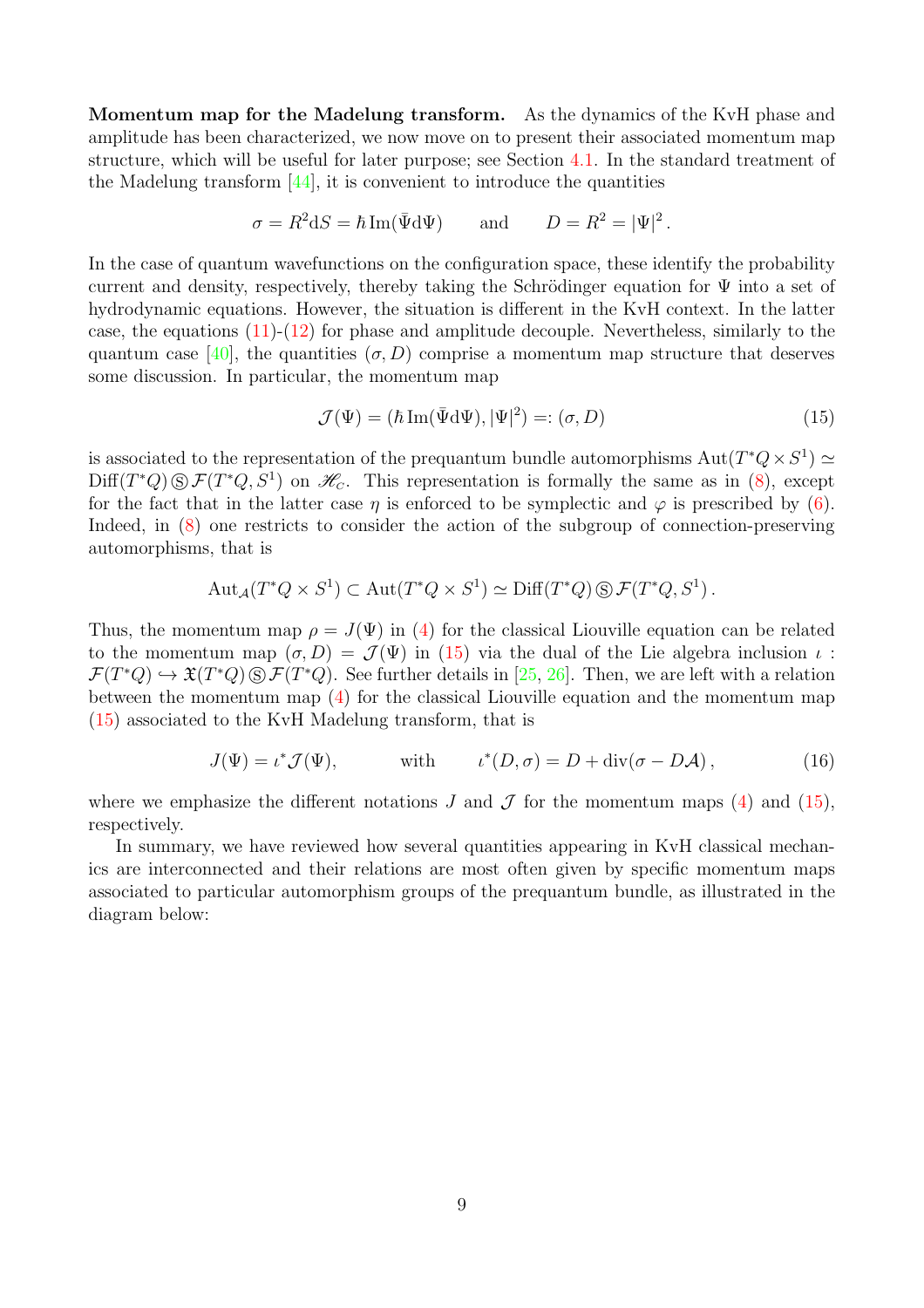

The next sections are devoted to illustrating the dynamical theory of hybrid quantum–classical wavefunctions.

## <span id="page-9-0"></span>3 Hybrid quantum–classical wavefunctions

Once the theory of classical wavefunctions has been reviewed in the context of the KvH construction, one is tempted to construct a hybrid quantum–classical dynamics on the tensorproduct Hilbert space of classical and quantum wavefunction. This idea was first proposed by Sudarshan [\[16,](#page-37-1) [51\]](#page-39-2) and later criticized in [\[46,](#page-39-4) [53\]](#page-39-5) due to apparent interpretative issues. While Sudarshan's construction was based on KvN classical dynamics, the present treatment overcomes the interpretative issues by resorting to KvH theory.

## <span id="page-9-1"></span>3.1 The quantum–classical wave equation

As pointed out in [\[11,](#page-37-2) [26\]](#page-38-5), the KvH framework can be exploited to construct a hybrid description of coupled quantum–classical systems. Upon starting with a KvH equation for two classical particles with coordinates  $z_1 = (q_1, p_1)$  and  $z_2 = (q_2, p_2)$ , one applies a partial quantization procedure on one of them (say, particle 2), so that  $\partial_{p_2}\Psi(z_1, z_2) = 0$  and  $p_2\Psi(z_1, z_2) \to -i\hbar\partial_{x_2}\Psi(z_1, z_2)$ . Then, upon dropping subscripts and changing the notation as  $q_2 \to x$  and  $\Psi \to \Upsilon$ , one obtains the following quantum–classical wave equation [\[11,](#page-37-2) [26,](#page-38-5) [57\]](#page-39-8)

<span id="page-9-2"></span>
$$
i\hbar \partial_t \Upsilon = \{i\hbar \hat{H}, \Upsilon\} + \left(\hat{H} - \mathcal{A} \cdot X_{\hat{H}}\right) \Upsilon. \tag{17}
$$

This equation was recently considered in [\[6\]](#page-36-6), where it was shown to be Galilean-covariant. Here, the phase-space function  $\hat{H}(z)$  takes values in the space of unbounded Hermitian operators on the quantum Hilbert space  $\mathcal{H}_Q := L^2(M)$ , where M is the quantum configuration manifold. Also,  $\Upsilon \in L^2(T^*Q \times M)$  is a hybrid wavefunction  $\Upsilon(z, x)$  depending on both the classical and the quantum coordinates, denoted by  $z \in T^*Q$  and  $x \in M$ , respectively. The operator-valued vector field  $X_{\hat{H}}$  is defined as  $i_{X_{\hat{H}}} \omega = -d\hat{H}$ , where i is the standard vector-field insertion and  $d\hat{H}$ is an operator-valued one-form. Similarly, one has  $\{H, \Upsilon\} = -d\Upsilon \cdot X_{\hat{H}}$ . As usual, we assume that M is endowed with a volume form  $\mu$  so that the inner product and symplectic form on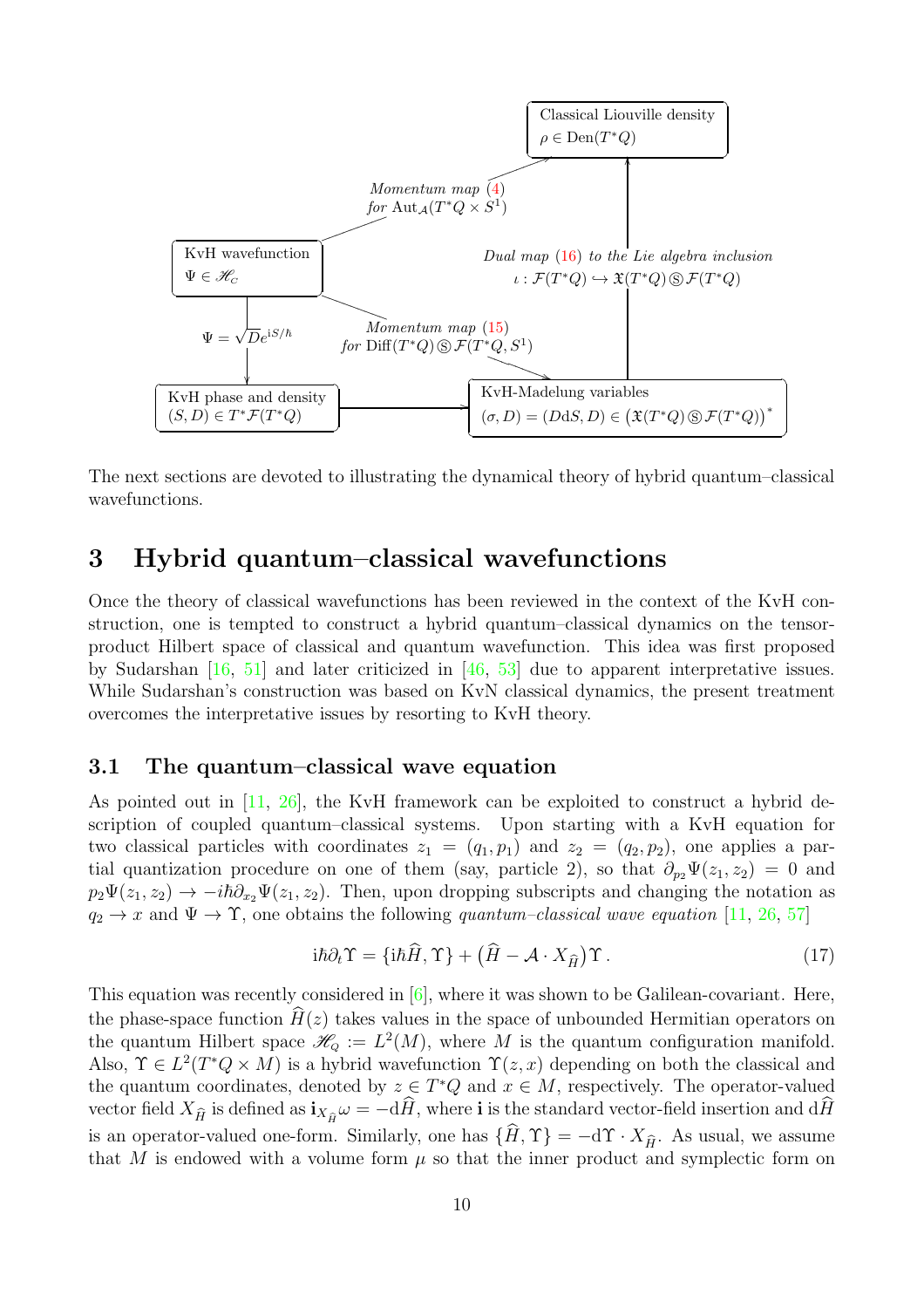$L^2(T^*Q \times M)$  are defined by the immediate generalization of the classical definitions [\(9\)](#page-6-1). To keep consistent with the previous notation, here we shall denote the hybrid quantum–classical Hilbert space by

$$
\mathcal{H}_{QC} := L^2(T^*Q \times M). \tag{18}
$$

Let us now discuss some of the main points of the quantum–classical wave equation [\(17\)](#page-9-2). First, we see that the *hybrid quantum–classical Liouvillian* 

<span id="page-10-3"></span>
$$
\widehat{\mathcal{L}}_{\widehat{H}} = \{ i\hbar \widehat{H}, \ \} + \left( \widehat{H} - \mathcal{A} \cdot X_{\widehat{H}} \right) \tag{19}
$$

is an unbounded Hermitian operator on  $\mathscr{H}_{\scriptscriptstyle{QC}}$  so that [\(17\)](#page-9-2) takes the compact form  $i\hbar \partial_t \Upsilon = \widehat{\mathcal{L}}_{\widehat{H}} \Upsilon$ and the hybrid wavefunction  $\Upsilon$  undergoes unitary dynamics. We notice that, similarly to the injective correspondence  $H \mapsto \mathcal{L}_H$  from the purely classical case, the hybrid correspondence  $H \to \mathcal{L}_{\hat{H}}$  is also injective. The algebraic properties of quantum–classical Liouvillians were recently studied in [\[26\]](#page-38-5).

A particularly important point for the later developments in this paper involves the Hamiltonian structure of [\(17\)](#page-9-2). Upon considering the immediate generalization of the symplectic form in  $(9)$ , we notice that the quantum–classical wave equation  $(17)$  is Hamiltonian with the following Hamiltonian functional expressed in terms of the quantum Liouvillian:

<span id="page-10-2"></span>
$$
h(\Upsilon) = \int_{T^*Q} \langle \Upsilon | \hat{\mathcal{L}}_{\hat{H}} \Upsilon \rangle \Lambda := \int_{T^*Q} \int_M (\overline{\Upsilon} \hat{\mathcal{L}}_{\hat{H}} \Upsilon) \Lambda \wedge \mu.
$$
 (20)

From now on, we will use  $\langle \cdot | \cdot \rangle$  to denote only the Hermitian inner product on  $\mathscr{H}_0$ , unless otherwise specified. In particular, the quantum–classical wave equation [\(17\)](#page-9-2) arises as the critical condition for the following variational principle:

<span id="page-10-1"></span>
$$
\delta \int_{t_1}^{t_2} \int_{T^*Q} \langle \Upsilon, i\hbar \partial_t \Upsilon - \widehat{\mathcal{L}}_{\widehat{H}} \Upsilon \rangle \Lambda \, \mathrm{d}t = 0, \tag{21}
$$

with arbitrary variations  $\delta \Upsilon$  vanishing at  $t = t_1, t_2$ . Here, the notation  $\langle \cdot, \cdot \rangle = \text{Re}\langle \cdot | \cdot \rangle$  stands for the real-valued pairing on  $\mathcal{H}_Q$ . Notice that [\(21\)](#page-10-1) is a standard phase-space variational principle of the form

<span id="page-10-4"></span>
$$
\delta \int_{t_1}^{t_2} \left( \Theta(\Upsilon) \cdot \dot{\Upsilon} - h(\Upsilon) \right) dt = 0.
$$
 (22)

Indeed, given the Hilbert space  $\mathcal{H}_{QC}$ , its hybrid symplectic form extending the classical version [\(9\)](#page-6-1) can be written as  $\Omega = -d\Theta$ , where  $\Theta$  is the canonical one-form. Specifically, we have  $\Theta(\Upsilon) \cdot \Upsilon' := -\hbar \, \text{Im} \int_{T^*Q} \langle \Upsilon(z) | \Upsilon'(z) \rangle \, \Lambda$  where  $\Upsilon' \in \mathcal{H}_{\scriptscriptstyle{QC}}$  and the dot product notation  $\cdot$  stands for the general vector-covector contraction (in this case, on an infinite-dimensional space).

The canonical Hamiltonian structure identified by [\(21\)](#page-10-1) will be crucial in the next sections. Indeed, while so far we have simply reviewed the current status of the hybrid theory, the following sections will exploit the variational structure [\(21\)](#page-10-1) to present a new noncanonical variant ensuring that the classical density retains its initial sign over time. However, before we enter the details, the next section illustrates how the quantum and classical densities are related to the hybrid wavefunction.

## <span id="page-10-0"></span>3.2 The hybrid density operator

As shown in [\[11\]](#page-37-2), the Hamiltonian structure of the quantum–classical wave equation [\(17\)](#page-9-2) leads to defining a hybrid density operator for the evaluation of expectation values. This is a necessary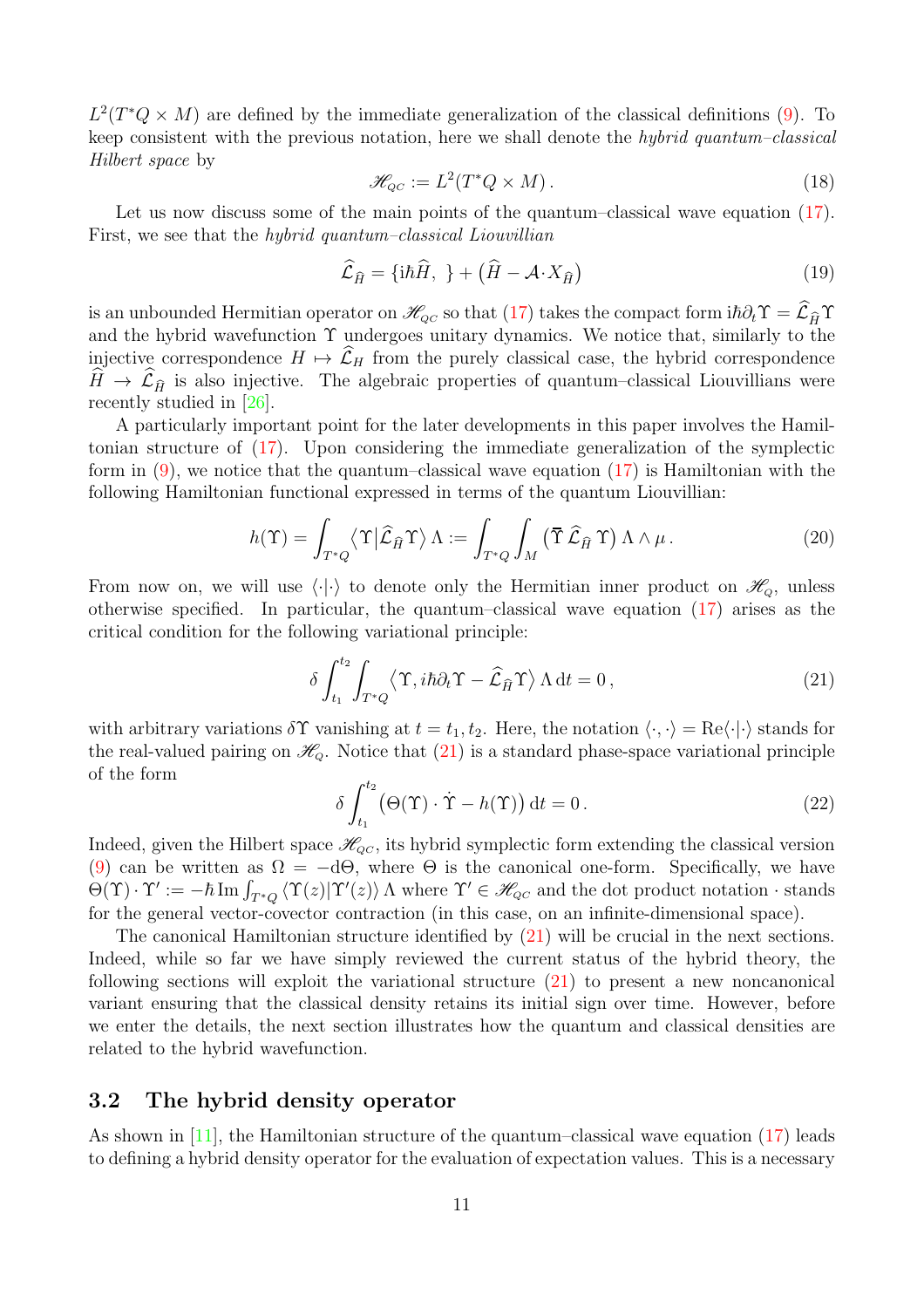ingredient for the identification of the quantum and classical densities, which are obtained by suitable projections of the hybrid quantity. Notice that, while in the present construction the entire information is encoded in the hybrid wavefunction, other QC theories [\[3,](#page-36-0) [12,](#page-37-0) [28,](#page-38-1) [18,](#page-37-3) [39\]](#page-38-2) consider the hybrid density operator as the elementary object. As discussed in [\[11\]](#page-37-2), these two approaches are essentially different.

In the present context, the hybrid density operator can be identified by rewriting the Hamiltonian functional [\(20\)](#page-10-2) by using integration by parts as follows:

<span id="page-11-3"></span>
$$
h(\Upsilon) = \int_{T^*Q} \langle \Upsilon | \hat{\mathcal{L}}_{\hat{H}} \Upsilon \rangle \Lambda = \text{Tr} \int_{T^*Q} \hat{H}(z) \hat{\mathcal{D}}(z) \Lambda. \tag{23}
$$

In analogy to the expression [\(4\)](#page-4-1) of the classical Liouville density, the hybrid density operator  $\mathcal D$  is given as

<span id="page-11-2"></span>
$$
\widehat{\mathcal{D}} = \Upsilon \Upsilon^{\dagger} - \text{div}(\mathbb{J} \mathcal{A} \Upsilon \Upsilon^{\dagger}) + i\hbar \{\Upsilon, \Upsilon^{\dagger}\} \in \text{Den}(T^*Q) \otimes \text{He}(\mathcal{H}_Q), \tag{24}
$$

so that  $\text{Tr} \int_{T^*Q} \widehat{D} \Lambda = 1$  and we have denoted by  $\text{He}(\mathcal{H}_Q)$  the space of Hermitian operators on  $\mathcal{H}_o$ . Here, we have defined the quantum adjoint as

$$
\Upsilon^{\dagger}(z)\psi := \langle \Upsilon(z)|\psi \rangle = \int_M \overline{\Upsilon}(z,x)\psi(x)\,\mu\,,\tag{25}
$$

for all  $z \in T^*Q$  and all  $\psi \in \mathcal{H}_Q$ . Given the hybrid density  $\widehat{\mathcal{D}}$ , one computes the quantum density operator

<span id="page-11-1"></span><span id="page-11-0"></span>
$$
\hat{\rho}_q := \int_{T^*Q} \widehat{\mathcal{D}}(z) \,\Lambda = \int_{T^*Q} \Upsilon(z) \Upsilon^\dagger(z) \,\Lambda \,, \tag{26}
$$

which is evidently positive semidefinite by construction. On the other hand, the classical density reads  $\rho_c(z) = \text{Tr} \mathcal{D}(z)$ . Here the trace is computed only with respect to the quantum degrees of freedom, so that

$$
\rho_c(z) := \text{Tr}\,\widehat{\mathcal{D}}(z) = \int_M \left( |\Upsilon(z,x)|^2 - \text{div}\big(\mathbb{J}\mathcal{A}|\Upsilon(z,x)|^2\big) + i\hbar\{\Upsilon,\overline{\Upsilon}\}(z,x) \right) \mu. \tag{27}
$$

As anticipated, this expression is not positive–definite and it is still unclear whether negative values may develop during the time evolution. In [\[26\]](#page-38-5), we identified an infinite family of hybrid Hamiltonians  $h(\Upsilon)$  preserving the initial sign of  $\rho_c$ . However, more general results are still lacking. Otherwise, the hybrid model based on the quantum-classical wave equation [\(17\)](#page-9-2) satisfies the properties 2-5 of desirable self-consistency criteria presented in the Introduction. We address the reader to [\[26\]](#page-38-5) for details on property 3.

We conclude this section by pointing out that the quantity  $-i\hbar\hat{\rho}_q$ , with  $\hat{\rho}_q$  as in [\(26\)](#page-11-0), and the classical density  $\rho_c$  in [\(27\)](#page-11-1) are momentum maps for the natural actions on  $\mathscr{H}_{CQ}$  of the unitary group  $\mathcal{U}(\mathcal{H}_{\alpha})$  and the connection-preserving prequantum bundle automorphisms Aut<sub>A</sub>( $T^*Q \times S^1$ ), respectively. Eventually, all these quantities are related as in the following diagram: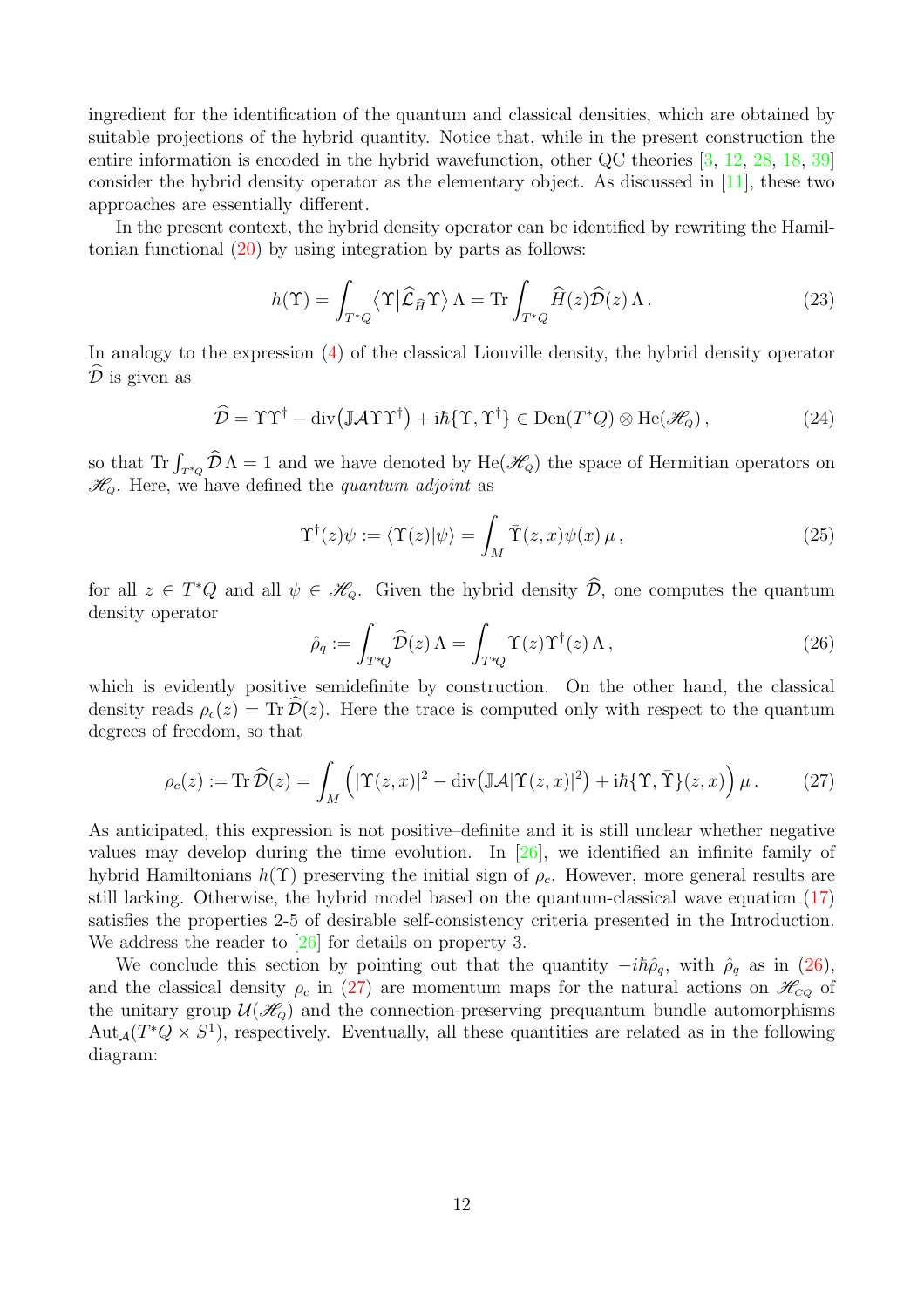

This completes our review of the present status of the KvH theory of hybrid quantum–classical dynamics. As mentioned previously, the main purpose of this work is to exploit this framework in order to formulate a closure model ensuring that the sign of the classical density is preserved in time. We achieve this goal by combining the hybrid KvH theory with a particular factorization of the quantum–classical wavefunction. These approaches will be combined within the context of the variational structure given by  $(21)$ . This is the topic of the rest of this paper.

## <span id="page-12-0"></span>4 Exact factorization of hybrid wavefunctions

In this section, we apply a constraint to the hybrid quantum–classical model from Section [3](#page-9-0) so that both the quantum and classical densities are positive at all times. Since the quantum density operator  $(26)$  is already positive-definite by construction, the enforcement of this constraint concerns the classical density [\(27\)](#page-11-1) and thus it needs to involve the classical degrees of freedom. However, it appears that the latter cannot be isolated in a simple way since the current form of the theory involves a hybrid wavefunction  $\Upsilon(z, x)$  in which quantum and classical coordinates, i.e. x and  $z = (q, p)$ , respectively, are treated on an equal footing.

In order to circumvent this difficulty, we resort to a method from chemical physics [\[1\]](#page-36-4). Known under the name of exact factorization, in our context this method simply consists in rewriting the hybrid wavefunction as follows:

<span id="page-12-1"></span>
$$
\Upsilon(t, z, x) = \chi(t, z)\psi(t, x; z), \quad \text{with} \quad \int_M |\psi(t, x; z)|^2 \mu = 1, \quad \forall z \in T^*Q, \quad (28)
$$

where the semicolon indicates that the wavefunction  $\psi$  depends on the classical coordinates only parametrically. In other words, one has a Koopman wavefunction  $\chi(t) \in L^2(T^*Q)$  and a parameterized Schrödinger wavefunction  $\psi(t) \in \mathcal{F}(T^*Q, \mathcal{H}_Q)$ , where  $\mathcal{F}(T^*Q, \mathcal{H}_Q)$  denotes the space of mappings  $T^*Q \to \mathscr{H}_{Q}$ . While so far we restricted to the infinite-dimensional case  $\mathscr{H}_{Q} := L^{2}(M)$ , in what follows we shall consider an arbitrary quantum Hilbert space  $\mathscr{H}_{Q}$  with inner product  $\langle \cdot | \cdot \rangle$ , induced norm  $\| \cdot \|$ , and real-valued pairing  $\langle \cdot, \cdot \rangle = \text{Re}\langle \cdot | \cdot \rangle$ . Notice that both wavefunctions  $\chi$  and  $\psi$  in the factorization [\(28\)](#page-12-1) are only defined up to a phase factor  $e^{i\phi(t,z)}$ , thereby requiring a gauge fixing that will be eliminated in the following sections.

The name *exact factorization* arises from the fact that the relation [\(28\)](#page-12-1) generally identifies an exact solution of [\(17\)](#page-9-2), as long as  $\|\Upsilon\|$  is nowhere vanishing. Indeed, in the latter case, one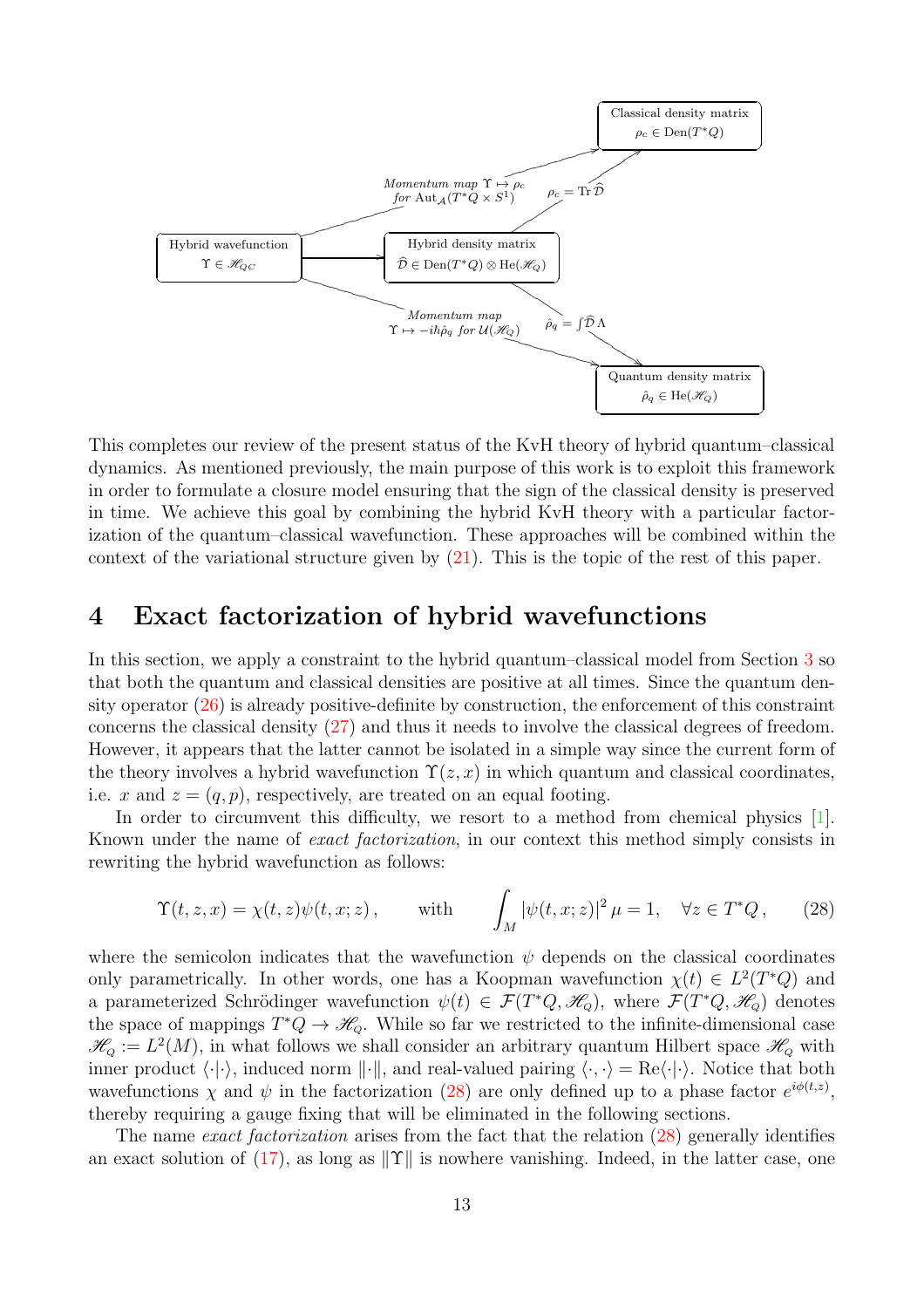may always define  $\psi := \Upsilon / \| \Upsilon \|$  and  $\chi := \| \Upsilon \|$ . As we refrain from discussing the technicalities associated to more general cases, here we shall simply regard [\(28\)](#page-12-1) as an ansatz. Over the years, factorizations of the type [\(28\)](#page-12-1) appeared in the context of standard quantum mechanics. For example, this is the common approach to the hydrodynamic formulation of the Pauli equation [\[9\]](#page-37-9). However, it was only in [\[1\]](#page-36-4) that this type of wavefunction factorization was recognized to have more general validity. The geometric underpinning of  $(28)$  was studied in [\[21,](#page-37-10) [22,](#page-37-11) [34\]](#page-38-14) in the context of Euler-Poincaré reduction  $[33]$ , and the results therein provide the basis for the present work.

## <span id="page-13-0"></span>4.1 Variational structure

This section sets up the framework for our key results by presenting the variational structure of the evolution equations for the quantities  $\chi$  and  $\psi$  in [\(28\)](#page-12-1). The treatment follows closely the discussion in  $[21]$ . As we will see, the main point about this section is the emergence of a Berry connection on phase-space: while the presence of this connection will allow removing the gauge choice entirely, it will also lead to a natural strategy for devising a noncanonical closure model for hybrid quantum–classical dynamics.

Direct variational formulation. As a first step, we substitute the ansatz  $(28)$  into the variational principle [\(21\)](#page-10-1), thereby obtaining

<span id="page-13-1"></span>
$$
\delta \int_{t_1}^{t_2} \int_{T^*Q} \left( \text{Re}(i\hbar \bar{\chi} \partial_t \chi) + |\chi|^2 \langle \psi, i\hbar \partial_t \psi \rangle - \langle \psi, \bar{\chi} \widehat{\mathcal{L}}_{\widehat{H}}(\chi \psi) \rangle \right) \Lambda \, \mathrm{d}t = 0 \,, \tag{29}
$$

where we recall the hybrid quantum–classical Liouvillian  $\mathcal{L}_{\hat{H}}$  defined in [\(19\)](#page-10-3). Since the variations  $\delta \chi$  and  $\delta \psi$  are arbitrary, it may be shown [\[21\]](#page-37-10) that this variational principle is entirely equivalent to replacing the ansatz  $(28)$  in the original equation  $(17)$ . Also, notice that here we have not enforced the constraint  $\|\psi(z)\|^2 = 1$ ; as we will see, this condition is preserved in time by the equation of motion for  $\psi$ .

At this point, it may be convenient to express  $\chi$  in terms of its Koopman density D and phase S, following the discussion on the Madelung transform from Section [2.3.](#page-7-0) Upon using the phase B; the will generalize the variations  $\delta D$  and  $\delta S$  are again arbitrary so that [\(29\)](#page-13-1) becomes

<span id="page-13-2"></span>
$$
\delta \int_{t_1}^{t_2} \left[ \int D(\partial_t S - \langle \psi, i\hbar \partial_t \psi \rangle) \Lambda + h(D, S, \psi) \right] dt = 0.
$$
 (30)

Here, we have dropped the integration domain  $T^*Q$  for convenience of notation and we have rewritten the original Hamiltonian functional [\(20\)](#page-10-2) as

$$
h(D, S, \psi) = \int \langle \psi, \bar{\chi} \widehat{\mathcal{L}}_{\widehat{H}}(\chi \psi) \rangle \Lambda = \int D\left(\langle \psi, X_{\widehat{H}} \psi \rangle \cdot dS + \langle \psi, \widehat{\mathcal{L}}_{\widehat{H}} \psi \rangle\right) \Lambda. \tag{31}
$$

Then, upon introducing the short-hand notation  $\langle \hat{A} \rangle = \langle \psi | \hat{A} \psi \rangle$ , the equations of motion for  $(S(t), D(t))$  obtained from [\(30\)](#page-13-2) are written as

<span id="page-13-5"></span><span id="page-13-4"></span><span id="page-13-3"></span>
$$
\partial_t D + \operatorname{div}(D \langle X_{\hat{H}} \rangle) = 0,\tag{32}
$$

$$
\partial_t S + \langle X_{\hat{H}} \rangle \cdot dS = \langle \psi, i\hbar \partial_t \psi - \hat{\mathcal{L}}_{\hat{H}} \psi \rangle,
$$
\n(33)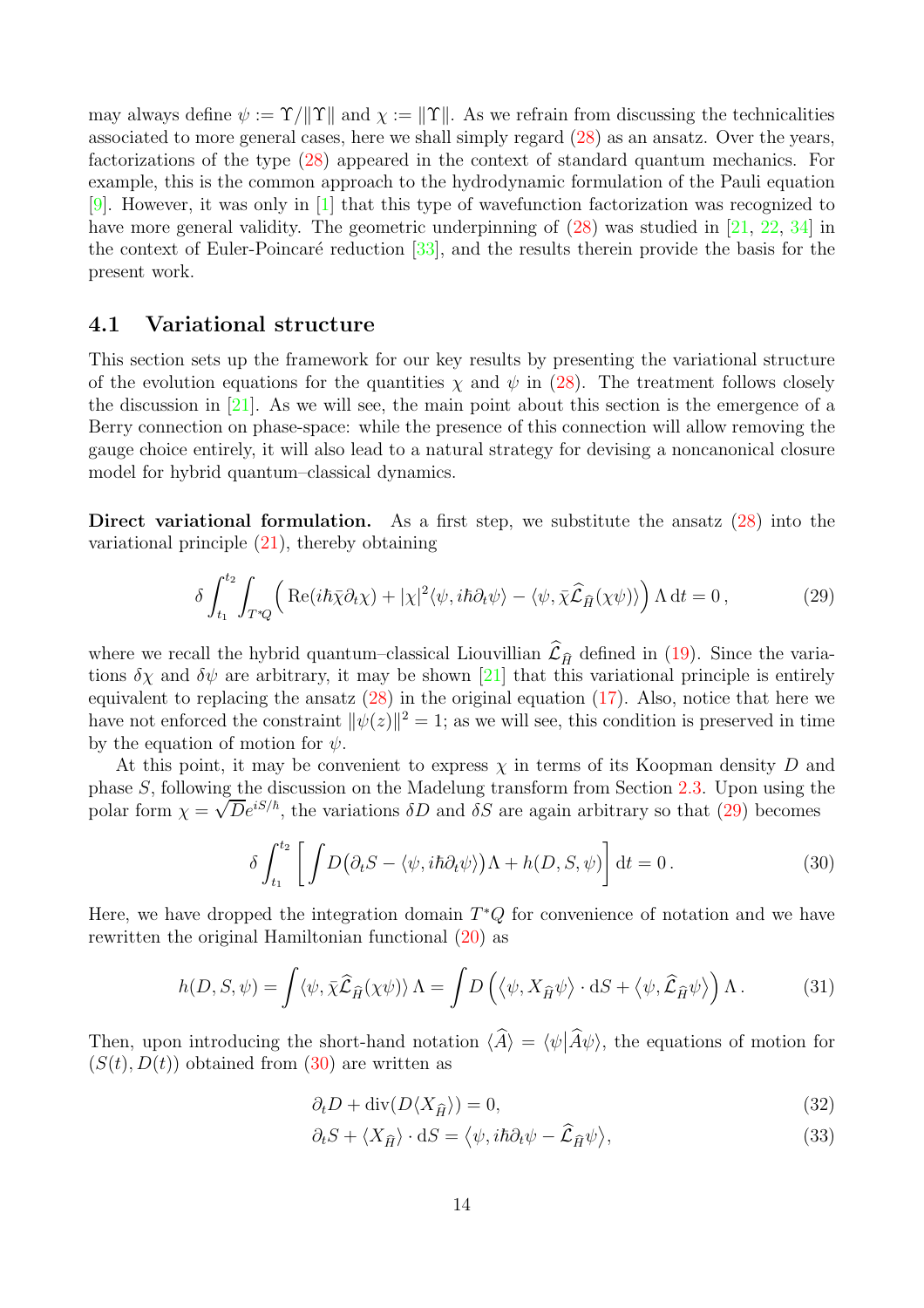and taking the differential of the latter yields

<span id="page-14-0"></span>
$$
(\partial_t + \mathcal{L}_{\langle X_{\hat{H}} \rangle}) dS = d \langle \psi, i\hbar \partial_t \psi - \hat{\mathcal{L}}_{\hat{H}} \psi \rangle.
$$
 (34)

It may be useful to notice that, since the exact factorization [\(28\)](#page-12-1) is defined only up to a gauge, the Koopman phase  $S$  can be chosen at will and may even be set to zero. However, in the present work we prefer to avoid fixing a particular gauge. Also, we notice that, since  $\mathcal{L}_{X_{\hat{H}}}\mathcal{A} = d\langle X_{\hat{H}}\cdot \mathcal{A}\rangle - \langle d\hat{H}\rangle$ , equation [\(34\)](#page-14-0) can also be cast in the form

<span id="page-14-5"></span>
$$
(\partial_t + \mathcal{L}_{\langle X_{\hat{H}} \rangle})(dS - \mathcal{A}) = \langle d\hat{H} \rangle + d\langle \psi, i\hbar \partial_t \psi - (X_{\hat{H}} \cdot \mathcal{A} + \hat{\mathcal{L}}_{\hat{H}}) \psi \rangle \tag{35}
$$

which extends  $(14)$  to the hybrid case.

Other than the equations  $(32)-(33)$  $(32)-(33)$ , the variational principle  $(30)$  also produces the equation for  $\psi(t)$ , which at this stage we write compactly as [\[21\]](#page-37-10)

<span id="page-14-1"></span>
$$
i\hbar\partial_t(D\psi) + i\hbar D\partial_t\psi = \frac{\delta h}{\delta\psi}.
$$
\n(36)

By expanding both sides above one verifies that the normalization  $\|\psi(z)\|^2 = 1$  is indeed preserved in time, although this point will be made clear in the next section.

Alternative variational principle and Lagrangian paths. The system of equations [\(32\)](#page-13-3), [\(34\)](#page-14-0), and [\(36\)](#page-14-1) may be given a variational structure partly analogous to a Lie-Poisson variational principle [\[15\]](#page-37-12) as follows. From the stationarity condition [\(32\)](#page-13-3) associated to  $\delta S$ , the evolution of  $D(t)$  is given as a push-forward  $\eta(t)_*D_0$  of the initial condition  $D_0$  as follows:

<span id="page-14-2"></span>
$$
D = \eta_* D_0 = (D_0 \circ \eta^{-1}) \operatorname{Jac}(\eta^{-1}), \quad \text{with} \quad \dot{\eta} \circ \eta^{-1} = \mathcal{X} \quad \text{and} \quad \mathcal{X} = \langle X_{\widehat{H}} \rangle. \tag{37}
$$

A variational formulation alternative to [\(29\)](#page-13-1) may be obtained by inserting a Lagrange multiplier σ to impose the last condition in [\(37\)](#page-14-2) and considering the constrained variations δD and  $\delta X$ induced by the free variations  $\delta\eta$  in the first two conditions in [\(37\)](#page-14-2). This gives the variational principle

<span id="page-14-3"></span>
$$
\delta \int_{t_1}^{t_2} \int \left( \sigma \cdot \mathcal{X} + D \langle \psi, i\hbar \partial_t \psi \rangle - \sigma \cdot \langle \psi, X_{\widehat{H}} \psi \rangle - D \langle \psi, \widehat{\mathcal{L}}_{\widehat{H}} \psi \rangle \right) \Lambda dt = 0, \tag{38}
$$

with respect to arbitrary variations  $\delta\sigma$  and  $\delta\psi$  and constrained Euler-Poincaré variations [\[33\]](#page-38-15)

$$
\delta \mathcal{X} = \partial_t \mathcal{Y} + \mathcal{X} \cdot \nabla \mathcal{Y} - \mathcal{Y} \cdot \nabla \mathcal{X} \quad \text{and} \quad \delta D = -\operatorname{div}(D \mathcal{Y}), \tag{39}
$$

As usual in the theory of Euler-Poincaré variations,  $\mathcal{Y} := \delta \eta \circ \eta^{-1}$  is arbitrary and vanishing at the endpoints. The  $\sigma$ −terms in [\(38\)](#page-14-3) comprise the structure of a Lie-Poisson variational principle [\[15\]](#page-37-12) and one can express  $(D, \sigma)$  in terms of the momentum map [\(15\)](#page-8-0) to write  $\sigma = DdS$ . Upon using the Lie derivative notation, the stationarity conditions associated to [\(38\)](#page-14-3) yield

<span id="page-14-4"></span>
$$
\left(\frac{\partial}{\partial t} + \mathcal{L}_{\mathcal{X}}\right) \frac{\sigma}{D} = d \left\langle \psi, i\hbar \frac{\partial \psi}{\partial t} - \hat{\mathcal{L}}_{\hat{H}} \psi \right\rangle, \qquad \mathcal{X} = \langle X_{\hat{H}} \rangle, \qquad (40)
$$

as well as [\(36\)](#page-14-1). Therefore the equations [\(32\)](#page-13-3), [\(34\)](#page-14-0), and (36) for D, dS, and  $\psi$ , respectively, are obtained upon selecting the invariant solution  $\sigma = DdS$  of equation [\(40\)](#page-14-4). Notice that one can also write  $(40)$  in the form  $(35)$ . In summary, the exact factorization  $(28)$  takes the original variational principle  $(21)$  for the hybrid wavefunction into  $(29)$ . Then, the Madelung momentum map  $(15)$  takes  $(29)$  into the the form  $(38)$ . This process is illustrated by the following diagram: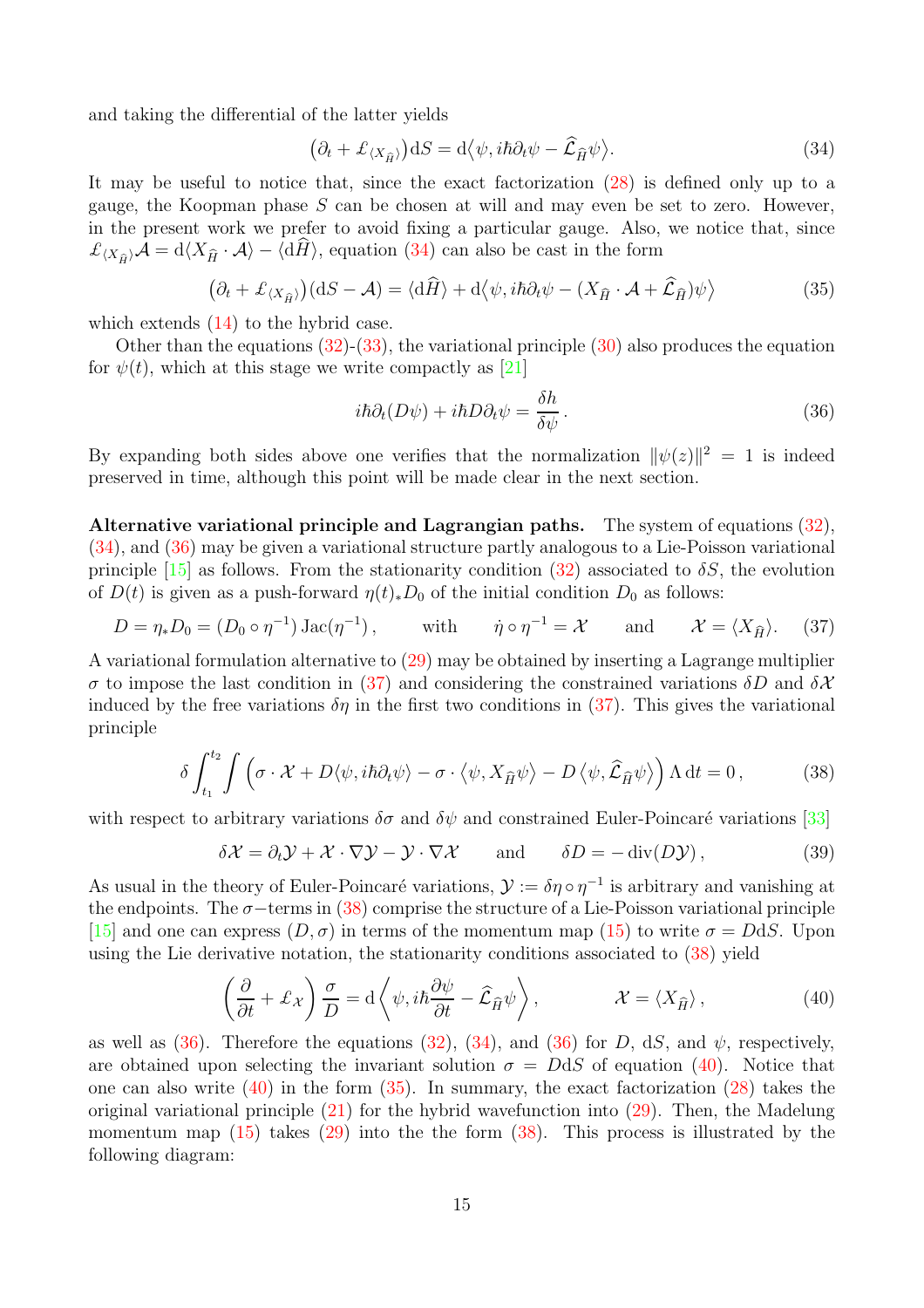

The flow  $\eta$  of the vector field X introduced above will play a central role in the next sections. As it appears from [\(37\)](#page-14-2), the diffeomorphism  $\eta$  advances the classical quantity D by the pushforward action on densities, thereby leading to an analogy with fluid density transport. This analogy also emerges in equation  $(40)$ , which indeed involves an *advective derivative* (in fluid dynamics terminology) along the vector field  $\mathcal X$  on the left-hand side. Then, the flow  $\eta$  can be thought of as identifying the Lagrangian frame of a phase-space fluid with density D and momentum density  $\sigma$ , and moving with Eulerian velocity X. Since D and  $\sigma$  are defined by the Madelung transform of the classical wavefunction  $\chi = \sqrt{D}e^{iS/\hbar}$ , we may refer to this fluid as the 'classical fluid' so that the Lagrangian fluid frame  $\eta$  will be called *classical frame*. This Lagrangian fluid frame governs the dynamics of the Poincaré integral on phase-space. Indeed, we may use the relation  $\mathcal{L}_{\langle X_{\hat{H}}\rangle}\mathcal{A} = d\langle X_{\hat{H}}\cdot \mathcal{A}\rangle - \langle d\hat{H}\rangle$  to write

<span id="page-15-3"></span>
$$
\frac{\mathrm{d}}{\mathrm{d}t} \oint_{\gamma(t)} \mathcal{A} = -\oint_{\gamma(t)} \langle \mathrm{d}\widehat{H} \rangle \implies \frac{\mathrm{d}}{\mathrm{d}t} \eta^* \omega = \eta^* \mathrm{d} \langle \mathrm{d}\widehat{H} \rangle, \tag{41}
$$

where  $\gamma(t) = \eta(t, \gamma_0)$  is an arbitrary loop moving with  $\eta(t)$  and the implication is a direct consequence of Stokes theorem. The purely classical case is recovered when  $\hat{H} = H$  Id, since in that case  $\langle dH \rangle = dH$ .

Densities and Berry connection. We notice that under the assumption [\(28\)](#page-12-1) the quantum and classical densities in  $(26)-(27)$  $(26)-(27)$  are written as

<span id="page-15-0"></span>
$$
\hat{\rho}_q = \int D\psi \psi^\dagger \Lambda \quad \text{and} \quad \rho_c = D + \text{div}[\mathbb{J}(\sigma + D\mathcal{A}_B - D\mathcal{A})], \qquad (42)
$$

where

<span id="page-15-2"></span>
$$
\mathcal{A}_B := \langle \psi, -i\hbar \mathrm{d}\psi \rangle \in \Omega^1(T^*Q) \tag{43}
$$

is the Berry connection on phase-space. Notice that this quantity can be written in geometric terms as  $\mathcal{A}_B = -\psi^*\Theta$ , where we recall that  $\psi: T^*Q \to \mathscr{H}_Q$  and  $\Theta$  is the canonical one-form on  $\mathscr{H}_{Q}$ , analogue to that appearing in [\(22\)](#page-10-4). Specifically,  $\Theta(\psi) \cdot \psi' = -\hbar \operatorname{Im} \langle \psi | \psi' \rangle = \langle \psi, i\hbar \psi' \rangle$ , so that the corresponding Berry curvature  $\mathcal{B} = d\mathcal{A}_B$  reads  $\mathcal{B} = -\psi^* d\Theta =: \psi^* \Omega$ . For the general momentum map structure of the Berry connection, see [\[56\]](#page-39-15).

We recognize that, if we could enforce the condition

<span id="page-15-1"></span>
$$
D^{-1}\sigma + \mathcal{A}_B = \mathcal{A},\tag{44}
$$

then the classical density  $\rho_c$  in [\(42\)](#page-15-0) would satisfy a pure transport equation retaining the initial sign. Notice that, upon recalling  $\sigma = DdS$ , the condition [\(44\)](#page-15-1) enforces a time-independent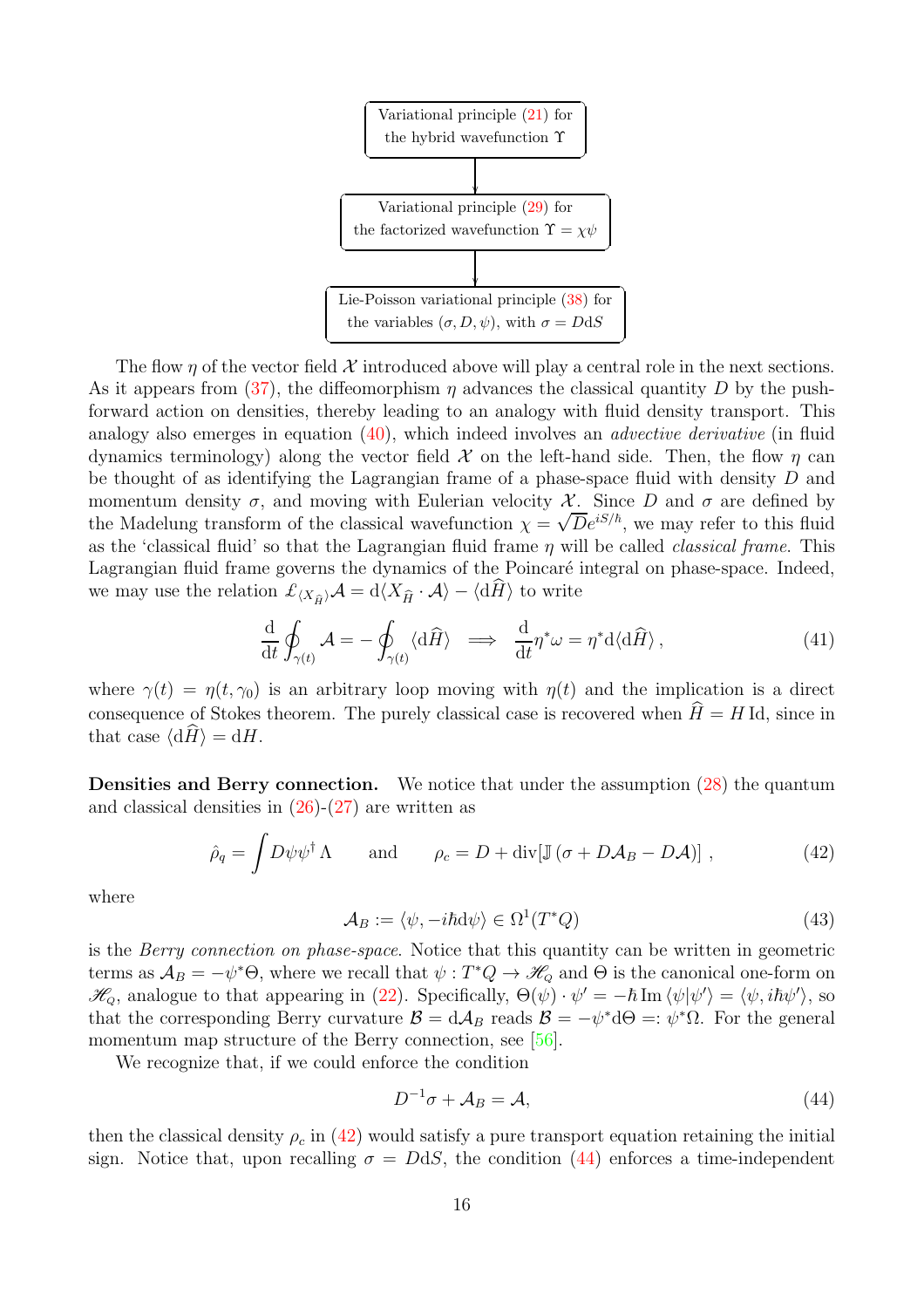Berry curvature, that is  $\mathcal{B}(t) = -\omega = d\mathcal{A}$ . In order to enforce this condition, it is convenient to make the entire treatment manifestly gauge invariant by expressing the variational principle in term of the projection  $\rho = \psi \psi^{\dagger}$ . This is the topic of the next section.

Remark 4.1 (von Neumann operators) The relation [\(44\)](#page-15-1) may be difficult to satisfy. Indeed, this requires finding a particular form of  $\psi$  such that  $\mathcal{A}+\langle \psi, i\hbar d\psi \rangle = dS$ . Then, one may think of extending the exact factorization method to allow for a more general type of relation that is solved by a wider class of  $\psi$ . Following [\[21,](#page-37-10) [57\]](#page-39-8), this extension may be realized upon resorting to von-Naumann operators, as recently shown in  $[24]$ .

## <span id="page-16-0"></span>4.2 Quantum wavefunction in the classical frame

So far, the evolution of  $\psi$  has been written as in [\(36\)](#page-14-1). However, the latter equation does not disclose the geometric structure underlying the quantum evolution, which is instead the subject of this section. In particular, we will see how the quantum wavefunction  $\psi$  evolves unitarily in the classical fluid frame identified by the Lagrangian flow  $\eta$  of the classical phase-space fluid introduced in the previous section. Within the present construction, this is a key step to devise a closure model for hybrid quantum–classical dynamics.

Unitary evolution of the quantum wavefunction. In order to unfold the geometric structure of the quantum evolution [\(36\)](#page-14-1), it is convenient to define the functional

<span id="page-16-1"></span>
$$
f(D,\psi) = \int D\left\langle \psi, (\hat{\mathcal{L}}_{\hat{H}} - \mathcal{A}_B \cdot X_{\hat{H}}) \psi \right\rangle \Lambda = -\int D\left\langle \psi, \left( X_{\hat{H}} \cdot (\mathcal{A}_B + i\hbar d) + \widehat{\mathscr{L}} \right) \psi \right\rangle \Lambda \tag{45}
$$

so that the relation

$$
h(D, \sigma, \psi) = \int (\sigma \cdot \langle \psi, X_{\hat{H}} \psi \rangle + D \langle \psi, \hat{\mathcal{L}}_{\hat{H}} \psi \rangle) \Lambda = f(D, \psi) + \int (\sigma + D\mathcal{A}_B) \cdot \langle X_{\hat{H}} \rangle \Lambda \tag{46}
$$

yields equation [\(36\)](#page-14-1) in the form

<span id="page-16-2"></span>
$$
i\hbar D(\partial_t + \langle X_{\hat{H}} \rangle \cdot d)\psi = \frac{1}{2} \frac{\delta f}{\delta \psi} + (\sigma + D\mathcal{A}_B) \cdot X_{\hat{H}} \psi. \tag{47}
$$

While this form of the  $\psi$ -equation is still quite cumbersome, we observe that the functional  $f(D, \psi)$  can be written in terms of  $D(z)$  and  $\rho(z) = \psi(z)\psi(z)^{\dagger}$ . Indeed, we have

$$
\langle \psi, X_{\hat{H}} \cdot (\mathcal{A}_B + i\hbar d)\psi \rangle = \langle \rho, i\hbar d\rho \cdot X_{\hat{H}} \rangle = \frac{1}{2} \langle \rho, i\hbar \left[ X_{\hat{H}}^{\ell}, \partial_{\ell}\rho \right] \rangle = \frac{1}{2} \langle i\hbar X_{\hat{H}}, [\rho, d\rho] \rangle , \quad (48)
$$

where  $\langle A, B \rangle = \text{Re Tr}(A^{\dagger}B)$  and we recall that  $\rho(z)$  and  $\widehat{H}(z)$  are both Hermitian. The first equality above is verified as follows:

$$
Re (i\hbar Tr(\rho X_{\hat{H}} \cdot d\rho)) = Re (i\hbar Tr(\psi \psi^{\dagger} X_{\hat{H}} \cdot (d\psi \psi^{\dagger} + \psi d\psi^{\dagger})) )
$$
  

$$
= \langle \psi, i\hbar X_{\hat{H}} \cdot d\psi \rangle + \langle d\psi, i\hbar \psi \rangle \cdot \langle X_{\hat{H}} \rangle
$$
  

$$
= \langle \psi, X_{\hat{H}} \cdot (A_B + i\hbar d)\psi \rangle,
$$
 (49)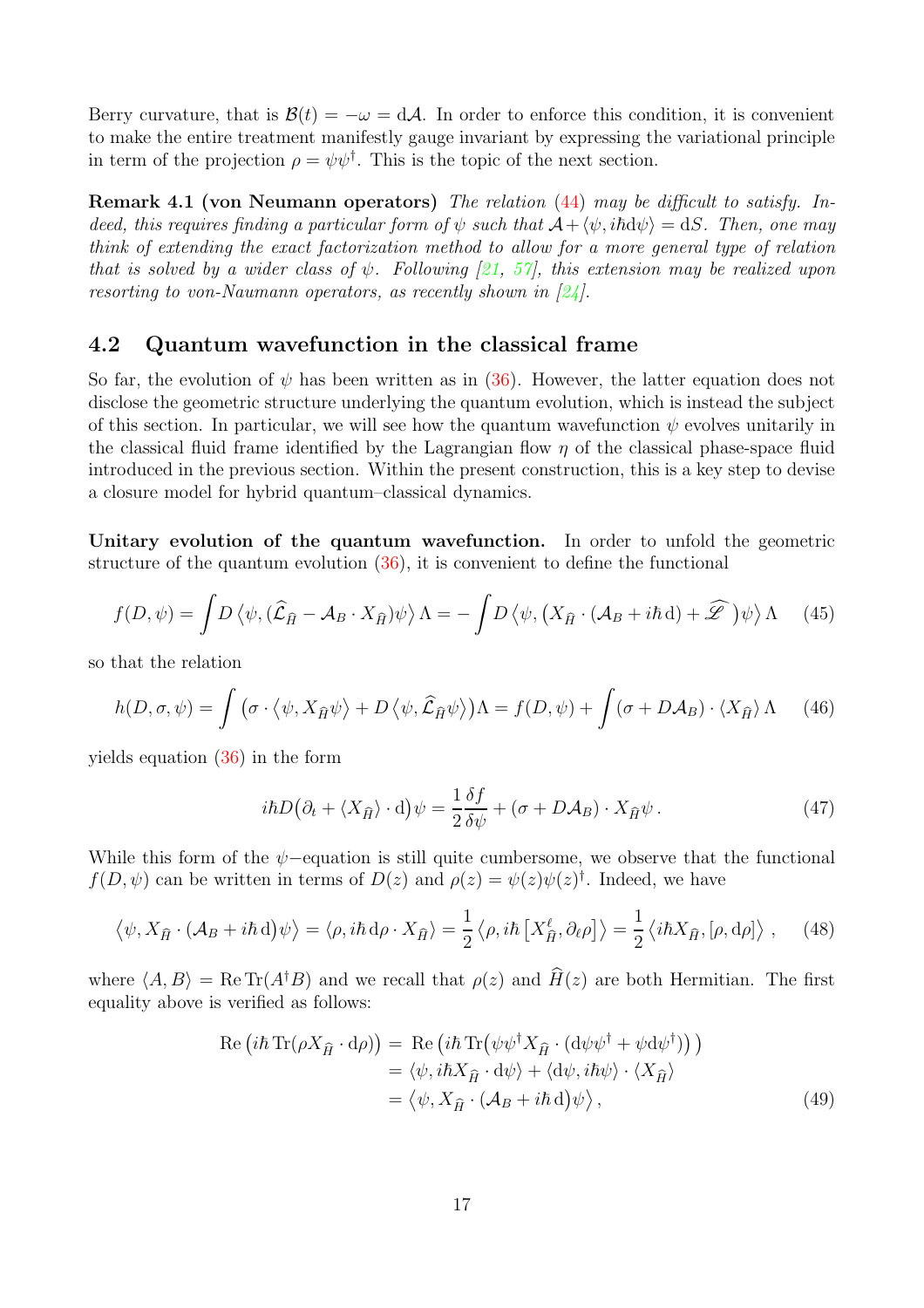where we used  $\langle \psi | \psi \rangle = ||\psi||^2 = 1$ . Hence, we can write the function f in [\(45\)](#page-16-1) as

$$
f(D,\rho) = \frac{1}{2} \int D(\langle X_{\widehat{H}}, i\hbar \left[ \rho, d\rho \right] \rangle - 2\langle \widehat{\mathscr{L}} \rangle) \Lambda
$$
  
=  $\frac{1}{2} \int D(\langle \rho, i\hbar \{\rho, \widehat{H}\} + i\hbar \{\widehat{H}, \rho\} \rangle - 2\langle \widehat{\mathscr{L}} \rangle) \Lambda.$ 

Finally, the chain rule  $\delta f/\delta \psi = 2(\delta f/\delta \rho)\psi$  takes [\(47\)](#page-16-2) into the form

<span id="page-17-0"></span>
$$
i\hbar D(\partial_t + \langle X_{\hat{H}} \rangle \cdot d)\psi = \left(\frac{\delta f}{\delta \rho} + (\sigma + D\mathcal{A}_B) \cdot X_{\hat{H}}\right)\psi, \tag{50}
$$

which unfolds the geometric structure of the original form  $(36)$ : since the parenthesis on the right-hand side is Hermitian, the evolution above indicates a unitary flow expressed in the classical phase-space frame moving with the velocity vector field  $\langle X_{\hat{H}} \rangle$ . For example, we have  $(\partial_t + \langle X_{\hat{H}} \rangle \cdot d) ||\psi||^2 = 0$ , so that the normalization condition in [\(28\)](#page-12-1) is preserved in time. Indeed, we notice that the left-hand side of [\(50\)](#page-17-0) is nothing else than a material/advective derivative.

As a direct consequence of [\(50\)](#page-17-0) and following the treatment in [\[21\]](#page-37-10), we have the following statement:

**Proposition 4.2** Denote by  $\mathcal{U}(\mathcal{H}_{Q})$  the unitary group on  $\mathcal{H}_{Q}$  and by  $\mathfrak{u}(\mathcal{H}_{Q})$  its Lie algebra. Let  $U(t) \in \mathcal{F}(T^*Q, \mathcal{U}(\mathcal{H}_Q))$  be a time-dependent function on  $T^*Q$  with values in  $\mathcal{U}(\mathcal{H}_Q)$ . Then, the solutions of [\(36\)](#page-14-1) are written in the form

<span id="page-17-1"></span>
$$
\psi(t) = (U(t)\psi_0) \circ \eta(t)^{-1}, \qquad (51)
$$

where  $\eta(t) \in \text{Diff}(T^*Q)$  is the flow of X. In addition, equation [\(36\)](#page-14-1) is equivalent to

$$
\partial_t \psi + \mathcal{X} \cdot d\psi = \xi \psi \,,
$$

where  $\mathcal{X} = \langle X_{\widehat{H}} \rangle$  and  $\xi(t) := \dot{U}(t)U(t)^{-1} \circ \eta(t)^{-1} \in \mathcal{F}(T^*Q, \mathfrak{u}(\mathcal{H}_Q))$  is given by

$$
\xi = -\frac{i}{\hbar D} \left( \frac{\delta f}{\delta \rho} + (\sigma + D \mathcal{A}_B) \cdot X_{\widehat{H}} \right).
$$

As we shall see, this step eliminates the gauge choice and leads to a variational principle that is manifestly gauge invariant, that is, it does not depend explicitly on the Berry connection [\(43\)](#page-15-2).

Remark 4.3 (Semidirect product structure) For later purpose, it is important to note that the evolution [\(51\)](#page-17-1) arises from a left action of the semidirect product group

<span id="page-17-2"></span>
$$
\text{Diff}(T^*Q)\text{S}\mathcal{F}(T^*Q,\mathcal{U}(\mathcal{H}_Q))\tag{52}
$$

on the space  $\mathcal{F}(T^*Q, \mathcal{H}_Q)$ . The multiplication rule in this semidirect product is given by  $(\eta_1, U_1)(\eta_2, U_2) = (\eta_1 \circ \eta_2, (U_1 \circ \eta_2)U_2)$ , from which we verify directly that  $\psi \mapsto (U\psi) \circ \eta^{-1}$ defines a left action of  $(\eta, U) \in \text{Diff}(T^*Q) \otimes \mathcal{F}(T^*Q, \mathcal{U}(\mathcal{H}_{Q}))$  on  $\psi \in \mathcal{F}(T^*Q, \mathcal{H}_{Q})$ . Note also that the expressions of  $\mathcal X$  and  $\xi$  are given by

<span id="page-17-3"></span>
$$
(\dot{\eta}, \dot{U})(\eta, U)^{-1} = (\dot{\eta} \circ \eta^{-1}, (\dot{U}U^{-1}) \circ \eta^{-1}) = (\mathcal{X}, \xi) \in \mathfrak{X}(T^*Q) \circledS \mathcal{F}(T^*Q, \mathfrak{u}(\mathcal{H}_Q)),
$$
(53)

as it appears from the right-trivialization. Semidirect-product groups of the type [\(52\)](#page-17-2) appeared on several occasions in the geometric mechanics of continuum systems and they were shown to be particularly relevant in the theory of complex fluids [\[23,](#page-37-14) [32,](#page-38-16) [55\]](#page-39-16). Within the context of fully quantum systems, a similar structure recently emerged in nonadiabatic molecular dynamics  $[21, 34]$  $[21, 34]$  $[21, 34]$ .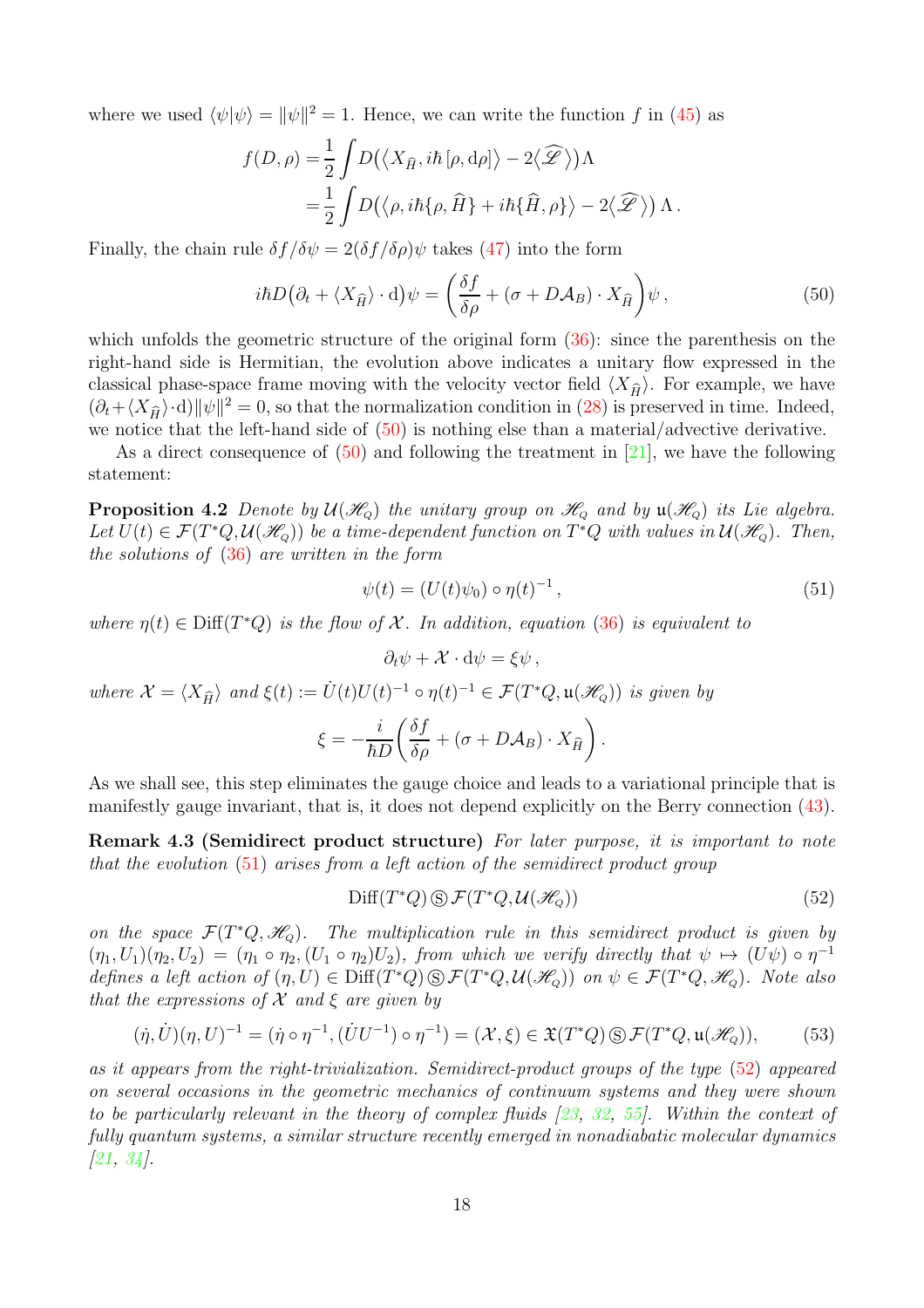Euler-Poincaré variational principle. From [\(51\)](#page-17-1), we observe that the density matrix  $\rho =$  $\psi \psi^{\dagger}$  evolves under the group action  $\rho(t) = (U(t)\rho_0 U(t)^{\dagger}) \circ \eta(t)^{-1}$ , with  $\rho_0 = \psi_0 \psi_0^{\dagger}$  $\iota_0^{\dagger}$ . Consequently, one also obtains the equation

<span id="page-18-2"></span>
$$
\partial_t \rho + \mathrm{d}\rho \cdot \mathcal{X} = [\xi, \rho]. \tag{54}
$$

In addition, upon recalling [\(43\)](#page-15-2), we have  $\langle \psi, i\hbar \partial_t \psi \rangle = \langle \rho, i\hbar \xi \rangle + A_B \cdot \chi$  and thus introducing the variable

$$
m:=\sigma+D\mathcal{A}_B
$$

takes the variational principle  $(38)$  into the Euler-Poincaré form

<span id="page-18-0"></span>
$$
\delta \int_{t_1}^{t_2} \bigg( \int \big( m \cdot \mathcal{X} + \langle \rho, i\hbar D\xi - X_{\widehat{H}} \cdot m \rangle \big) \Lambda - f(D, \rho) \bigg) dt = 0, \tag{55}
$$

where the variable m plays the role of a Lagrange multiplier enforcing the condition  $\mathcal{X} =$  $\langle X_{\hat{H}} \rangle$ . In the context of Euler-Poincaré reduction [\[33\]](#page-38-15), the relation [\(55\)](#page-18-0) identifies an Euler-Poincaré variational principle for the group [\(52\)](#page-17-2) acting on the variables  $(D, \rho) \in \text{Den}(T^*Q) \times$  $\mathcal{F}(T^*Q, \text{He}(\mathcal{H}_Q))$  as  $D \mapsto (D \circ \eta^{-1}) \text{Jac}(\eta^{-1})$  and  $\rho \mapsto (U\rho U^{\dagger}) \circ \eta^{-1}$ . Here, arbitrary variations  $\delta m$  are accompanied by the constrained variations

<span id="page-18-1"></span>
$$
\delta \mathcal{X} = \partial_t \mathcal{Y} + \mathcal{X} \cdot \nabla \mathcal{Y} - \mathcal{Y} \cdot \nabla \mathcal{X},
$$
  
\n
$$
\delta \xi = \partial_t \Sigma + [\Sigma, \xi] + d\Sigma \cdot \mathcal{X} - d\xi \cdot \mathcal{Y},
$$
  
\n
$$
\delta \rho = [\Sigma, \rho] - d\rho \cdot \mathcal{Y},
$$
  
\n
$$
\delta D = -\text{div}(D\mathcal{Y}),
$$
\n(56)

where  $\mathcal{Y} = \delta \eta \circ \eta^{-1}$  and  $\Sigma = \delta U U^{-1} \circ \eta^{-1}$  are again arbitrary. The expression for  $\delta \mathcal{X}$  and  $\delta \xi$ follow from  $\mathcal{X} = \eta \circ \eta^{-1}$  and  $\xi = U U^{-1} \circ \eta^{-1}$ , see [\(53\)](#page-17-3), and those for  $\delta \rho$  and  $\delta D$  follow from  $\rho = (U\rho_0 U^{\dagger}) \circ \eta^{-1}$  and  $D = (D_0 \circ \eta^{-1}) \operatorname{Jac}(\eta^{-1})$ . For convenience, we illustrate the step leading to the variational principle [\(55\)](#page-18-0) by the following diagram:

 $\overline{V}$   $\cdot$   $\cdot$   $\overline{1}$   $\cdot$   $\cdot$   $\overline{1}$   $\overline{(90)}$  Variational principle [\(38\)](#page-14-3) for the variables  $(\sigma, D, \psi)$ with  $\sigma = D \mathrm{d}S$  $\frac{\psi = (U\psi_0) \circ \eta^{-1}}{(\gamma \epsilon) - (\dot{\gamma} \epsilon) \cdot \eta^{-1} + \dot{\gamma} U \dot{\gamma} \epsilon}$  $(\mathcal{X}, \xi) = (\dot{\eta} \circ \eta^{-1}, \dot{U}U^{\dagger} \circ \eta^{-1})$  <u> La componenta de la componenta de la componenta de la componenta de la componenta de la componenta de la compo</u> Euler-Poincaré variational principle [\(55\)](#page-18-0) for the variables  $(m, \mathcal{X}, \xi, \rho, D),$ with  $m = \sigma + D\mathcal{A}_B$  and  $\rho = \psi \psi^{\dagger}$ 

Notice that at this point the phase choice has been entirely eliminated since the quantum evolution is now expressed in terms of the phase-invariant quantity  $\rho$ . In summary, we have the following statement.

Proposition 4.4 Assume that a hybrid wave function, written in the exact factorization form

$$
\Upsilon(t,z) = \chi(t,z)\psi(t,z), \qquad \chi(t,z) \in \mathbb{C}, \quad \psi(t,z) \in \mathcal{H}_Q, \quad \|\psi(t,z)\|^2 = 1,
$$

is a solution of the quantum–classical wave equation i $\hbar \partial_t \Upsilon = \hat{\mathcal{L}}_{\hat{H}} \Upsilon$  in [\(17\)](#page-9-2). Define  $D \in$ Den(T\*Q) and  $S \in \mathcal{F}(T^*Q)$  such that  $\chi = \sqrt{D}e^{iS/\hbar}$ , and let

$$
\rho = \psi \psi^{\dagger} \in \mathcal{F}(T^*Q, \text{He}(\mathscr{H}_{Q}))\,, \qquad m = D(\text{d}S - \langle \psi, i\hbar \text{d}\psi \rangle) \in \mathfrak{X}(T^*Q)^*.\tag{57}
$$

Then, the evolution equations for  $D(t)$ ,  $\rho(t)$ , and  $m(t)$  arise as the critical conditions for the Euler-Poincaré variational formulation  $(55)$ – $(56)$  for the semidirect product group [\(52\)](#page-17-2). In particular, the corresponding solutions  $D(t)$  and  $\rho(t)$  can be written in terms of the action of the group  $(52)$  as

<span id="page-18-3"></span>
$$
D(t) = (D_0 \circ \eta(t)^{-1}) \operatorname{Jac}(\eta(t)^{-1}) \qquad \text{and} \qquad \rho(t) = (U(t)\rho_0 U(t)^{\dagger}) \circ \eta(t)^{-1}.
$$
 (58)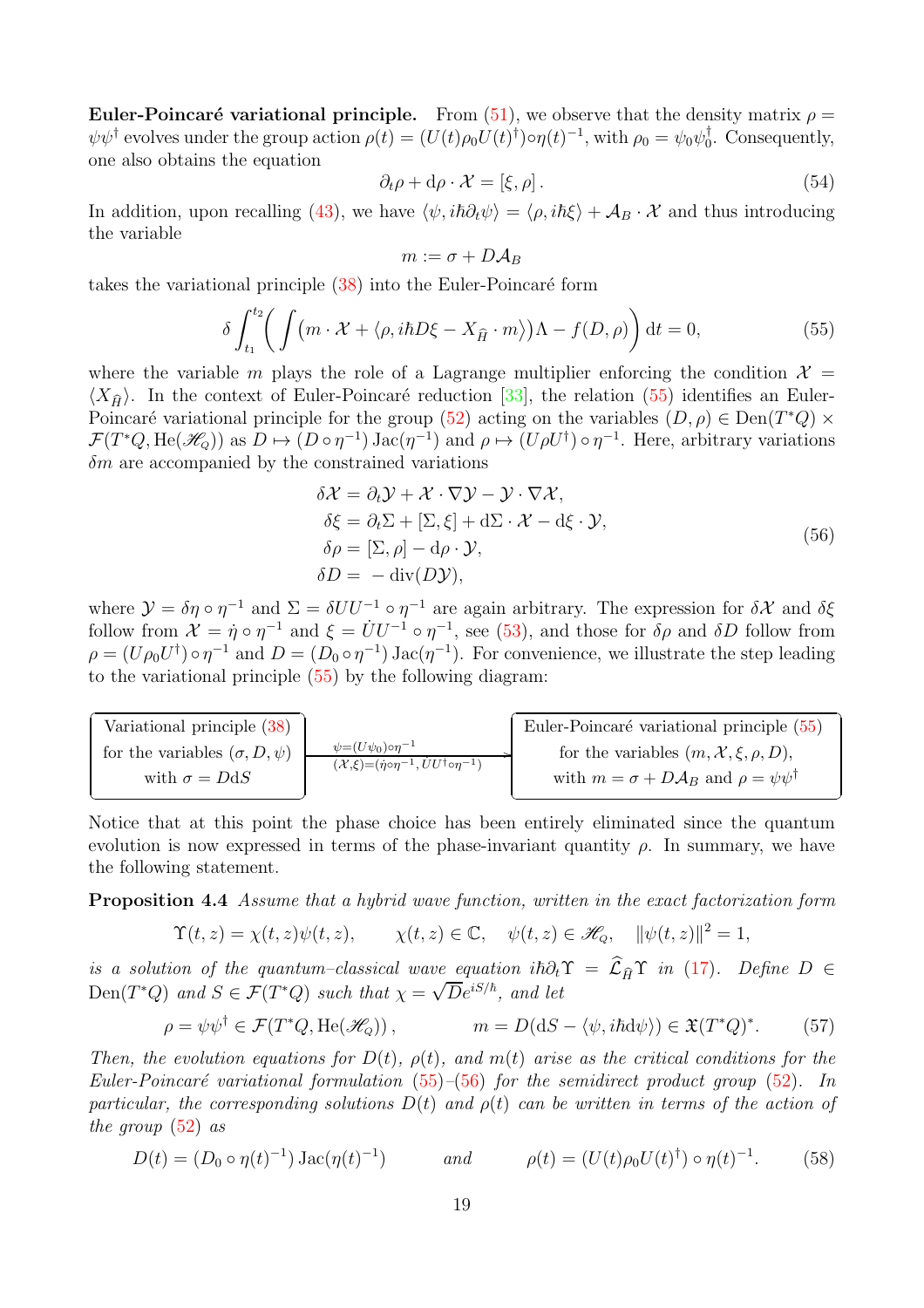Instead of going ahead to rewrite the equations [\(32\)](#page-13-3) and [\(36\)](#page-14-1) in terms of the new variables, we now exploit the new variational principle [\(55\)](#page-18-0) to enforce a constraint so that the sign of the classical density  $\rho_c$  in [\(42\)](#page-15-0) is preserved in time.

## <span id="page-19-0"></span>5 Closure model

As discussed above, the variational principle [\(55\)](#page-18-0) has the advantage of eliminating the gauge fixing involved in the Berry connection, which is now implicitly accounted for by the variable m. While the dynamical system resulting from [\(55\)](#page-18-0) comprises the three variables m, D, and  $\rho$ , at this stage we aim to find a closure model preserving the initial sign of the classical density  $\rho_c$ in [\(42\)](#page-15-0). Generally speaking, we define a closure as a relation of the type  $m = m(D, \rho)$  so that the variable  $m$  can be eliminated. In this section, we will realize this closure by restricting to consider the special case  $m = m(D)$ . In particular, since the classical density is now rewritten as  $\rho_c = D + \text{div}[\mathbb{J}(m - D\mathcal{A})]$ , we observe that setting

<span id="page-19-5"></span>
$$
m = D\mathcal{A} \tag{59}
$$

would return a pure transport equation for  $\rho_c = D > 0$ . Recently, similar approaches were used in [\[25,](#page-37-8) [57\]](#page-39-8) to devise simple closure models based on von Neumann operators in the Koopman setting. Here, we take an alternative route by exploiting the full power of the exact factorization method. Notice that the present approach does not require a specific type of hybrid Hamiltonian  $H(z)$ , which indeed is left as completely general.

## <span id="page-19-1"></span>5.1 Constraint and variational closure

Importantly, the relation [\(44\)](#page-15-1) does not appear to emerge as an exact solution of the system [\(32\)](#page-13-3)-[\(36\)](#page-14-1) and therefore enforcing  $m = D\mathcal{A}$  requires adding a constraint to the variational principle [\(55\)](#page-18-0). Equivalently, here we simply replace  $m = D\mathcal{A}$  in (55), which then becomes

<span id="page-19-2"></span>
$$
\delta \int_{t_1}^{t_2} \left[ \int \left( D\mathcal{A} \cdot \mathcal{X} + \langle \mathcal{P}, i\hbar \xi \rangle \right) \Lambda - h(D, \mathcal{P}) \right] dt = 0, \tag{60}
$$

with  $P := D\rho$  and

<span id="page-19-4"></span>
$$
h(D, \mathcal{P}) = \int \left\langle \mathcal{P}, \hat{H} + \frac{i\hbar}{2D} \left[ d\mathcal{P}, X_{\hat{H}} \right] \right\rangle \Lambda. \tag{61}
$$

This construction is summarized by the following diagram:

| Lie-Poisson variational principle $(55)$    | closure             | Variational principle $(60)$ for            |
|---------------------------------------------|---------------------|---------------------------------------------|
| for the variables $(m, \chi, \xi, \rho, D)$ | $m \rightarrow D A$ | the variables $(\chi, \xi, \mathcal{P}, D)$ |

For later convenience, here we have introduced the density variable  $\mathcal P$  satisfying  $\partial_t \mathcal P + \text{div}(\mathcal P \mathcal X) =$  $[\xi, \mathcal{P}]$  and  $\delta \mathcal{P} + \text{div}(\mathcal{P} \mathcal{Y}) = [\Sigma, \mathcal{P}]$ . The other variations to be considered in [\(60\)](#page-19-2) are given in [\(56\)](#page-18-1). Collecting the terms proportional to  $\mathcal Y$  in the variations of [\(60\)](#page-19-2) gives the condition

<span id="page-19-3"></span>
$$
\mathcal{L}_{\mathcal{X}}\mathcal{A} = d\left(\mathcal{X}\cdot\mathcal{A} - \frac{\delta h}{\delta D}\right) - \left\langle d\frac{\delta h}{\delta P} \right\rangle, \qquad (62)
$$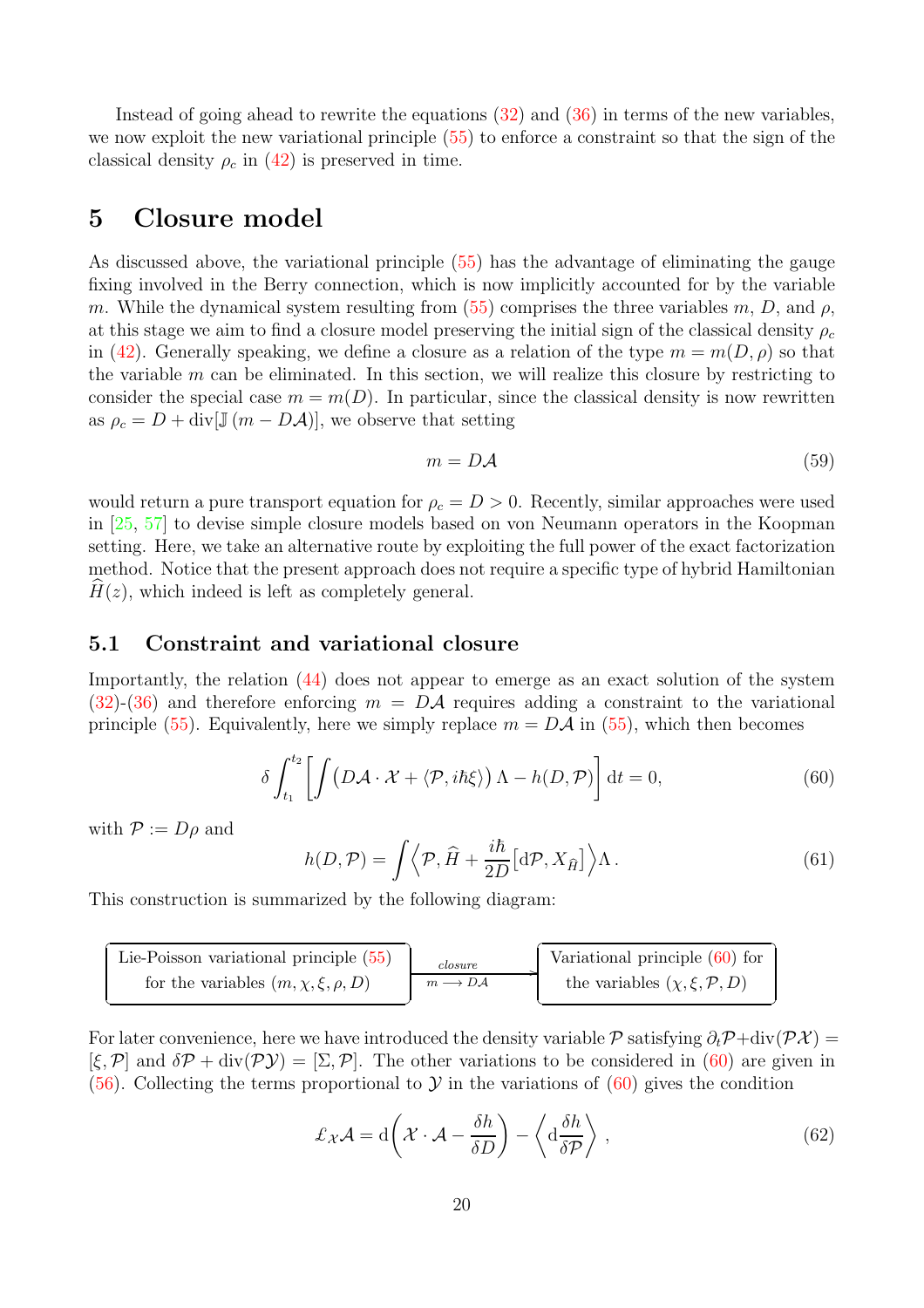where we recall the notation  $\langle \hat{A} \rangle := D^{-1} \langle \mathcal{P}, \hat{A} \rangle$ . As a first consequence, we obtain the following dynamics for the Poincaré integral around an arbitrary loop  $\gamma(t) = \eta(t, \gamma_0)$ :

$$
\frac{\mathrm{d}}{\mathrm{d}t} \oint_{\gamma(t)} \mathcal{A} = -\oint_{\gamma(t)} \left\langle \mathrm{d} \frac{\delta h}{\delta \mathcal{P}} \right\rangle \implies \frac{\mathrm{d}}{\mathrm{d}t} \eta^* \omega = \eta^* \mathrm{d} \left\langle \mathrm{d} \frac{\delta h}{\delta \mathcal{P}} \right\rangle,
$$

where  $\eta(t)$  is the flow of X and the implication is a direct consequence of Stokes theorem. Notice that this relation differs from [\(41\)](#page-15-3), since the latter involves a phase-space path  $\eta(t)$  defined as the flow of a different vector field  $\mathcal{X}$ . We hope that no confusion arises by using the same notation for both X and  $\eta$  as in Section [4.](#page-12-0) From [\(62\)](#page-19-3), Cartan's magic formula  $\mathcal{L}_{\chi} = d\mathbf{i}_{\chi} + \mathbf{i}_{\chi} d$ yields

$$
\mathbf{i} \chi \omega = \mathrm{d} \frac{\delta h}{\delta D} + \left\langle \mathrm{d} \frac{\delta h}{\delta P} \right\rangle = \left\langle \mathrm{d} \left( \frac{\delta h}{\delta D} + \frac{\delta h}{\delta P} \right) \right\rangle,
$$

where we have used  $dA = -\omega$  and  $\text{Tr } P = D$ . Since  $\omega$  is non-degenerate, we can write

<span id="page-20-0"></span>
$$
\mathcal{X} = \langle X_{\delta h/\delta D + \delta h/\delta P} \rangle = X_{\delta h/\delta D} + \langle X_{\delta h/\delta P} \rangle.
$$
 (63)

A direct calculation yields

$$
\frac{\delta h}{\delta D} = -\frac{1}{2D} \langle i\hbar [\mathrm{d}\mathcal{P}, X_{\widehat{H}}] \rangle = -\frac{1}{2D} \langle i\hbar \{\mathcal{P}, \widehat{H}\} + i\hbar \{\widehat{H}, \mathcal{P}\} \rangle
$$

and

$$
\frac{\delta h}{\delta \mathcal{P}} = \hat{H} + \frac{i\hbar}{D} [\mathrm{d}\mathcal{P}, X_{\hat{H}}] - \frac{i\hbar}{2D^2} [\mathcal{P}, \{D, \hat{H}\}]
$$
  
=  $\hat{H} + \frac{i\hbar}{D} (\{\mathcal{P}, \hat{H}\} + \{\hat{H}, \mathcal{P}\}) + \frac{i\hbar}{2D^2} [\{D, \hat{H}\}, \mathcal{P}].$ 

On the one hand, the advection equation  $\partial_t D + \text{div}(D\mathcal{X}) = 0$ , with X given in [\(63\)](#page-20-0), yields

<span id="page-20-2"></span>
$$
\frac{\partial D}{\partial t} + \left\{ D, \frac{\delta h}{\delta D} \right\} + \text{Tr} \left\{ \mathcal{P}, \frac{\delta h}{\delta \mathcal{P}} \right\} = 0, \tag{64}
$$

where we recall  $D = \rho_c$ . On the other hand, the variations in [\(60\)](#page-19-2) proportional to  $\Sigma$  yield

<span id="page-20-1"></span>
$$
i\hbar \frac{\partial \mathcal{P}}{\partial t} + i\hbar \left\{ \mathcal{P}, \frac{\delta h}{\delta D} \right\} + i\hbar \operatorname{div} \left( \mathcal{P} \left\langle X_{\delta h/\delta \mathcal{P}} \right\rangle \right) = \left[ \frac{\delta h}{\delta \mathcal{P}}, \mathcal{P} \right]. \tag{65}
$$

In addition, the advection equation  $\partial_t \mathcal{P} + \text{div}(\mathcal{P} \mathcal{X}) = [\xi, \mathcal{P}]$ , together with [\(65\)](#page-20-1), yields the condition  $[\mathcal{P}, i\hbar\xi - \delta h/\delta\mathcal{P}] = 0.$ 

As we can see, if  $\delta h/\delta P = 0$ , then equation [\(64\)](#page-20-2) recovers a classical Liouville evolution of the type  $\partial_t D + \{D, \delta h/\delta D\}$ . Instead, if  $\delta h/\delta D = 0$  and  $d(\delta h/\delta P) = 0$ , the integral of equation [\(65\)](#page-20-1) returns quantum Liouville dynamics. These special cases will be discussed in more detail in Section [6.1,](#page-34-1) which will also cover the Ehrenfest model in [\(1\)](#page-1-1).

<span id="page-20-3"></span>Remark 5.1 (Role of the Berry connection) Notice that equation [\(65\)](#page-20-1) may be combined with the chain rule  $\delta h/\delta P = D^{-1}\delta h/\delta \rho$  to express [\(54\)](#page-18-2) in the form  $i\hbar D(\partial_t + \mathcal{X} \cdot d)\rho = [\delta h/\delta \rho, \rho]$ , with X given as in [\(63\)](#page-20-0). In turn, the definition  $\rho = \psi \psi^{\dagger}$  leads to the Schrödinger equation

$$
i\hbar(\partial_t + \mathcal{X} \cdot \mathrm{d})\psi = \frac{1}{2D} \frac{\delta h}{\delta \psi}
$$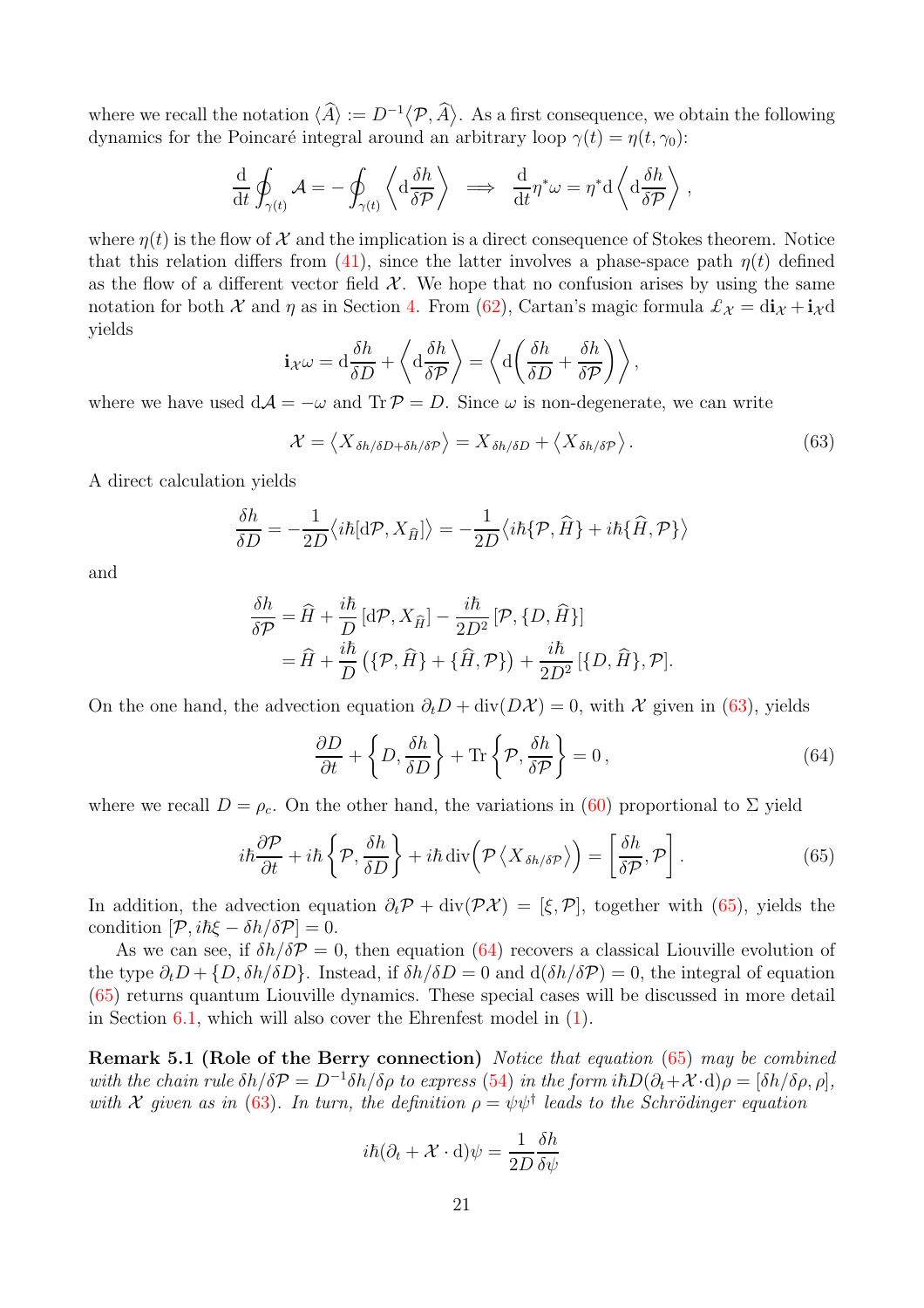so that, upon noticing that the chain rule relation  $\delta h/\delta \psi = 2(\delta h/\delta \rho)\psi$  yields  $\text{Im}\langle \psi|\delta h/\delta \psi \rangle =$  $2 \text{Im}\langle \rho | \delta h / \delta \rho \rangle = 0$ , the dynamics of the Berry connection reads  $(\partial_t + \mathcal{L}_\mathcal{X}) \mathcal{A}_B = D^{-1} \langle \delta h / \delta \psi, d\psi \rangle$  $= -\langle d(\delta h/\delta P) \rangle$ . Thus, [\(62\)](#page-19-3) can be equivalently written as

<span id="page-21-0"></span>
$$
(\partial_t + \pounds_{\mathcal{X}})(\mathcal{A} - \mathcal{A}_B) = d\left(\mathcal{X} \cdot \mathcal{A} - \frac{\delta h}{\delta D}\right),\tag{66}
$$

Since  $\omega = -dA$  and  $B = dA_B$ , equation [\(66\)](#page-21-0) implies  $\eta(t)^*(\omega + B(t)) = \omega + B(0)$ . This relation is also obtained by differentiating the constraint [\(44\)](#page-15-1), in which case one has  $\omega + \mathcal{B}(0) = 0$ . In more generality, if  $\omega + \mathcal{B}$  is symplectic initially, then it stays so indefinitely.

In conclusion, from [\(60\)](#page-19-2) we obtain a closure model for the hybrid quantum–classical wave equation [\(17\)](#page-9-2). Since we recall  $D = \text{Tr} \mathcal{P}$ , this closure model may be entirely expressed in terms of  $P$  and we can state the following:

Proposition 5.2 (Variational closure) The closure model [\(64\)](#page-20-2)-[\(65\)](#page-20-1), with the Hamiltonian [\(61\)](#page-19-4), obtained by the replacement  $m \to D\mathcal{A}$  in the variational principle [\(55\)](#page-18-0) is equivalent to

<span id="page-21-2"></span><span id="page-21-1"></span>
$$
i\hbar \partial_t \mathcal{P} + i\hbar \operatorname{div} (\mathcal{P} \left\langle X_{\delta \mathcal{H}/\delta \mathcal{P}} \right\rangle) = \left[ \frac{\delta \mathcal{H}}{\delta \mathcal{P}}, \mathcal{P} \right], \tag{67}
$$

where

<span id="page-21-3"></span>
$$
\mathcal{H}(\mathcal{P}) = \int \left\langle \mathcal{P}, \hat{H} + \frac{i\hbar}{2\,\text{Tr}\,\mathcal{P}} \left[ \mathrm{d}\mathcal{P}, X_{\hat{H}} \right] \right\rangle \Lambda \tag{68}
$$

satisfies  $\mathcal{H}(\mathcal{P}) = h(D, \mathcal{P}).$ 

For completeness, we present the explicit expression of the functional derivative:

$$
\frac{\delta \mathcal{H}}{\delta \mathcal{P}} = \hat{H} + \frac{1}{2 \operatorname{Tr} \mathcal{P}} \left( 2i\hbar \left( \{ \mathcal{P}, \hat{H} \} + \{ \hat{H}, \mathcal{P} \} \right) + \frac{i\hbar}{\operatorname{Tr} \mathcal{P}} \left[ \{ \operatorname{Tr} \mathcal{P}, \hat{H} \}, \mathcal{P} \right] - \left\langle i\hbar \{ \mathcal{P}, \hat{H} \} + i\hbar \{ \hat{H}, \mathcal{P} \} \right\rangle \operatorname{Id} \right),
$$

which needs to be substituted in [\(67\)](#page-21-1).

We have obtained a variational closure model for the dynamics of coupled quantum and classical systems. The former are identified by a quantum density matrix  $\rho_q = \int \mathcal{P} \Lambda$ , while the latter are given in terms the Liouville distribution  $\rho_c = D = \text{Tr } P$ . We notice that in the present construction this phase-space distribution satisfies the evolution law given by the first relation in [\(58\)](#page-18-3), where  $\dot{\eta}(t) = \mathcal{X}(t, \eta(t))$  and the vector field X is given as in [\(63\)](#page-20-0). In other words, the equation [\(64\)](#page-20-2) is a transport equation of the type  $\partial_t D + \text{div}(D\mathcal{X}) = 0$ , which preserves the initial sign of D whenever the vector field  $\mathcal X$  is sufficiently smooth. The fact that a classical Liouville density remains positive over time represents the main advantage of the present closure model presented here. Since  $\hat{\rho}_q$  is also positive by construction, the present model satisfies both properties 1 and 2 from the list of desirable self-consistency criteria in the Introduction.

Remark 5.3 (Unobservable classical phases) While we have shown that the closure relation [\(59\)](#page-19-5) yields a positive-definite classical density, one may wonder what makes this closure so special. To see this, it is convenient to write the closure relation as in [\(44\)](#page-15-1), where  $\sigma = D \, \mathrm{d} S$ . Then, one easily checks that enforcing [\(44\)](#page-15-1) makes the Hamiltonian [\(31\)](#page-13-5) invariant under phase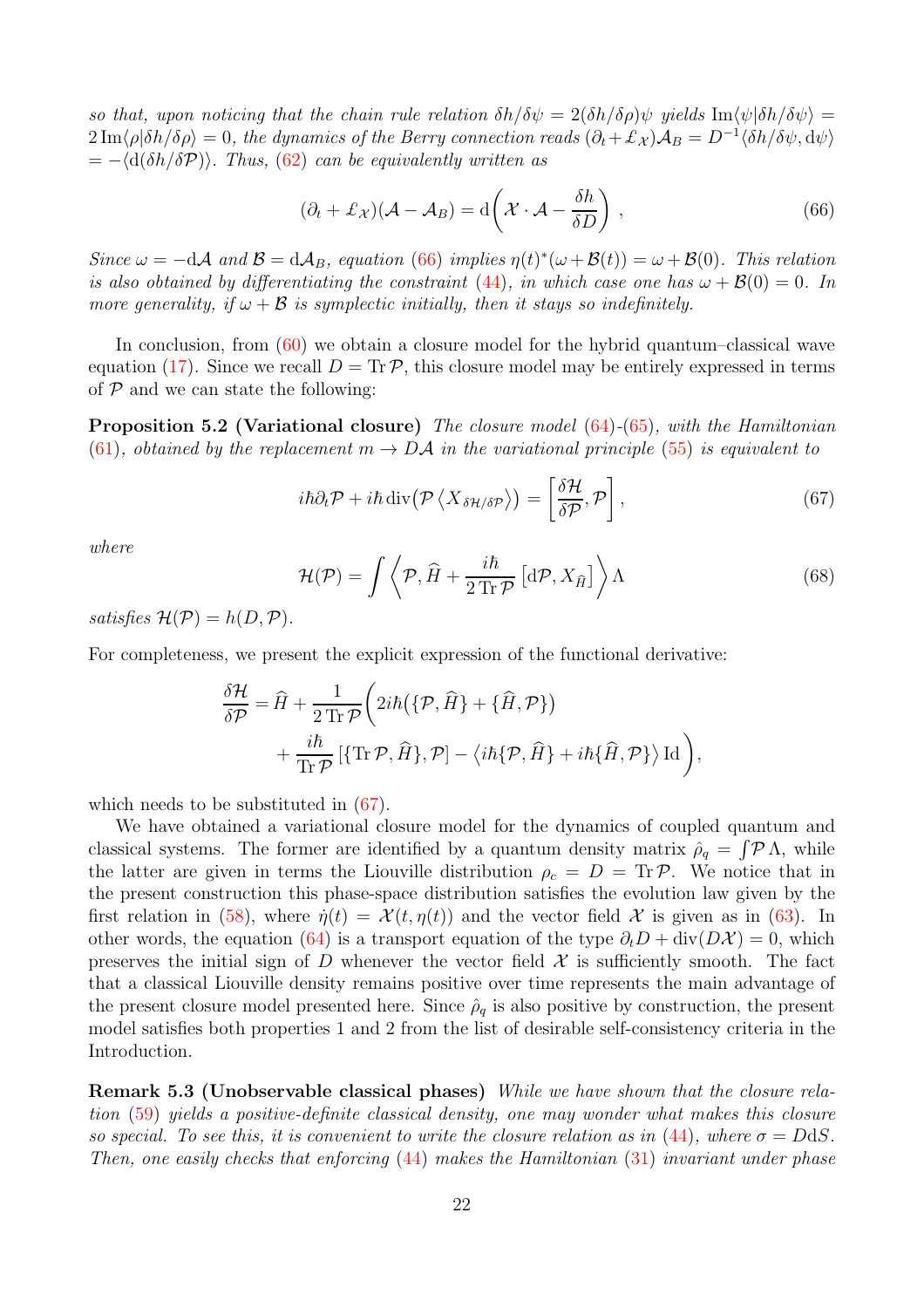transformations  $S \mapsto S + \varphi$ . Indeed, we recognize that the closure model for the measure-valued projection  $P = D\psi\psi^{\dagger}$  obtained upon enforcing [\(44\)](#page-15-1) is entirely independent of the classical phase. This particular aspect has a deep physical meaning. As discussed in [\[12,](#page-37-0) [51\]](#page-39-2), the argument is that classical phases are unobservable in the sense that they do not affect the expectation values of observable quantities. While Sudarshan proposed enforcing the principle of unobservable phases by adopting superselection rules  $[51]$ , here the same principle was applied by invoking a symmetry argument which makes the model completely phase-independent. Notice that the same principle may be applied to the classical Koopman-van Hove theory, thereby recovering the standard Koopman-von Neumann construction. This was recently shown in  $[24]$ , where the present model is discussed from a more physical viewpoint.

So far, however, we have not yet explained how the current model can be used to compute expectation values of quantum-classical observables. For example, if q and  $\hat{x}$  are the classical and quantum position, respectively, how do we compute the expectation value of the hybrid observable  $A(q, p) = q\hat{x}$ ? This question will be addressed in Section [5.5.](#page-29-0) Instead, the next sections provide a geometric presentation of the Hamiltonian structure underlying the present closure model.

### <span id="page-22-0"></span>5.2 Hamiltonian structure of the closure

In this section we will prove that the closure  $(64)-(65)$  $(64)-(65)$  is a Hamiltonian system with respect to a noncanonical Poisson bracket. In order to prove this result we first compute the expression of the bracket by evaluating the time derivative of an arbitrary function  $f(D,\mathcal{P})$  along the solutions  $D(t)$ ,  $\mathcal{P}(t)$  of [\(64\)](#page-20-2)-[\(65\)](#page-20-1), for any Hamiltonian h. The bracket expression is found from the relation  $\hat{f} = \{\!\{f, h\}\!\}$ . A direct computation of  $\frac{d}{dt}f(D(t), \mathcal{P}(t))$  along the solutions of  $(64)-(65)$  $(64)-(65)$  $(64)-(65)$  gives the following bracket expression:

<span id="page-22-1"></span>
$$
\{\!\!\{f,h\}\!\!\}(D,\mathcal{P}) = \int D\omega \big(X_{\delta f/\delta D}, X_{\delta h/\delta D}\big) \Lambda - \int D\left\langle \frac{i}{\hbar} \bigg[\frac{\delta f}{\delta \mathcal{P}}, \frac{\delta h}{\delta \mathcal{P}}\bigg] \right\rangle \Lambda \n+ \int D\big(\omega \big(\big\langle X_{\delta f/\delta \mathcal{P}}\big\rangle, X_{\delta h/\delta D}\big) - \omega \big(\big\langle X_{\delta h/\delta \mathcal{P}}\big\rangle, X_{\delta f/\delta D}\big)\big) \Lambda \n+ \int D\omega \big(\langle X_{\delta f/\delta \mathcal{P}}\big\rangle, \langle X_{\delta h/\delta \mathcal{P}}\rangle\big) \Lambda,
$$
\n(69)

where  $\omega(X_f, X_g) = \{f, g\}$  is the canonical Poisson bracket on  $T^*Q$  and we recall the notation  $\langle A \rangle = \langle \rho, A \rangle = D^{-1} \langle \mathcal{P}, A \rangle$ . Also, D is a strictly positive density, that is  $D \in \text{Den}_+(T^*Q)$ , while  $\mathcal{P} \in \mathcal{F}(T^*Q, \text{He}(\mathscr{H}_{Q}))^*$  and we identify  $\mathcal{F}(T^*Q, \text{He}(\mathscr{H}_{Q}))^* \simeq \text{Den}(T^*Q) \otimes \text{He}(\mathscr{H}_{Q})$ . If we introduce the convenient notation

<span id="page-22-3"></span><span id="page-22-2"></span>
$$
A: B = \text{Tr}(AB),\tag{70}
$$

then the bracket structure [\(69\)](#page-22-1) can be equivalently expressed as

<span id="page-22-4"></span>
$$
\{\!\!\{f,h\}\!\!\}(D,\mathcal{P}) = \int D\left\{\frac{\delta f}{\delta D}, \frac{\delta h}{\delta D}\right\} \Lambda - \int D\left\{\frac{i}{\hbar} \left[\frac{\delta f}{\delta \mathcal{P}}, \frac{\delta h}{\delta \mathcal{P}}\right]\right\} \Lambda \n+ \int D\left\{\left\{\frac{\delta f}{\delta \mathcal{P}}, \frac{\delta h}{\delta D}\right\} - \left\{\frac{\delta h}{\delta \mathcal{P}}, \frac{\delta f}{\delta D}\right\}\right\} \Lambda \n+ \int \frac{1}{D}\left(\mathcal{P} : \left\{\frac{\delta f}{\delta \mathcal{P}}, \frac{\delta h}{\delta \mathcal{P}}\right\} : \mathcal{P}\right) \Lambda.
$$
\n(71)

We have the following result: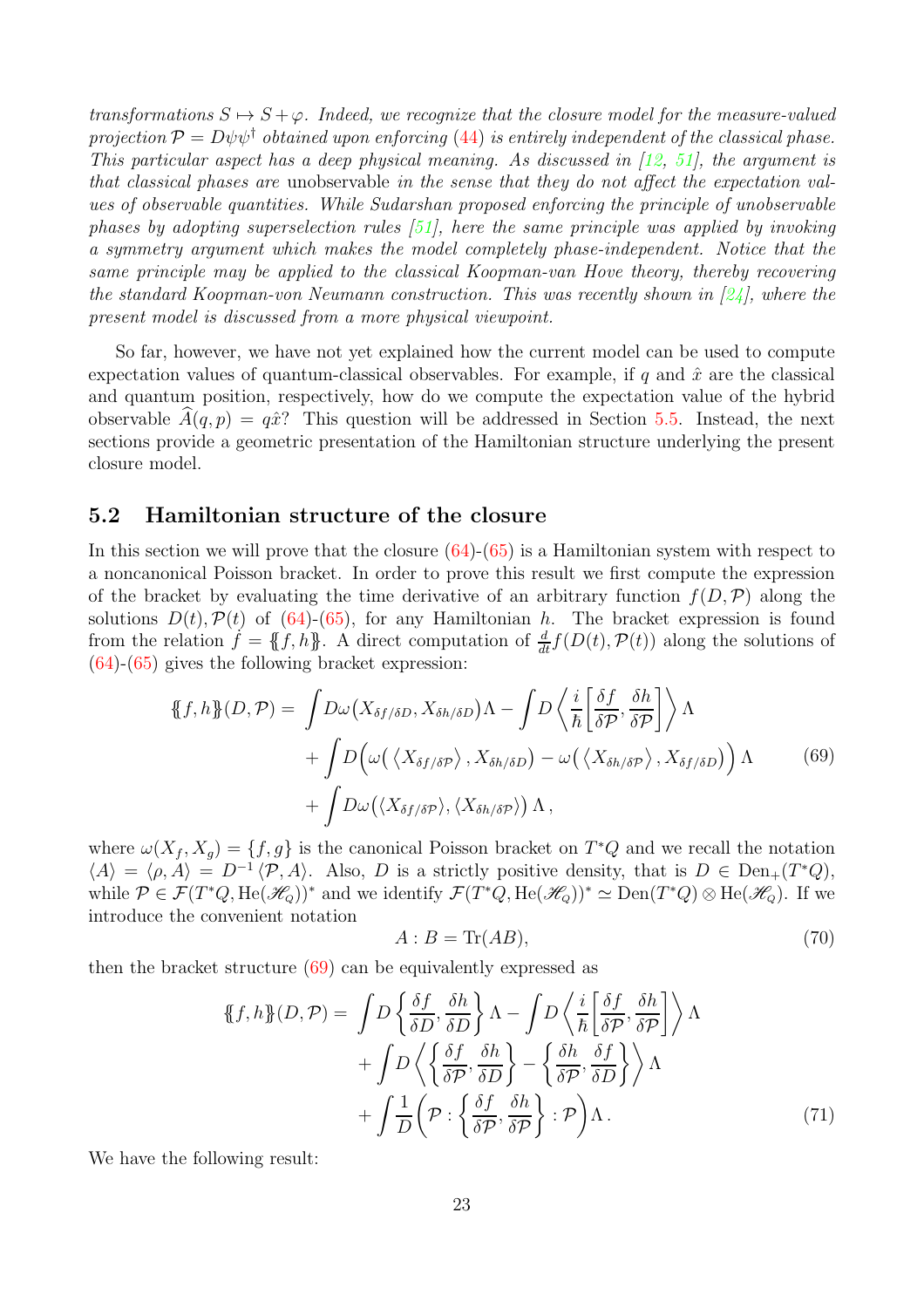Proposition 5.4 The closure [\(64\)](#page-20-2)-[\(65\)](#page-20-1) is a Hamiltonian system with respect to the Poisson bracket [\(71\)](#page-22-2) on  $Den_+(T^*Q) \times \mathcal{F}(T^*Q, He(\mathcal{H}_Q))^*$  and with the Hamiltonian [\(61\)](#page-19-4). The bracket admits the functional

$$
C(D,\mathcal{P})=\text{Tr}\int D\Phi(\mathcal{P}/D)\Lambda
$$

as a Casimir function, for any analytic matrix function Φ.

The first part of this statement will be proved later. As we will see, this follows as a corollary on a more general result concerning a class of Poisson structures that arise by Poisson reduction, see Corollary [5.8.](#page-26-0) In addition, upon denoting  $\phi(A) = \text{Tr}(\Phi(A))$ , the statement about the Casimir functions follows from a direct computation using  $\delta C/\delta D = \phi(\mathcal{P}/D) - \langle \nabla \phi(\mathcal{P}/D), \mathcal{P}/D \rangle$ , where  $\nabla \phi$  denotes the standard derivative of  $\phi$  with respect to its argument.

The Poisson bracket in  $(71)$  depends on the two variables D and P which have no specific relation between them. It is however clear from the Hamiltonian dynamics that if  $D_0 = Tr \mathcal{P}_0$ at initial time, then the relation  $D = \text{Tr } P$  holds at all times, showing that the dynamics of D is determined from that of  $P$ . In terms of the Poisson bracket, this suggests that the expression

<span id="page-23-0"></span>
$$
\{\!\!\{\mathcal{K},\mathcal{H}\\!\!\}_{1}(\mathcal{P}) = -\int \left\langle \mathcal{P},\frac{i}{\hbar} \left[ \frac{\delta \mathcal{K}}{\delta \mathcal{P}},\frac{\delta \mathcal{H}}{\delta \mathcal{P}} \right] \right\rangle \Lambda + \int \frac{1}{\text{Tr}\,\mathcal{P}} \left( \mathcal{P} : \left\{ \frac{\delta \mathcal{K}}{\delta \mathcal{P}},\frac{\delta \mathcal{H}}{\delta \mathcal{P}} \right\} : \mathcal{P} \right) \Lambda \tag{72}
$$

<span id="page-23-1"></span>found from the Poisson bracket [\(71\)](#page-22-2) by dropping the terms involving the D-derivatives and using the notation [\(70\)](#page-22-3), should define a Poisson bracket structure. Indeed, we have the following result:

Corollary 5.5 The expression [\(72\)](#page-23-0) defines a Poisson bracket formally arising by restriction of [\(71\)](#page-22-2) to the Poisson submanifold of  $Den_{+}(T^*Q) \times \mathcal{F}(T^*Q, He(\mathcal{H}_{Q}))^*$  that is determined by the relation  $D = \text{Tr}\,\mathcal{P}$ . This bracket admits the Casimir functionals  $C(\mathcal{P}) = \int (\text{Tr}\,\mathcal{P}) \text{Tr}\,\Phi(\mathcal{P}/\text{Tr}\,\mathcal{P}) \Lambda$ for any analytic matrix function Φ.

Proof. We start by writing the Hamiltonian vector field

$$
\mathsf{X}_h(D,\mathcal{P}) = \left(-\operatorname{div}(D\mathcal{X}), -\operatorname{div}(\mathcal{P}\mathcal{X}) - i\hbar^{-1}\left[\frac{\delta h}{\delta \mathcal{P}}, \mathcal{P}\right]\right)
$$

associated to the Poisson structure [\(69\)](#page-22-1) and we consider the linear inclusion  $\mathcal{P} \mapsto \iota(\mathcal{P}) =$  $(D = \text{Tr } \mathcal{P}, \mathcal{P})$ . We observe that, for each  $\mathcal{P}$ , the restriction of the Hamiltonian vector field to  $D = \text{Tr }\mathcal{P}$  is tangent to the range of  $\iota$ , thereby showing that the subspace given by the range of  $\iota$  is a quasi Poisson submanifold [\[45\]](#page-39-17). Hence there is a unique Poisson bracket  $\{F, H\}_1(\mathcal{P})$ such that  ${f \circ \iota, h \circ \iota}_1 = {f, g} \circ \iota$ . It is directly checked that this relation is satisfied with [\(72\)](#page-23-0) and [\(71\)](#page-22-2) by inserting  $F = f \circ \iota$  and  $H = h \circ \iota$  in (72) and noting the relation  $\delta(f \circ \iota)/\delta \mathcal{P} = \delta f/\delta \mathcal{P} + (\delta f/\delta D)$  Id. Hence the desired result is proved. The Casimir property of the functional  $C(\mathcal{P})$  follows either from a direct computation, or as a restriction of the Casimir functional  $C(\mathcal{P}, D)$  to the Poisson submanifold.

As anticipated, the explicit proof of the Poisson structure comprised by the hybrid bracket [\(71\)](#page-22-2) requires the use of Poisson reduction. This is the topic of the next section, where Proposition [5.4](#page-22-4) is proved explicitly.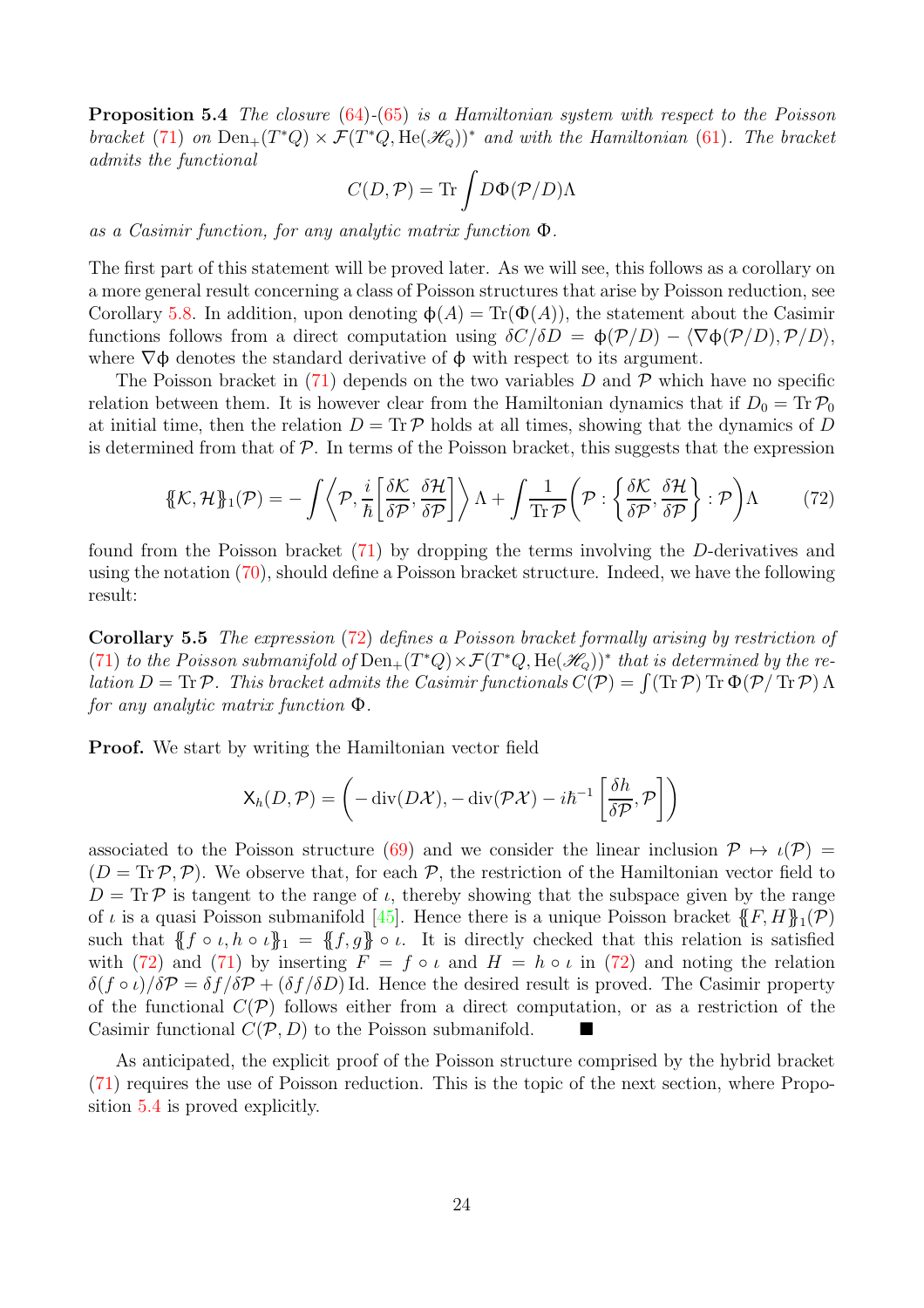### <span id="page-24-0"></span>5.3 Poisson reduction and quantum-classical brackets

This section is devoted to the proof of Proposition [5.4](#page-22-4) and of some of its corollaries. Before embarking on the explicit proof, however, it is helpful to set up the geometric framework that will be used throughout the various steps. This is the focus of the first part of this section.

Assume that the group  $\text{Diff}(T^*Q)$  acts from the right on a manifold  $\mathcal{O}$  as  $n \mapsto \Phi_{\eta}n$  with cotangent-lift momentum map  $\mathcal{J}: T^*\mathcal{O} \to \mathfrak{X}(T^*Q)^*$  given by  $\langle \mathcal{J}(\alpha_n), \mathcal{X} \rangle = \langle \alpha_n, \mathcal{X}_{\mathcal{O}}(n) \rangle$ , for all  $\alpha_n \in T_n^* \mathcal{O}$  and  $\mathcal{X} \in \mathfrak{X}(T^*Q)$ . Also, let  $\mathscr{F} : \mathcal{O} \to \text{Den}(T^*Q)$  be an equivariant map, i.e.,  $\eta^* (\mathscr{F}(n)) = \mathscr{F}(\Phi_{\eta} n)$ , for all  $\eta \in \text{Diff}(T^*Q)$ , and assume  $\mathscr{F}(n) > 0$  for all  $n \in \mathcal{O}$ . In addition, denote

$$
G:=\mathcal{F}(T^*Q,\mathcal{U}(\mathcal{H}_Q))\,.
$$

For each  $n \in \mathcal{O}$ , consider the *n*-dependent one-form on  $\text{Diff}(T^*Q) \times T^*G$  given by

<span id="page-24-3"></span>
$$
\Theta_n(\eta, U, P)(\dot{\eta}, \dot{U}, \dot{P}) = \int \mathscr{F}(n) (\mathcal{A} \circ \eta) \cdot \dot{\eta} \Lambda + \Theta_{\text{can}}(U, P)(\dot{U}, \dot{P}), \tag{73}
$$

where the second term is the canonical one-form  $\Theta_{\text{can}}(U, P)(U, P) = \int \langle P, U \rangle \Lambda$  on  $T^*G$ . Then, for each  $n \in \mathcal{O}$ , we move on to constructing the (weak) symplectic form  $\Omega_n = -d\Theta_n$  on  $\text{Diff}(T^*Q) \times T^*G$  as follows:

$$
\Omega_n(\eta, U, P) \big( (\dot{\eta}, \dot{U}, \dot{P}), (\delta \eta, \delta U, \delta P) \big) = \int \mathscr{F}(n) (\omega \circ \eta) (\dot{\eta}, \delta \eta) \Lambda + \Omega_{\operatorname{can}}(U, P) \big( (\dot{U}, \dot{P}), (\delta U, \delta P) \big),
$$

with  $\Omega_{\text{can}}$  the canonical symplectic form on  $T^*G$ . The symplectic form  $\Omega_n$  formally leads to defining a n-dependent Poisson bracket  $\{\cdot,\cdot\}_n$  on  $\text{Diff}(T^*Q)\times T^*G$ . This bracket can be trivially extended to define a Poisson structure on  $\text{Diff}(T^*Q) \times T^*G \times \mathcal{O}$  as follows:

$$
\{f,g\}(\eta, U, P, n) := \{f(\cdot, n), g(\cdot, n)\}_n(\eta, U, P)
$$

$$
= \int \frac{1}{\mathcal{F}(n)} (\eta^* \omega^{-1}) \left(\frac{\delta f}{\delta \eta}, \frac{\delta g}{\delta \eta}\right) \Lambda + \{f, g\}_{\text{can}}(U, P), \tag{74}
$$

where  $\eta^*$  denotes pullback and  $\omega^{-1}$  is the Poisson bivector associated to the canonical symplectic structure on  $T^*Q$ , i.e.  $\omega^{-1}(\theta_1, \theta_2) = \theta_1 \cdot \mathbb{J} \theta_2$ , for any two one-forms  $\theta_1$  and  $\theta_2$ . The Poisson structure [\(74\)](#page-24-1) generates trivial dynamics for *n*, that is  $\dot{n} = 0$ .

Finally, we endow the semidirect-product group in [\(52\)](#page-17-2), that is

<span id="page-24-1"></span>
$$
\text{Diff}(T^*Q)\,\circledS\,G = \text{Diff}(T^*Q)\,\circledS\,\mathcal{F}(T^*Q,\mathcal{U}(\mathcal{H}_Q)),
$$

with the usual multiplication  $(\eta_1, U_1)(\eta_2, U_2) = (\eta_1 \circ \eta_2, (U_1 \circ \eta_2)U_2)$  and we notice that there is a natural right action of  $\text{Diff}(T^*Q) \text{ } \textcircled s \text{ } G$  on  $\text{Diff}(T^*Q) \times T^*G \times \mathcal{O}$ . Indeed, this action is given by

<span id="page-24-4"></span><span id="page-24-2"></span>
$$
(\eta, U, P, n) \mapsto (\eta \circ \varphi, (U \circ \varphi)V, (\varphi^* P)V, \Phi_{\varphi} n), \tag{75}
$$

where  $\varphi^*$  denotes the pull-back of tensor densities.

With the above setting we can state the following result:

**Proposition 5.6** The action [\(75\)](#page-24-2) of  $\text{Diff}(T^*Q) \textcircled{s} G$  on  $\text{Diff}(T^*Q) \times T^*G \times \mathcal{O}$  is Poisson relative to the Poisson structure [\(74\)](#page-24-1). By Poisson reduction relative to this group action, the reduced space

$$
\big(\operatorname{Diff}(T^*Q)\times T^*G\times \mathcal{O}\big)/(\operatorname{Diff}(T^*Q)\,\circledS\, G)\simeq\mathfrak{g}^*\times \mathcal{O}
$$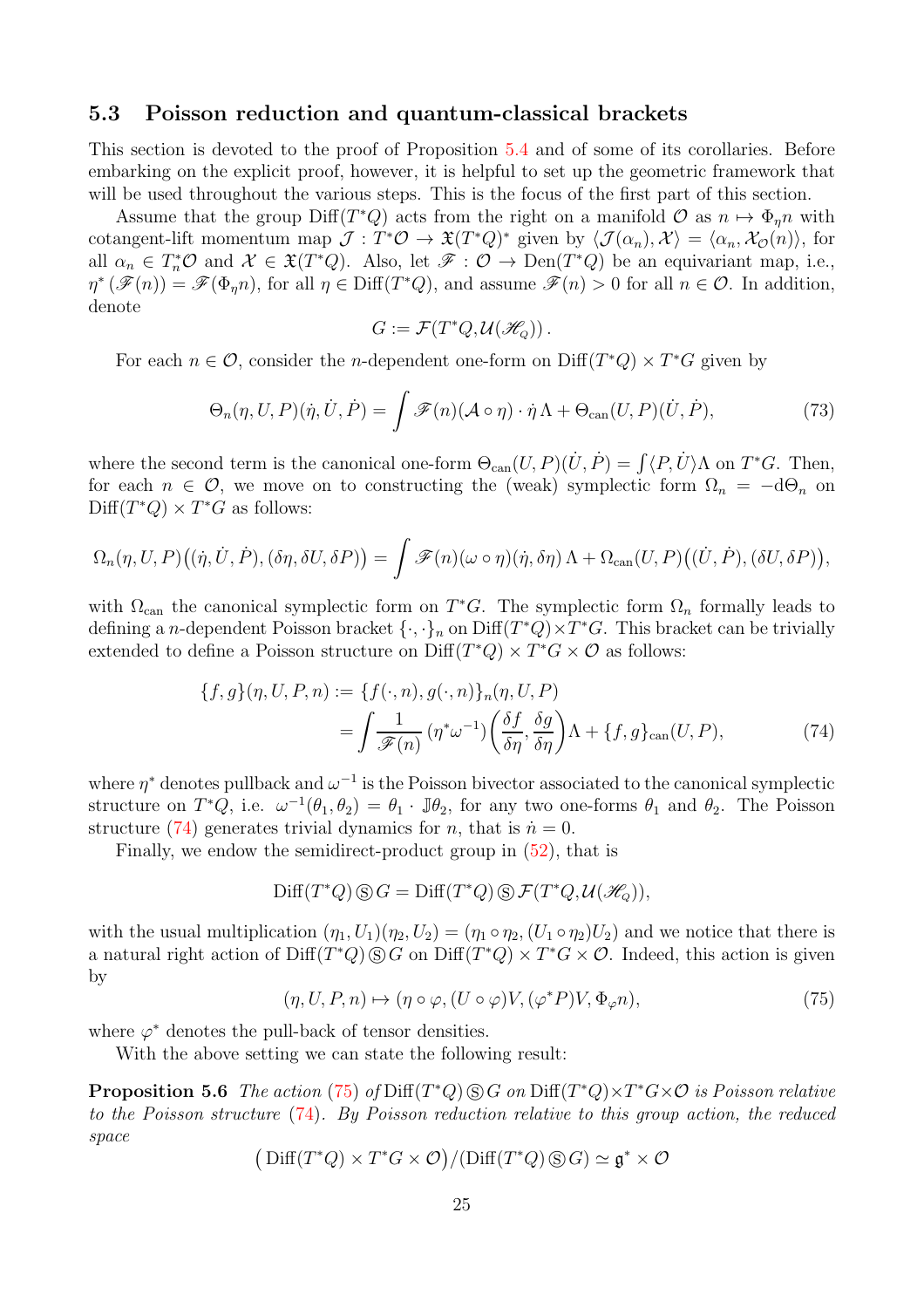is endowed with the Poisson bracket

<span id="page-25-2"></span>
$$
\{f, g\}(\mu, \mathbf{n}) = \int \frac{1}{\mathscr{F}(\mathbf{n})} \omega^{-1} \left( \mathcal{J}\left(\mathbf{n}, \frac{\delta f}{\delta \mathbf{n}}\right), \mathcal{J}\left(\mathbf{n}, \frac{\delta g}{\delta \mathbf{n}}\right) \right) \Lambda + \int \left\langle \mu, \left[ \frac{\delta f}{\delta \mu}, \frac{\delta g}{\delta \mu} \right] \right\rangle \Lambda + \int \frac{1}{\mathscr{F}(\mathbf{n})} \omega^{-1} \left( \mathcal{J}\left(\mathbf{n}, \frac{\delta f}{\delta \mathbf{n}}\right), \left\langle \mu, \mathbf{d} \frac{\delta g}{\delta \mu} \right\rangle \right) \Lambda - \int \frac{1}{\mathscr{F}(\mathbf{n})} \omega^{-1} \left( \mathcal{J}\left(\mathbf{n}, \frac{\delta g}{\delta \mathbf{n}}\right), \left\langle \mu, \mathbf{d} \frac{\delta f}{\delta \mu} \right\rangle \right) \Lambda + \int \frac{1}{\mathscr{F}(\mathbf{n})} \omega^{-1} \left( \left\langle \mu, \mathbf{d} \frac{\delta f}{\delta \mu} \right\rangle, \left\langle \mu, \mathbf{d} \frac{\delta g}{\delta \mu} \right\rangle \right) \Lambda.
$$
\n(76)

**Proof.** We note that, for each  $n \in \mathcal{O}$ , the one-form in [\(73\)](#page-24-3) has the following invariance with respect to  $\text{Diff}(T^*Q) \textcircled{s} G$ :

$$
\Theta_{\Phi_{\varphi}n}(\eta \circ \varphi, (U \circ \varphi)V, (\varphi^* P)V)(\dot{\eta} \circ \varphi, (\dot{U} \circ \varphi)V, (\varphi^* \dot{P})V) = \Theta_n(\eta, U, P)(\dot{\eta}, \dot{U}, \dot{P}),
$$

for all  $(\varphi, V) \in \text{Diff}(T^*Q) \otimes G$ . As a consequence, the symplectic form  $\Omega_n$  on  $\text{Diff}(T^*Q) \times T^*G$ inherits the same invariance property. From this, one directly concludes that the action [\(75\)](#page-24-2) on  $Diff(T^*Q) \times T^*G \times \mathcal{O}$  is Poisson relative to the Poisson structure [\(74\)](#page-24-1). Thus, one can implement Poisson reduction with respect to the action of the group  $\text{Diff}(T^*Q) \textcircled{s} G$ , thereby obtaining a Poisson bracket structure on the quotient  $(Diff(T^*Q) \times T^*G \times \mathcal{O})/(\text{Diff}(T^*Q) \otimes G)$ . The latter is identified with  $\mathfrak{g}^* \times \mathcal{O}$  via the map  $[\eta, U, P, n] \mapsto (\eta_*(PU^{\dagger}), \Phi_{\eta}^{-1}n) := (\mu, \mathsf{n})$ , with  $[\eta, U, P, n]$ denoting the equivalence class in the quotient space. We will find this reduced bracket on  $\mathfrak{g}^* \times \mathcal{O}$ by exploiting the variational approach, thereby deducing the dynamics of the Poisson-reduced variables  $(\mu, n)$ .

As noticed earlier, the Poisson bracket  $(74)$  on Diff $(T^*Q) \times T^*G \times \mathcal{O}$  yields the trivial dynamics  $\dot{n} = 0$ , i.e.,  $n = n_0$ . For such a fixed  $n_0$ , the remaining content of the Hamilton equations arising from [\(74\)](#page-24-1) are associated to the symplectic form  $\Omega_{n_0}$  on Diff(T\*Q) × T\*G. In particular, given a Hamiltonian  $H : \text{Diff}(T^*Q) \times T^*G \times \mathcal{O} \to \mathbb{R}$ , these equations follow from the phase-space variational principle for the canonical Hamiltonian motion associated to  $\Omega_{n_0} = -\mathrm{d}\Theta_{n_0}$  on  $\text{Diff}(T^*Q) \times T^*G$ , that is  $\delta \int_{t_1}^{t_2} \big[\Theta_{n_0}(\eta, U, P) \cdot (\dot{\eta}, \dot{U}, \dot{P}) - H(\eta, U, P, n_0)\big] \mathrm{d}t = 0$ . More explicitly,

<span id="page-25-0"></span>
$$
\delta \int_{t_1}^{t_2} \left[ \int \left( \mathcal{F}(n_0) (\mathcal{A} \circ \eta) \cdot \dot{\eta} + \langle P, \dot{U} \rangle \right) \Lambda - H(\eta, U, P, n_0) \right] dt = 0. \tag{77}
$$

Assuming that H is invariant with respect to  $\text{Diff}(T^*Q)\,\textcircled{S} G$ , denote its reduced Hamiltonian as  $h : \mathfrak{g}^* \times \mathcal{O} \to \mathbb{R}$ . Thus, by reduction, the variational principle [\(77\)](#page-25-0) yields

$$
\delta \int_{t_1}^{t_2} \left[ \int \left( \mathcal{F}(\mathbf{n}) \mathcal{A} \cdot \mathcal{X} + \langle \mu, \xi \rangle \right) \Lambda - h(\mu, \mathbf{n}) \right] dt = 0, \tag{78}
$$

where we defined  $\mathcal{X} = \dot{\eta} \circ \eta^{-1}$ ,  $\xi = \eta_*(PU^{\dagger})$ ,  $\mathsf{n} = \Phi_{\eta}^{-1}n$ . Since the variations  $\delta\eta$  and  $\delta U$  are free, we obtain the constrained variations

<span id="page-25-1"></span>
$$
\delta \mathcal{X} = \partial_t \mathcal{Y} + \mathcal{X} \cdot \nabla \mathcal{Y} - \mathcal{Y} \cdot \nabla \mathcal{X}, \qquad \delta \xi = \partial_t \Sigma + [\Sigma, \xi] + d\Sigma \cdot \mathcal{X} - d\xi \cdot \mathcal{Y}, \qquad \delta \mathsf{n} = -\mathcal{Y}_{\mathcal{O}}(\mathsf{n}). \tag{79}
$$

Also, since the variations  $\delta P$  are free, so are the variations  $\delta \mu$ .

Thus, upon collecting the terms proportional to  $\mathcal{Y}, \Sigma$ , and  $\delta\mu$ , respectively, the reduced variational principle [\(79\)](#page-25-1) yields the conditions

$$
\mathcal{X} = \frac{1}{\mathscr{F}(\mathsf{n})} \mathbb{J}\left(\langle \mu, d\xi \rangle - \mathcal{J}\left(\mathsf{n}, \frac{\delta h}{\delta \mathsf{n}}\right)\right), \qquad \partial_t \mu + \mathrm{ad}_{\xi}^* \mu + \mathrm{div}(\mu \mathcal{X}) = 0, \qquad \frac{\delta h}{\delta \mu} = \xi.
$$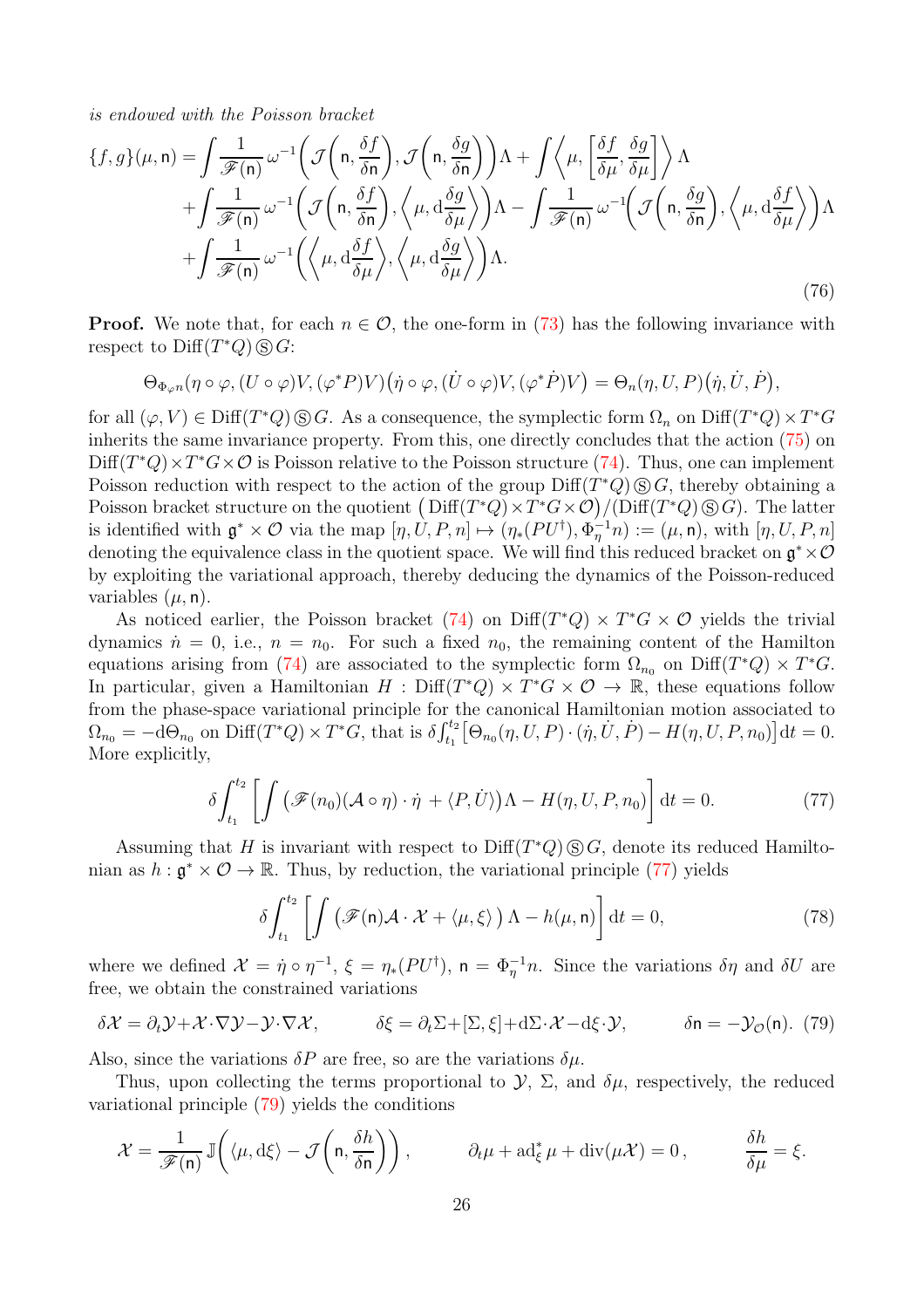The reduced equation of motion for  $n(t) \in \mathcal{O}$  is found by inserting the first condition above in the advection equation  $\partial_t \mathbf{n} + \mathcal{X}_{\mathcal{O}}(\mathbf{n}) = 0$ , which follows from  $\mathbf{n}(t) = \Phi_{\eta(t)}^{-1} n_0$ . Then, the final equations are

<span id="page-26-1"></span>
$$
\partial_t \mu + \mathrm{ad}^*_{\frac{\delta h}{\delta \mu}} \mu + \mathrm{div}(\mu \mathcal{X}) = 0 \,, \quad \partial_t \mathsf{n} + \mathcal{X}_\mathcal{O}(\mathsf{n}) = 0 \,, \quad \mathcal{X} = \frac{1}{\mathscr{F}(\mathsf{n})} \mathbb{J}\left(\left\langle \mu, \mathrm{d} \frac{\delta h}{\delta \mu} \right\rangle - \mathcal{J}\left(\mathsf{n}, \frac{\delta h}{\delta \mathsf{n}}\right) \right) \tag{80}
$$

By Poisson reduction, these equations are Hamiltonian with respect to the reduced Poisson bracket. The explicit form of the bracket is obtained by computing  $\frac{d}{dt} f(\mu(t), \mathbf{n}(t))$  along a solution of  $(80)$ , for an arbitrary functional f. This leads to the Poisson structure  $(81)$ .

**Remark 5.7** Using the same (weak) symplectic form on  $\text{Diff}(T^*Q)$ , one can consider the more general situation of a Poisson bracket constructed in the same way on  $Diff(T^*Q) \times \mathcal{M} \times \mathcal{O}$ , where M is an other symplectic manifold, acted on symplectically by  $\text{Diff}(T^*Q)$ . In this case, Poisson reduction by  $\text{Diff}(T^*Q)$  can be used to endow  $\mathcal{M} \times \mathcal{O}$  with a reduced Poisson bracket. This more general case will be pursued elsewhere.

<span id="page-26-0"></span>Corollary 5.8 The bracket [\(71\)](#page-22-2) associated to the closure [\(64\)](#page-20-2)-[\(65\)](#page-20-1) is a Poisson bracket on

 $Den_{+}(T^{*}Q) \times (Den(T^{*}Q) \otimes He(\mathcal{H}_{Q})).$ 

**Proof.** We apply Proposition [5.6](#page-24-4) to the manifold  $\mathcal{O} = \text{Den}_+(T^*Q)$  and with  $\mathcal{F} = id : \mathcal{O} \to$  $Den(T^*Q)$ , which is equivariant with respect to the action by pull-back of densities. Using the notation  $n = D$  and  $\mathcal{P} = i\hbar^{-1}\mu$ , and noting that  $\frac{1}{\mathscr{F}(n)} \mathcal{J}(\frac{\delta \tilde{h}}{\delta n})$  becomes  $-\mathrm{d}\frac{\delta h}{\delta D}$ , the expression [\(76\)](#page-25-2) reduces to [\(71\)](#page-22-2).

The various relations among the Poisson brackets appeared so far are summarized by the following diagram:

 Poisson bracket [\(74\)](#page-24-1) on Diff(T <sup>∗</sup>Q) <sup>×</sup> <sup>T</sup> <sup>∗</sup><sup>G</sup> × O G = F(T <sup>∗</sup>Q, <sup>U</sup>(HQ)) O = Den+(T <sup>∗</sup>Q) Poisson reduction by Diff(T <sup>∗</sup>Q) s G Poisson bracket [\(72\)](#page-23-0) on P ∈ Den(T <sup>∗</sup>Q) <sup>⊗</sup> He(HQ) <sup>|</sup> Tr<sup>P</sup> <sup>&</sup>gt; <sup>0</sup> Poisson submanifold D = TrP / reduced Poisson bracket [\(71\)](#page-22-2) on g <sup>∗</sup> × O ∋ (−i~P, D)

While the first term in the hybrid Poisson bracket [\(72\)](#page-23-0) essentially coincides with the familiar Lie-Poisson bracket underlying the quantum Liouville equation, the second term looks somewhat mysterious and requires a special discussion. This term corresponds to the last term in the bracket  $(76)$ . As we will see, the first and the last term in the bracket  $(76)$  possess a similar nature, which will be discussed in the next section. In particular, each of these terms extends the usual Lie-Poisson structure [\(10\)](#page-6-2) underlying the classical Liouville equation.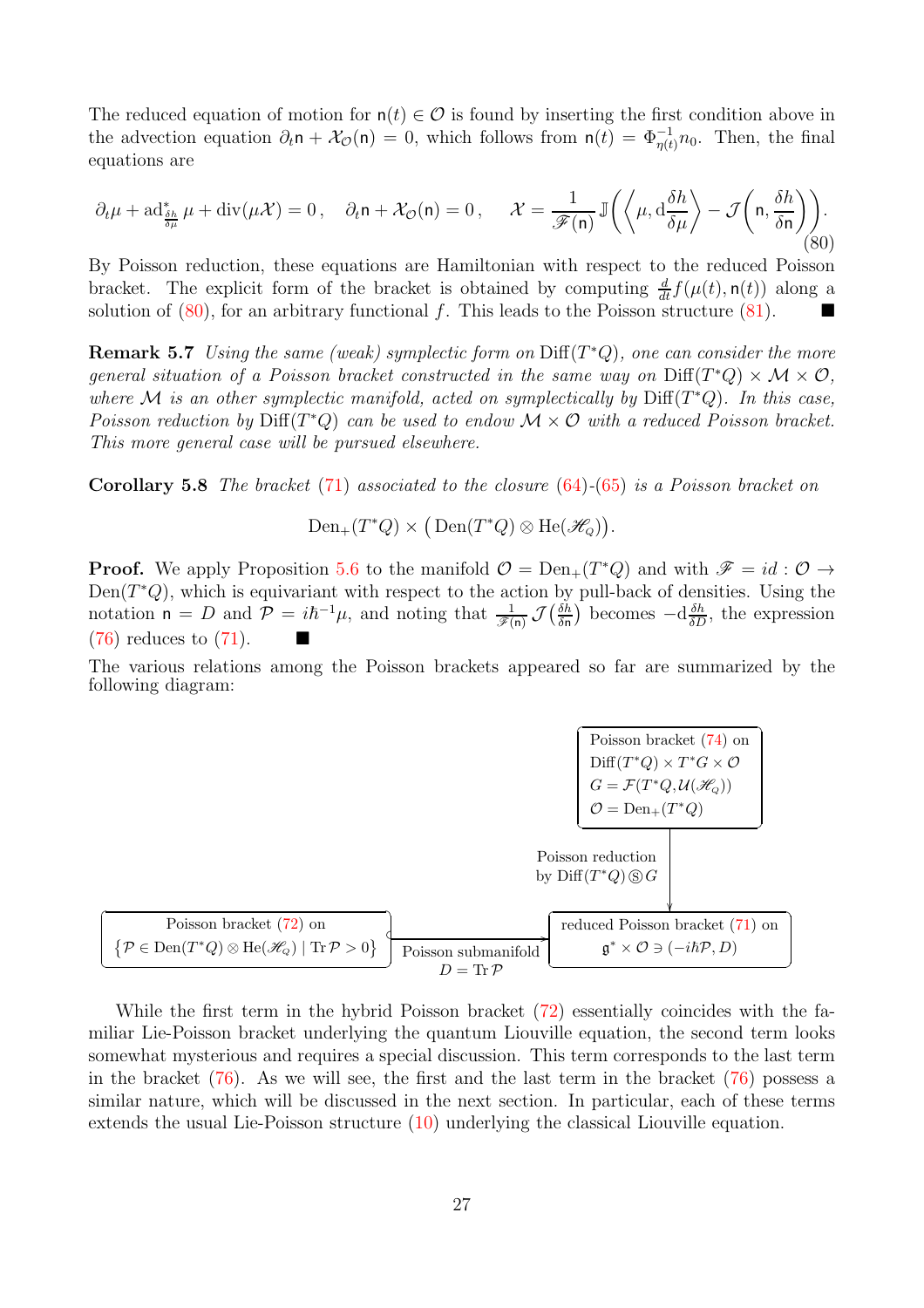### <span id="page-27-0"></span>5.4 Poisson structures of classical Liouville dynamics

This section shows how some terms in the bracket [\(76\)](#page-25-2) provide an entire class of noncanonical Poisson structures extending the usual formulation of classical Liouville dynamics. Since here we identify classical dynamics with the Liouville equation, its fundamental Poisson structure is given by [\(10\)](#page-6-2), which is a Lie-Poisson bracket as discussed in Section [2.2.](#page-5-0) Depending on the representation adopted for the classical Liouville density, the original Lie-Poisson structure [\(10\)](#page-6-2) is transformed into an alternative noncanonical bracket. For example, the KvN prescription  $\rho = |\Psi|^2$  was recently shown to provide a new type of noncanonical Poisson bracket underlying the KvN equation [\[58\]](#page-39-11). In more generality, this process leads to a new class of Poisson structures comprising the last term in [\(72\)](#page-23-0) as one particular example.

Corollary 5.9 The last term of [\(76\)](#page-25-2), namely

<span id="page-27-1"></span>
$$
\{\!\!\{f,g\}\!\!\}(n) = \int \frac{1}{\mathscr{F}(n)} \; \omega^{-1} \!\left(\mathcal{J}\!\left(n, \frac{\delta f}{\delta n}\right), \mathcal{J}\!\left(n, \frac{\delta g}{\delta n}\right)\right) \Lambda \,. \tag{81}
$$

is a Poisson bracket on  $\mathcal O$ . Also, let the group  ${\rm Aut}_\mathcal A(T^*Q\times S^1)$  defined in [\(5\)](#page-5-1) act from the left on  $\mathcal{O}$  as  $\mathsf{n} \mapsto \Phi_{\eta}^{-1} \mathsf{n}$ . Then, this action is canonical with respect to the Poisson structure [\(81\)](#page-27-1) and admits  $\mathscr{F}: \mathcal{O} \to \text{Den}(T^*Q)$  as an equivariant momentum map.

Proof. The first part of the statement follows by Poisson reduction of the Poisson bracket  ${f, g}(n, n) := {f(\cdot, n), g(\cdot, n)}_n(n)$  on  $Diff(T^*Q) \times \mathcal{O}$ , where  ${\cdot, \cdot}_n$  is the *n*-dependent Poisson bracket on Diff( $T^*Q$ ) associated to the *n*-dependent (weak) symplectic form on Diff( $T^*Q$ )

$$
\Omega_n(\eta)(u_\eta, v_\eta) = \int \mathscr{F}(n)(\omega \circ \eta)(u_\eta, v_\eta) \Lambda. \tag{82}
$$

Indeed, it suffices to apply Proposition  $5.6$  to the case when the group G is absent. To show that the action  $n \mapsto \Phi_n n$  is Poisson, it is enough to prove that  $\{f \circ \Phi_n, g \circ \Phi_n\}(n) = \{f, g\}(\Phi_n(n))$ for all  $f, g \in \mathcal{F}(\mathcal{O})$  and  $\eta \in \text{Diff}_{\omega}(T^*Q)$ . Indeed, we have the equality

$$
\mathcal{J}\left(\frac{\delta(f \circ \Phi_{\eta})}{\delta \mathsf{n}}\right) = \eta_*\bigg(\mathcal{J}\bigg(\frac{\delta f}{\delta \mathsf{n}} \circ \Phi_{\eta}\bigg)\bigg).
$$

Hence, for all  $f, g \in \mathcal{F}(\mathcal{O})$  and  $\eta \in \text{Diff}_{\omega}(T^*Q)$ , we compute

$$
\begin{split} \mathcal{H}f \circ \Phi_{\eta}, g \circ \Phi_{\eta} \mathcal{H}(\mathbf{n}) &= \int \frac{1}{\mathscr{F}(\mathbf{n})} \, \omega^{-1} \bigg( \eta_* \bigg( \mathcal{J} \bigg( \frac{\delta f}{\delta \mathbf{n}} \circ \Phi_{\eta} \bigg) \bigg), \eta_* \bigg( \mathcal{J} \bigg( \frac{\delta g}{\delta \mathbf{n}} \circ \Phi_{\eta} \bigg) \bigg) \bigg) \, \Lambda \\ &= \int \frac{1}{\eta_* \big( (\mathscr{F} \circ \Phi_{\eta})(\mathbf{n}) \big)} \, \omega^{-1} \bigg( \mathcal{J} \bigg( \frac{\delta f}{\delta \mathbf{n}} \circ \Phi_{\eta} \bigg), \mathcal{J} \bigg( \frac{\delta g}{\delta \mathbf{n}} \circ \Phi_{\eta} \bigg) \bigg) \circ \eta^{-1} \, \Lambda \\ &= \mathcal{H}f, g \mathcal{H}(\Phi_{\eta} \mathbf{n}), \end{split}
$$

where we used  $\omega^{-1}(\eta_*\alpha, \eta_*\beta) = \omega^{-1}(\alpha, \beta) \circ \eta^{-1}$ . The final part of the theorem is proved by direct verification upon recalling that the equivariance  $\eta_* (\mathscr{F}(n)) = \mathscr{F}(\Phi_{\eta}^{-1} n)$  implies the infinitesimal property  $\text{div}(\mathscr{F}(n)\mathcal{X}) = \langle d_n\mathscr{F}, \mathcal{X}_{\mathcal{O}}(n) \rangle$ , where  $d_n$  denotes the differential on  $\mathcal{O}$ . Then, for all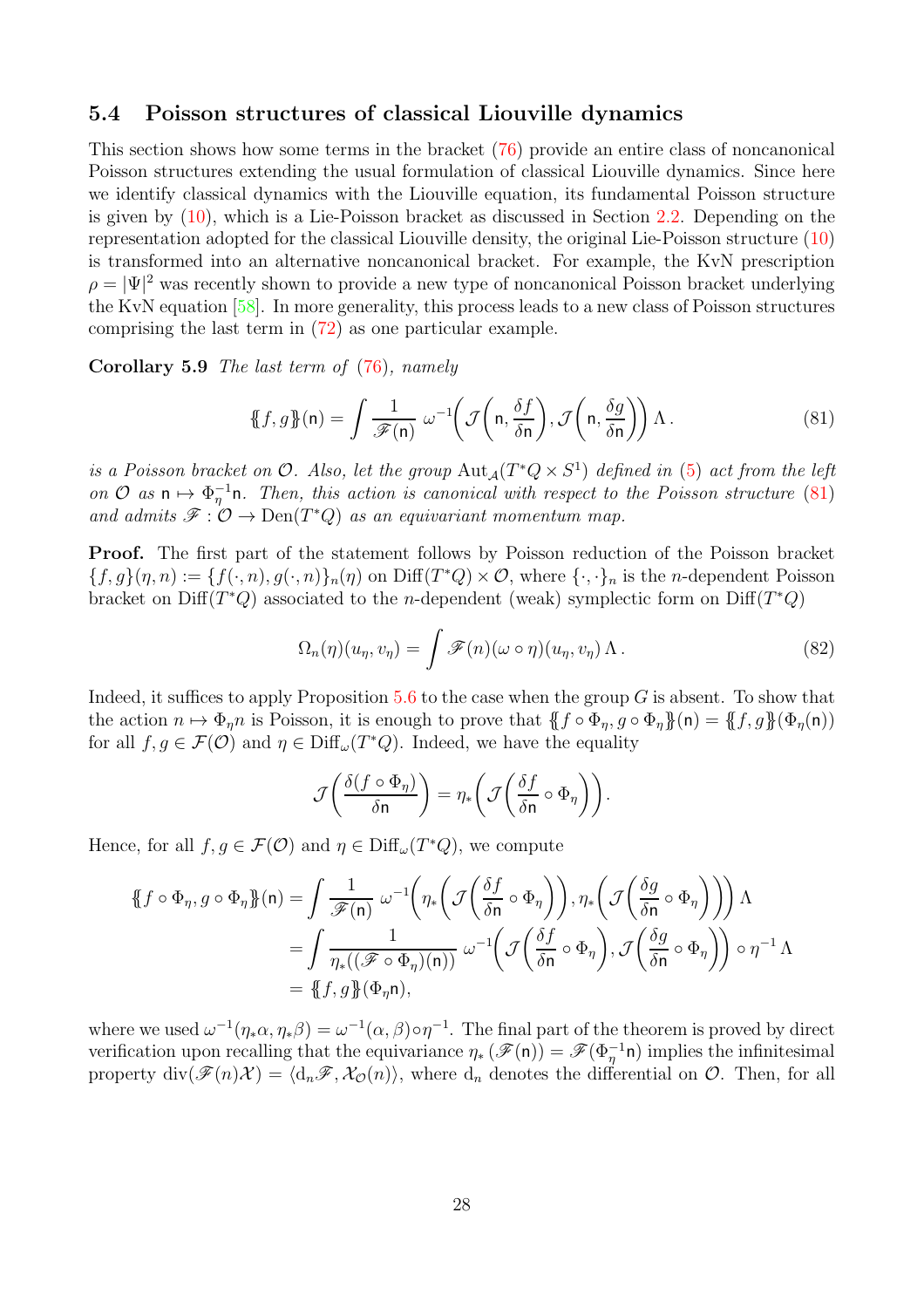$f \in \mathcal{F}(\mathcal{O})$  and all  $\xi \in \mathcal{F}(T^*Q)$ , we can write

$$
\begin{split}\n\{\!\{f,\langle\mathscr{F},\xi\rangle\}\!\}\!(n) &= -\int \frac{1}{\mathscr{F}(n)} \mathcal{J}\!\left(n,\frac{\delta\langle\mathscr{F},\xi\rangle}{\delta n}\right) \cdot \mathbb{J}\mathcal{J}\!\left(n,\frac{\delta f}{\delta n}\right) \Lambda \\
&= -\left\langle \frac{\delta\langle\mathscr{F},\xi\rangle}{\delta n}, \left(\frac{1}{\mathscr{F}(n)} \mathbb{J}\mathcal{J}\!\left(n,\frac{\delta f}{\delta n}\right)\right)_{\mathcal{O}}\!\left(n\right) \right\rangle \\
&= -\int \xi \, d_n \mathscr{F} \cdot \left(\frac{1}{\mathscr{F}(n)} \mathbb{J}\mathcal{J}\!\left(n,\frac{\delta f}{\delta n}\right)\right)_{\mathcal{O}}\!\left(n\right) \Lambda \\
&= -\int \xi \, \text{div}\left(\mathbb{J}\mathcal{J}\!\left(n,\frac{\delta f}{\delta n}\right)\right) \Lambda \\
&= -\int \mathcal{J}\!\left(n,\frac{\delta f}{\delta n}\right) \cdot X_{\xi} \Lambda \\
&= -\left\langle \frac{\delta f}{\delta n}, (X_{\xi})_{\mathcal{O}}\!\left(n\right)\right\rangle.\n\end{split}
$$

Here, we have used  $X_{\xi} = \mathbb{J} d\xi$  in the last equality. Thus, since the left action  $n \mapsto \Phi_{\eta}^{-1} n$ of  ${\rm Aut}_{\mathcal{A}}(T^*Q \times S^1)$  leads to the infinitesimal generator  $\xi_{\mathcal{O}}(\mathsf{n}) = -(X_{\xi})_{\mathcal{O}}(\mathsf{n})$ , this verifies the defining relation  ${f, \langle \mathcal{F}, \xi \rangle }(n) = \langle \delta f/\delta n, \xi_{\mathcal{O}}(n) \rangle$  for momentum maps on Poisson manifolds. 

Given a Hamiltonian functional  $h(n)$ , the Poisson bracket [\(81\)](#page-27-1) yields the dynamics

$$
\dot{\mathsf{n}} + \mathcal{X}_{\mathcal{O}}(\mathsf{n}) = 0\,,\qquad \text{ with }\qquad \mathcal{X} = -\frac{1}{\mathscr{F}(\mathsf{n})}\,\mathbb{J}\mathcal{J}\bigg(\mathsf{n}, \frac{\delta h}{\delta \mathsf{n}}\bigg).
$$

Importantly, this form of dynamics yields a family of alternative representations of the classical density evolution. Indeed, since  $\mathscr F$  is an equivariant momentum map, it is also a Poisson map taking the Poisson bracket [\(81\)](#page-27-1) into [\(10\)](#page-6-2). Then, classical Liouville dynamics may be obtained by the Guillemin-Sternberg collectivization of momentum maps [\[30\]](#page-38-12). Indeed, if the Hamiltonian is of the collective form  $h(n) = \int H \mathscr{F}(n) \Lambda$ , then the collectivization ensures that the momentum map  $\rho_c = \mathscr{F}(\mathsf{n})$  obeys the classical Liouville equation  $\partial_t \rho_c = \{H, \rho_c\}.$ 

As an immediate example, the usual Poisson bracket  $(10)$  for the classical Liouville equation arises from [\(81\)](#page-27-1) in the special case of (strictly positive) densities  $\mathcal{O} = \text{Den}_{+}(T^*Q)$  with  $\mathcal{F}(n) =$ n. Another interesting case is given by the space  $\mathcal{O} = L_0^2(T^*Q)$  of (nonzero) Koopman wavefunctions with  $\mathscr{F}(\mathsf{n}) = |\mathsf{n}|^2$ . Upon using the identification  $L^2(T^*Q) \simeq \text{Den}^{1/2}(T^*Q)$  of Koopman wavefunctions with half-densities on  $T^*Q$ , the natural action of  $\text{Diff}(T^*Q)$  on half-densities yields a noncanonical Poisson structure for Koopman-von Neumann theory as recently pre-sented in [\[58\]](#page-39-11). Alternatively, one can consider the manifold  $\mathcal{O} = \{ \mathcal{P} \in \mathcal{F}(T^*Q, \text{He}(\mathscr{H}_Q))^* | \text{ Tr } \mathcal{P} > \emptyset \}$ 0} of (strictly positive) densities with values in the space of Hermitian operators on  $\mathcal{H}_Q$ . Here, we recall that  $\mathcal{F}(T^*Q, \text{He}(\mathcal{H}_Q))^* \simeq \text{Den}(T^*\mathcal{Q}) \otimes \text{He}(\mathcal{H}_Q)$ . If one sets  $\mathcal{F}(\mathsf{n}) = \text{Tr}\,\mathsf{n}$  and uses the pullback action on  $\mathcal{O}$ , then the Poisson bracket [\(81\)](#page-27-1) yields the last term of [\(69\)](#page-22-1) (or, equivalently, the last term in [\(72\)](#page-23-0)) for  $n = P$ . Thus, the expression

<span id="page-28-0"></span>
$$
\{\!\!\{f,g\}\!\!\}_0(\mathcal{P}) = \int \! \text{Tr}(\mathcal{P}) \, \omega\big(\langle X_{\delta F/\delta \mathcal{P}} \rangle, \langle X_{\delta H/\delta \mathcal{P}} \rangle \big) \, \Lambda,\tag{83}
$$

defines a Poisson bracket structure on O.

In more generality, [\(81\)](#page-27-1) identifies a new general class of Poisson structures for different representations of the Liouville density in classical mechanics. To our knowledge, this general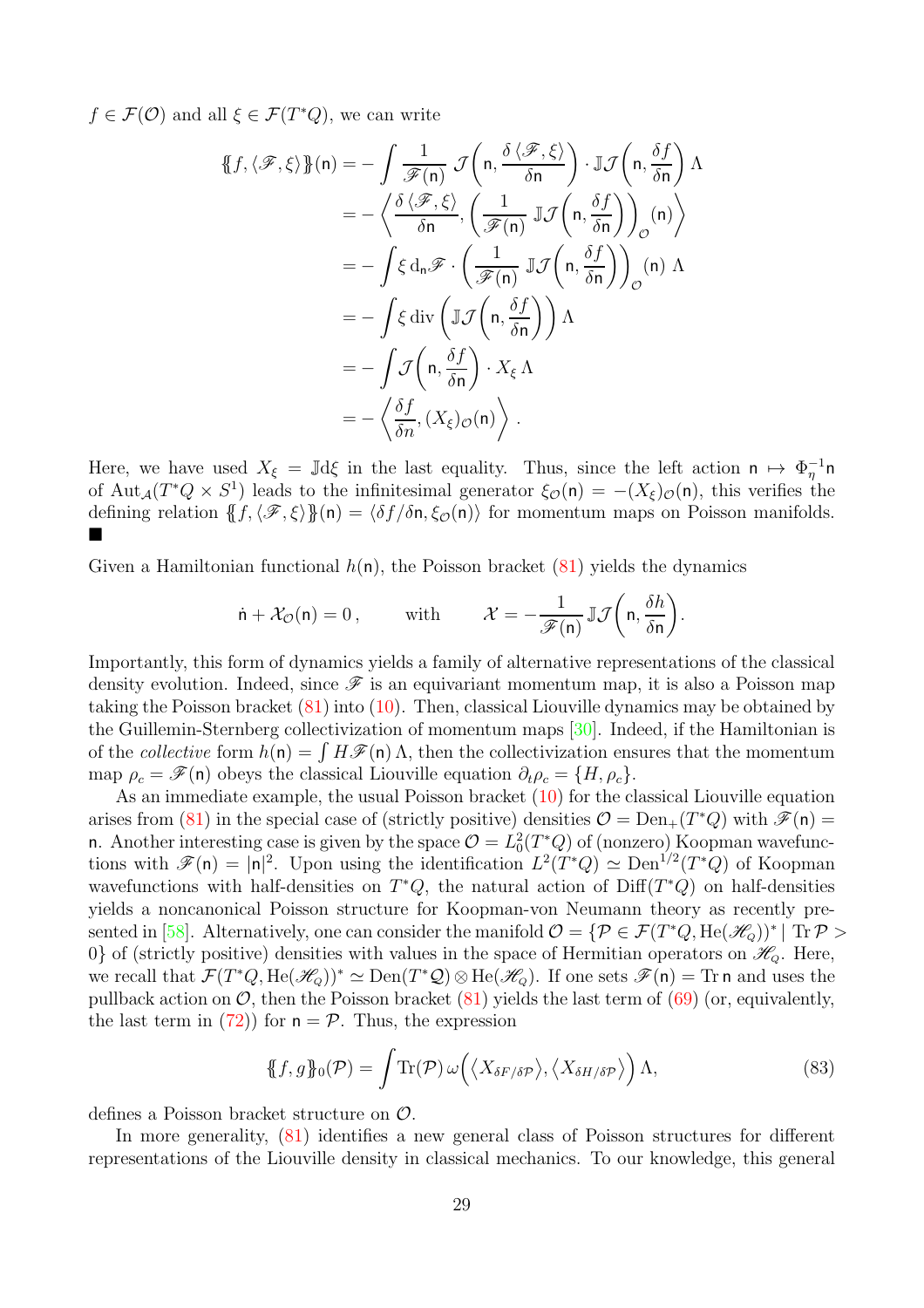class has not appeared before in the literature and one is led to ask if certain bracket structures in this family may be advantageous beyond the particular context of hybrid quantum-classical systems. For example, following [\[38\]](#page-38-7), the authors of [\[58\]](#page-39-11) proposed a possible role of the bracket [\(81\)](#page-27-1) for applications in plasma physics. In this case, one would set  $\mathcal{O} = L^2(T^*Q)$  so that [\(81\)](#page-27-1) defines a noncanonical Poisson structure for Koopman-von Neumann wavefunctions in classical mechanics. We leave the investigation of other cases of interest for future work.

After this digression into noncanonical Hamiltonian structures for classical mechanics, we will now focus on the construction of a hybrid density operator mimicking the analogous quantity [\(24\)](#page-11-2) from the original theory. In particular, we will apply the geometric methods treated in the present section to study the equivariance properties of this hybrid density, along with their implications on the dynamics of the classical and quantum subsystems.

## <span id="page-29-0"></span>5.5 Hybrid density and equivariance

As we have seen in Section [5.1,](#page-19-1) the entire information in the present closure model is contained in the quantity  $\mathcal{P} = D\psi\psi^{\dagger}$ . However, the total energy identified by the Hamiltonian functional [\(61\)](#page-19-4) clearly differs from the usual expression of the expectation value of the Hamiltonian operator, that is the first term  $\int \langle \mathcal{P}, H \rangle \Lambda$  in [\(61\)](#page-19-4). This leaves us with two possible interpretations. On the one hand, we could accept that the usual expectation of the Hamiltonian is not conserved during quantum-classical interaction, and the energy balance involves extra work – here given by the second term in  $(61)$  – that is produced by correlation effects. This seems to be the possibility suggested by the authors of  $[14]$ . On the other hand, we may simply use integration by parts to isolate a form of the hybrid quantum–classical density that is alternative to that presented in [\(24\)](#page-11-2). As we show in this section, this second possibility leads, once again, to a sign-indefinite hybrid density, although now both the quantum and the classical densities alone remain always positive.

We observe that combining the factorization [\(28\)](#page-12-1) with the constraint [\(44\)](#page-15-1) changes the original expression [\(24\)](#page-11-2) into the following:

<span id="page-29-1"></span>
$$
\hat{\mathcal{D}} = \mathcal{P} + \frac{i\hbar}{2} \operatorname{div} (D^{-1} [\mathcal{P}, \mathbb{J} \mathrm{d} \mathcal{P}])
$$
  
\n
$$
= \mathcal{P} + \frac{i\hbar}{2} \left( \{ D^{-1} \mathcal{P}, \mathcal{P} \} + \{ \mathcal{P}, D^{-1} \mathcal{P} \} \right)
$$
  
\n
$$
= \mathcal{P} + \frac{i\hbar}{D} \left( \{ \mathcal{P}, \mathcal{P} \} + \frac{1}{2D} [\mathcal{P}, \{ D, \mathcal{P} \} ] \right),
$$
\n(84)

so that the Hamiltonian functional [\(61\)](#page-19-4) reads  $h(D, \mathcal{P}) = \text{Tr} \int H(z)\mathcal{D}(z) \Lambda$ , in analogy with [\(23\)](#page-11-3). We notice that the expression [\(84\)](#page-29-1) is the sum of  $\mathcal{P} = D\psi \psi^{\dagger}$  and another term whose trace and integral vanish identically. The latter term is responsible for the dynamics of quantum–classical correlation effects such as quantum decoherence. Notice that this term contributes to the expectation of neither purely classical nor purely quantum observables, since  $D = \text{Tr } D = \text{Tr } P$ and  $\hat{\rho}_q = \int \mathcal{D}\Lambda = \int \mathcal{P}\Lambda$ .

The hybrid operator [\(84\)](#page-29-1) may now be used to compute quantum-classical expectation values. For example, if  $\widehat{A}(z)$  denotes a hybrid observable, as discussed at the end of Section [5.1,](#page-19-1) its expectation value will be given by  $\int \langle \mathcal{D}, A \rangle \Lambda$ . Then, the dynamics of expectation values and the associated Heisenberg picture of hybrid dynamics deserve a dedicated discussion that is left for future work. Instead, here we will show that the hybrid density operator [\(84\)](#page-29-1) enjoys two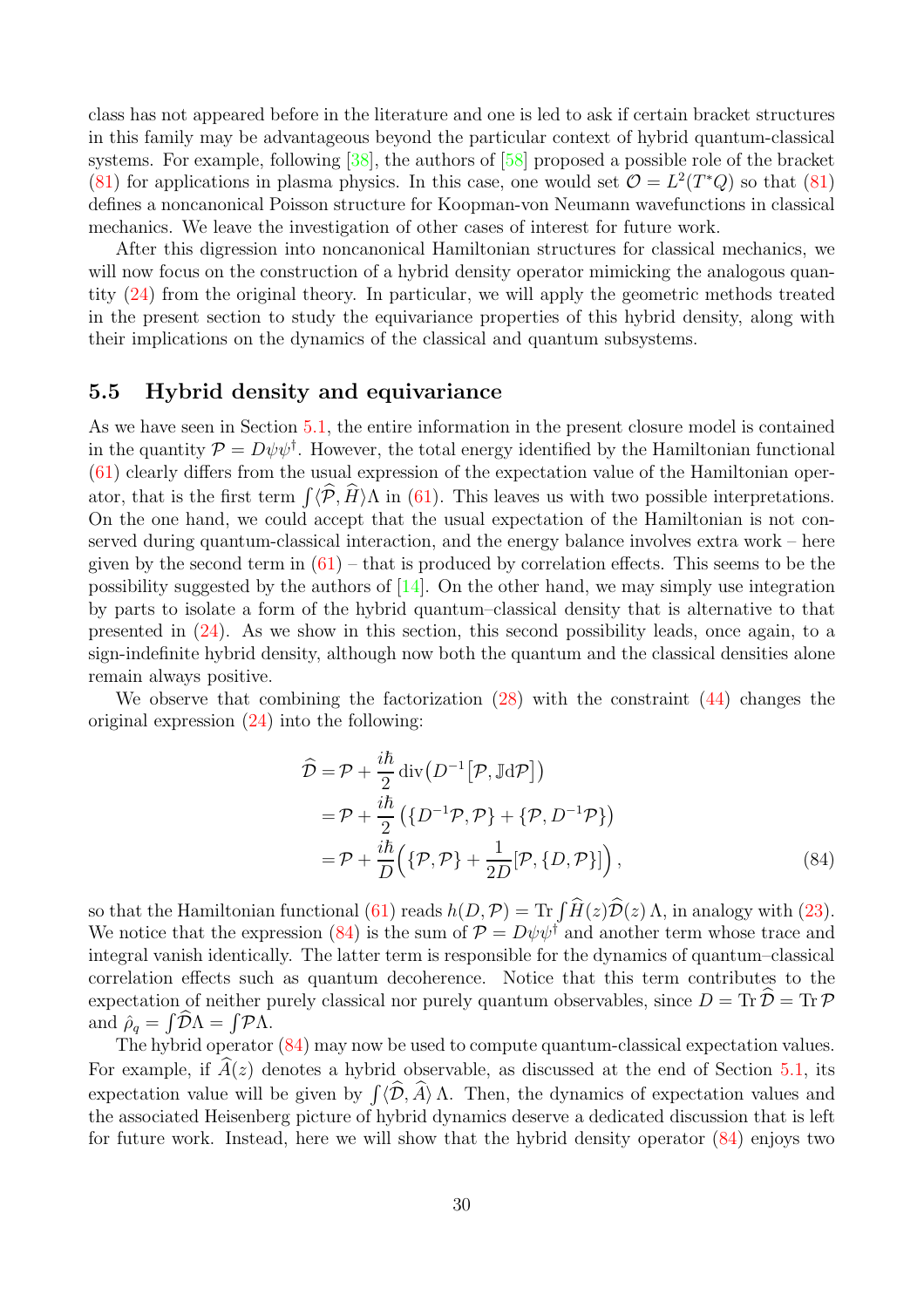<span id="page-30-1"></span>equivariance properties that may be used in writing the dynamics of the classical and quantum state. In particular, we have the following statement:

Proposition 5.10 (Equivariance of the hybrid density operator) The quantum–classical density operator  $\hat{\mathcal{D}} = \hat{\mathcal{D}}(D,\mathcal{P})$  in [\(84\)](#page-29-1) satisfies the following equivariance properties

<span id="page-30-0"></span>
$$
\widehat{\mathcal{D}}(D,\mathsf{U}\mathcal{P}\mathsf{U}^{\dagger})=\mathsf{U}\widehat{\mathcal{D}}(D,\mathcal{P})\mathsf{U}^{\dagger},\qquad \widehat{\mathcal{D}}(\eta^*D,\eta^*\mathcal{P})=\eta^*\big(\widehat{\mathcal{D}}(D,\mathcal{P})\big)\,,\tag{85}
$$

for any unitary operator  $\mathsf{U} \in \mathcal{U}(\mathcal{H}_{\mathcal{Q}})$  and any symplectic diffeomorphism  $\eta \in \text{Diff}_{\omega}(T^*Q)$ .

**Proof.** Since U is not a function on  $T^*Q$ , the first relation is verified immediately. The second relation follows from

$$
\int \langle \eta^* \widehat{\mathcal{D}}(D,\mathcal{P}), \widehat{H} \rangle \Lambda = \int \langle \widehat{\mathcal{D}}, \eta_* \widehat{H} \rangle \Lambda = \int \langle \widehat{\mathcal{D}}(\eta^* D,\eta^* \mathcal{P}), \widehat{H} \rangle \Lambda.
$$

Here, the second equality is verified as follows. First, it is convenient to write  $\widehat{\mathcal{D}}$  in the form  $\hat{\mathcal{D}} = D\rho + (i\hbar/2) \operatorname{div}(D[\rho, \mathbb{J}d\rho]),$  so that

$$
\int \langle \widehat{\mathcal{D}}, \eta_* \widehat{H} \rangle \Lambda = \int D \left\langle \rho, \eta_* \widehat{H} + \frac{i\hbar}{2} \Big[ d\rho, X_{\eta_* \widehat{H}} \Big] \right\rangle \Lambda \n= \int \left\langle \eta^*(D\rho), \widehat{H} + \frac{i\hbar}{2} \Big[ d(\eta^*\rho), X_{\widehat{H}} \Big] \right\rangle \Lambda \n= \int \left\langle (\eta^*(D\rho) + \frac{i\hbar}{2} \operatorname{div} \left( [\eta^*(D\rho), \mathbb{J}d(\eta^*\rho) \right] \right), \widehat{H} \right\rangle \Lambda,
$$

where we have used  $X_{\eta_*\hat{H}} = \eta_* X_{\hat{H}}$  and  $X_{\hat{H}} = \mathbb{J} d\hat{H}$ . Also, notice the relation  $(\eta^* X_{\hat{H}}) \cdot (\eta^* d\rho) =$  $\eta^*(X_{\hat{H}} \cdot d\rho)$  and similarly for  $\eta^*(d\rho \cdot X_{\hat{H}})$ . Then, the proof is completed by using  $\eta^*\mathcal{P}$  =  $(\eta^* D)(\eta^* \rho)$ , so that  $\eta^* \rho = (\eta^* D)^{-1} \eta^* \mathcal{P}$ .

Notice that here  $\eta$  denotes a symplectomorphism, unlike  $\eta$  which instead was used in the previous sections to denote a generic diffeomorphism. Analogously, here U denotes a standard unitary operator on  $\mathscr{H}_{\scriptscriptstyle Q}$ , while we recall that  $U = U(z)$  retains parametric dependence on the classical coordinates.

The equivariance properties  $(85)$  of the hybrid density operator  $(84)$  under both quantum and classical transformations mimic analogous relations already applying to the original quantity [\(24\)](#page-11-2) from the full hybrid Koopman theory [\[26\]](#page-38-5). Proposition [5.10](#page-30-1) ensures that the present closure model satisfies the property 3 from the list of desirable consistency relations appearing in the Introduction. This property has long been sought in the theory of hybrid quantum–classical systems [\[12\]](#page-37-0) and stands as one of the key geometric features of the present construction. Importantly, the relations [\(85\)](#page-30-0) lead to writing the dynamics of the classical Liouville density D and the quantum density matrix  $\hat{\rho}_q = \int \mathcal{P} \Lambda$  as

<span id="page-30-2"></span>
$$
\frac{\partial D}{\partial t} = \text{Tr}\{\hat{H}, \hat{\mathcal{D}}\}, \qquad i\hbar \frac{\text{d}\hat{\rho}_q}{\text{d}t} = \int [\hat{H}, \hat{\mathcal{D}}] \Lambda, \qquad (86)
$$

<span id="page-30-3"></span>respectively. Again, these dynamical equations are formally the same as those appearing in the original theory of hybrid wavefunctions [\[11\]](#page-37-2) from Section [3,](#page-9-0) although in that case the hybrid density  $\hat{\mathcal{D}}$  is given by [\(24\)](#page-11-2). In particular, the equations [\(86\)](#page-30-2) imply that the model in Proposition [5.2](#page-21-2) satisfies the properties 4 and 5 from the list of desirable self-consistency criteria in the Introduction. In order to show how [\(86\)](#page-30-2) follow from [\(85\)](#page-30-0), we present the following statement: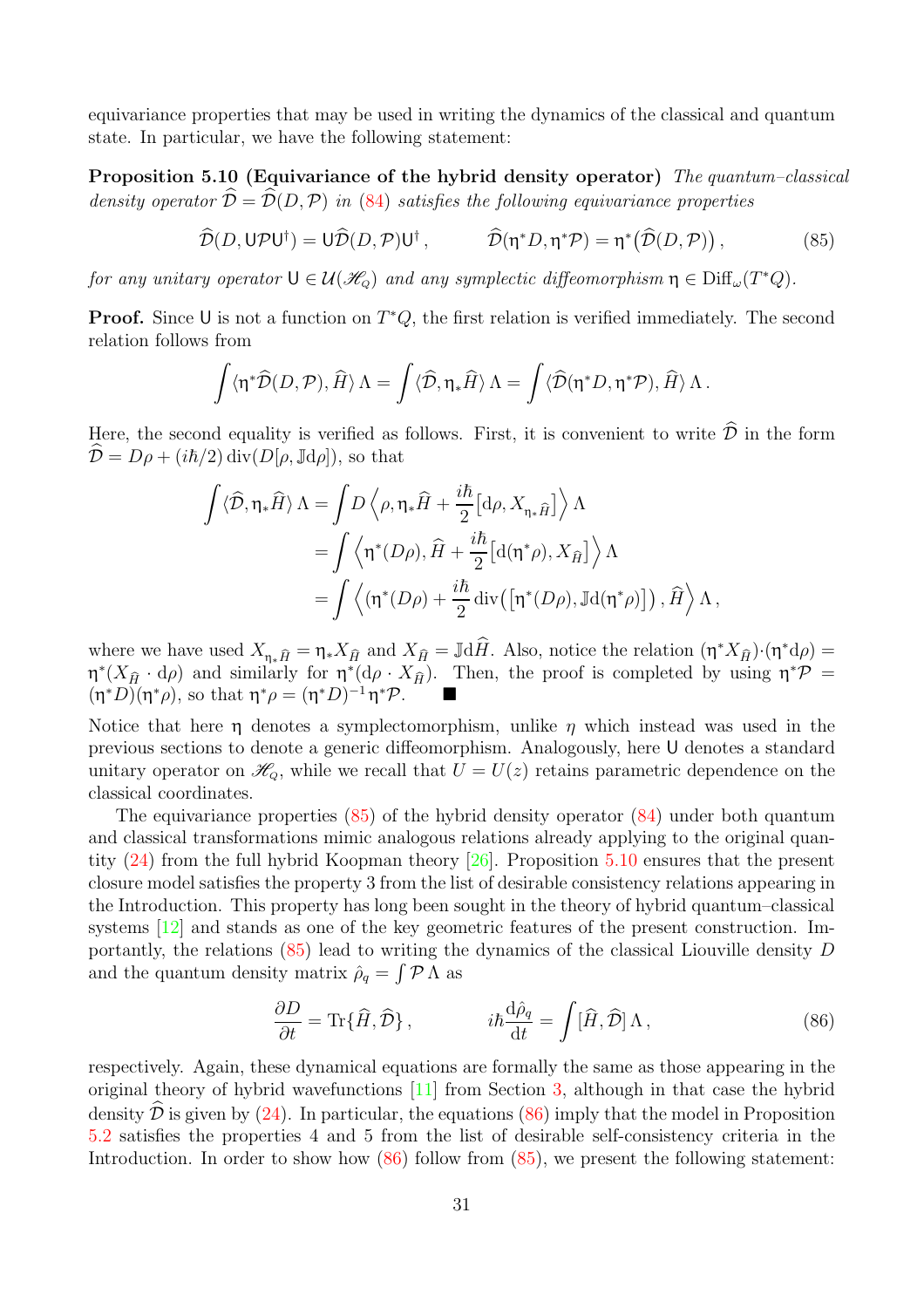Proposition 5.11 (Collectivization by equivariant maps) Let  $\mathcal{H}: P \to \mathbb{R}$  a Hamiltonian on the Poisson manifold P and let  $J : P \to \mathfrak{g}^*$  be a momentum map corresponding to a left canonical G−action on P. Assume that G also acts on the left on a manifold N and let  $\mathcal{D}: P \to N$  be a G-equivariant map such that there exists a function  $\widetilde{\mathcal{H}}: N \to \mathbb{R}$  with  $\mathcal{H} = \mathcal{H} \circ \mathcal{D}$ . Then, if the curve  $p(t) \in P$  satisfies Hamilton's equations, the momentum map  $J(t) := J(p(t))$  evolves according by

<span id="page-31-0"></span>
$$
\frac{\mathrm{d}J}{\mathrm{d}t} = -\mathcal{J}\left(\mathcal{D}, \frac{\delta \widetilde{\mathcal{H}}}{\delta \mathcal{D}}\right) \tag{87}
$$

where  $\mathcal{J}: T^*N \to \mathfrak{g}^*$  is the cotangent-lift momentum map associated to the G-action on N.

Proof. The result follows from a direct computation using the definition of the momentum maps. For convenience, in this proof we will denote the duality pairing on an arbitrary space by  $\langle \cdot, \cdot \rangle$  and we hope that no confusion arises with the pairing on  $\mathcal{H}_Q$  introduced previously. If  $\dot{p}(t) = X_{\mathcal{H}}(p(t))$  are Hamilton's equations on P, for each  $\xi \in \mathfrak{g}$  we have

$$
\left\langle \frac{\mathrm{d}J}{\mathrm{d}t}, \xi \right\rangle = \mathrm{d}J_{\xi}(p) \cdot X_{\mathcal{H}}(p) = -\left\langle \mathcal{H}, J_{\xi} \right\rangle(p) = -\left\langle \frac{\delta \mathcal{H}}{\delta p}, \xi_{P}(p) \right\rangle
$$
  
=  $-\left\langle \frac{\delta \widetilde{\mathcal{H}}}{\delta \mathcal{D}}, T_{p} \mathcal{D}(\xi_{P}(p)) \right\rangle = -\left\langle \frac{\delta \widetilde{\mathcal{H}}}{\delta \mathcal{D}}, \xi_{N}(\mathcal{D}(p)) \right\rangle = -\left\langle \mathcal{J}\left(\mathcal{D}, \frac{\delta \widetilde{\mathcal{H}}}{\delta \mathcal{D}}\right), \xi \right\rangle,$ 

which proves the desired result.

In analogy with the Guillemin-Sternberg collectivization by momentum maps [\[30\]](#page-38-12), here we call the Hamiltonian  $\mathcal{H} \circ \mathcal{D}$  "collective Hamiltonian". At this point, we are ready to show how the equations [\(86\)](#page-30-2) follow directly from [\(85\)](#page-30-0). Indeed, we have the result below, which combines Proposition [5.11](#page-30-3) with Corollary [5.5:](#page-23-1)

**Corollary 5.12** If  $P$  is a solution of [\(67\)](#page-21-1) then  $D = \text{Tr } P$  and  $\hat{\rho}_q = \int P \Lambda$  satisfy the first and the second in [\(86\)](#page-30-2), respectively.

**Proof.** For both identities, we apply Proposition [5.11](#page-30-3) with

$$
P = \{(\mathcal{P}, D) \in \text{Den}(T^*Q) \times (\text{Den}(T^*Q) \otimes \text{He}(\mathscr{H}_Q)) \mid D = \text{Tr}\,\mathcal{P}\}
$$

endowed with the Poisson bracket [\(72\)](#page-23-0). In addition, we let

$$
N = \operatorname{Den}(T^*Q) \otimes \operatorname{He}(\mathscr{H}_Q)
$$

with  $\hat{\mathcal{D}}$  :  $P \to N$  given by [\(84\)](#page-29-1),  $D = \text{Tr}\,\mathcal{P}$ , and  $\mathcal{H}$  given in [\(68\)](#page-21-3). Hence, the collective Hamiltonian  $\mathcal{H}: N \to \mathbb{R}$  reads  $\mathcal{H}(\hat{\mathcal{D}}) = \text{Tr} \int \hat{H} \hat{\mathcal{D}} \Lambda$ .

Now, if  $\mathcal{P} \in \mathcal{P}$ , one verifies that  $J^{(1)} : \mathcal{P} \mapsto D \in \text{Den}(T^*Q)$ , and  $J^{(2)} : \mathcal{P} \mapsto -i\hbar\hat{\rho}_q \in \mathfrak{u}(\mathcal{H}_Q)$ are momentum maps for the standard left actions

$$
\Phi^{(1)}_{(\eta,e^{{\rm i}\varphi})}\mathcal{P}=\eta_*\mathcal{P}\,,\qquad \Phi^{(2)}_{{\rm U}}\mathcal{P}={\rm U}\mathcal{P}{\rm U}^\dagger
$$

of the groups  $\mathrm{Aut}_{\mathcal{A}}(T^*Q \times S^1)$  and  $\mathcal{U}(\mathcal{H}_Q)$ , respectively. The corresponding cotangent-lift momentum maps for the same actions on N are  $\mathcal{J}^{(1)} : T^*N \to \text{Den}(T^*Q)$  and  $\mathcal{J}^2 : T^*N \to$  $\mathfrak{u}(\mathscr{H}_{Q})$  given by  $\int F\mathcal{J}^{(1)}(\widehat{\mathcal{D}}, \alpha)\Lambda = \int \langle \alpha, F_{P}(\widehat{\mathcal{D}}) \rangle \Lambda$  and  $\langle \mathcal{J}^{(2)}(\widehat{\mathcal{D}}, \alpha), \xi \rangle = \int \langle \alpha, \xi_{P}(\widehat{\mathcal{D}}) \rangle \Lambda$ , with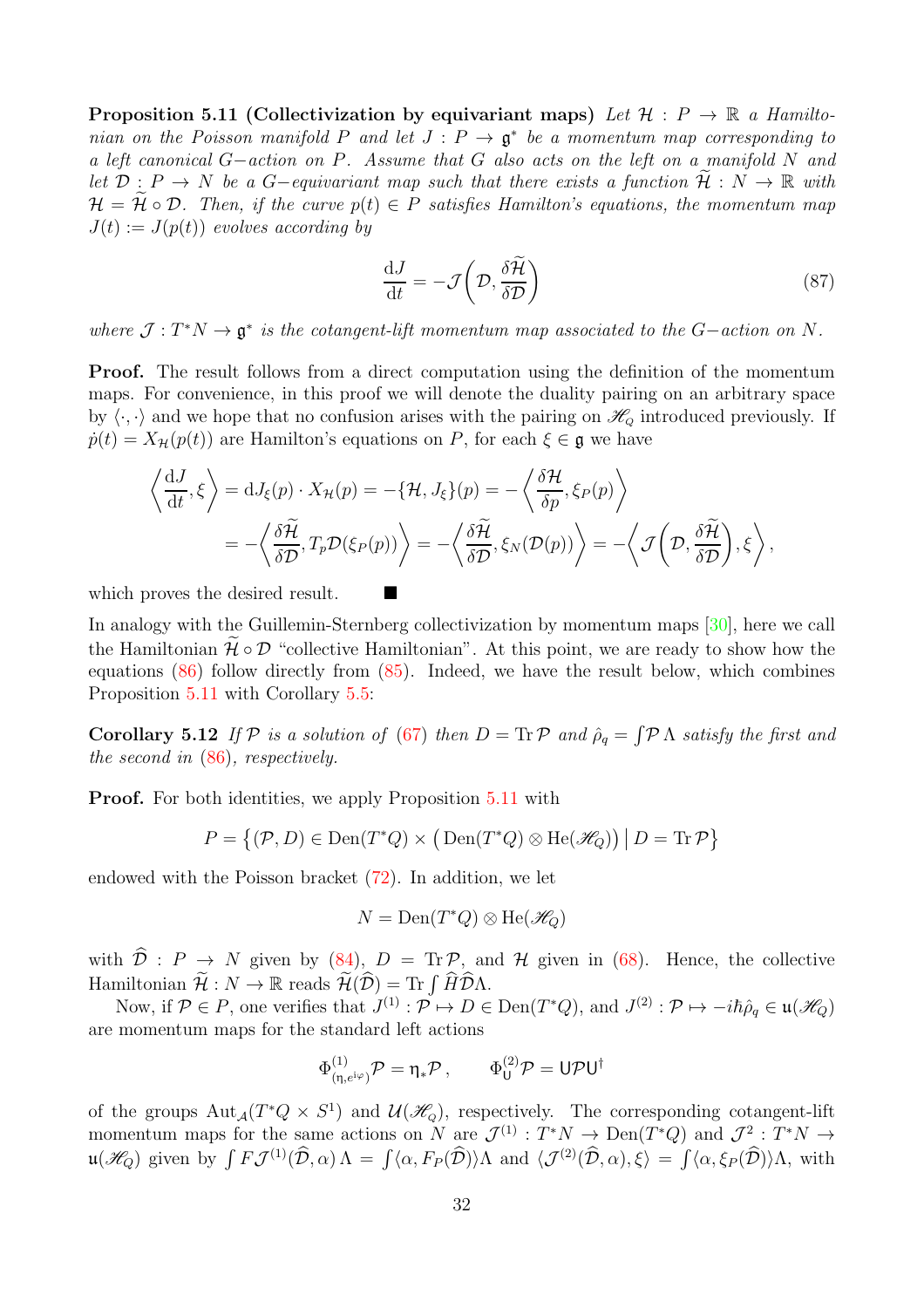$F \in \mathcal{F}(T^*Q), \xi \in \mathfrak{u}(\mathcal{H}_Q)$ . The group actions above lead to the infinitesimal generators  $F_P(\widehat{\mathcal{D}})$  =  $\{F, \widehat{\mathcal{D}}\}$  and  $\xi_P (\widehat{\mathcal{D}}) = [\xi, \widehat{\mathcal{D}}],$  so that one obtains

$$
\mathcal{J}^{(1)}(\widehat{\mathcal{D}}, \alpha) = \text{Tr}\{\widehat{\mathcal{D}}, \alpha\} \quad \text{and} \quad \mathcal{J}^{(2)}(\widehat{\mathcal{D}}, \alpha) = \int [\alpha, \widehat{\mathcal{D}}] \Lambda \, .
$$

Since  $\delta \tilde{\mathcal{H}}/\delta \hat{\mathcal{D}} = \hat{H}$ , equation [\(87\)](#page-31-0) with  $J^{(1)}(\mathcal{P}) = D$  and  $J^{(2)}(\mathcal{P}) = -i\hbar\hat{\rho}_q$  gives the first and the second in [\(86\)](#page-30-2), respectively.

Having characterized the hybrid density operator [\(84\)](#page-29-1) in terms of its equivariance properties and its role in the evolution of the quantum and classical subsystems, we move on to present a specialization of our model to the case of quantum two-level systems. In particular, we will exploit the Lie algebra isomorphism  $\mathfrak{su}(2) \simeq \mathfrak{so}(3)$  by using the Bloch vector representation.

#### <span id="page-32-0"></span>5.6 Quantum two-level systems

In order to present a special case of interest, here we consider the interaction of a classical system with a quantum two-level system whose observables are expressed in terms of Pauli matrices. When the classical system is a harmonic oscillator, this problem is of paramount importance in several contexts, from chemistry to quantum control, and is commonly referred to as "spin-boson problem". For a discussion of its role in the context of quantum control and controllability, here we refer the reader to [\[48\]](#page-39-18).

The state of the quantum–classical system is described by a hybrid wave function  $\Upsilon(t) \in$  $L^2(T^*Q, \mathbb{C}^2)$  with  $\int ||\Upsilon(t, z)||^2\Lambda = 1$ , where  $||\cdot||$  denotes the norm in  $\mathscr{H}_{Q} = \mathbb{C}^2$ . The exact factorization reads

$$
\Upsilon(t,z) = \chi(t,z)\psi(t,z), \qquad \chi(t) \in L^2(T^*Q), \qquad \psi(t) \in \mathcal{F}(T^*Q, \mathbb{C}^2), \qquad \|\psi(t,z)\| = 1,
$$

and we define as before  $D = |\chi|^2$ ,  $\rho = \psi \psi^{\dagger}$ , and  $\mathcal{P} = D\rho$ . Upon denoting by  $\hat{\sigma} = (\hat{\sigma}_1, \hat{\sigma}_2, \hat{\sigma}_3)$ the array of Pauli matrices, the Bloch vector field  $n(t, z)$ , with  $|n(t, z)| = 1$ , is defined by  $\psi \psi^{\dagger} = \frac{1}{2}$  $\frac{1}{2}(1+n\cdot\hat{\sigma})$ . Then, upon introducing the spin vector field  $s=\hbar n/2$  and vector field density  $\tilde{\mathbf{s}} = D\mathbf{s}$ , we write

<span id="page-32-1"></span>
$$
\mathcal{P}(t,z) = \frac{1}{2}D(t,z)\left(1 + \mathbf{n}(t,z)\cdot\hat{\boldsymbol{\sigma}}\right)
$$
  
=\frac{1}{2}D(t,z) + \hbar^{-1}\tilde{\mathbf{s}}(t,z)\cdot\hat{\boldsymbol{\sigma}}. (88)

The hybrid Hamiltonian  $\widehat{H} \in \mathcal{F}(T^*Q, \text{He}(\mathbb{C}^2))$  is chosen as

<span id="page-32-2"></span>
$$
\widehat{H}(z) = H_0(z) + \frac{\hbar}{2} \boldsymbol{H}(z) \cdot \widehat{\boldsymbol{\sigma}},
$$
\n(89)

for  $H_0 \in \mathcal{F}(T^*Q,\mathbb{R})$  and  $\mathbf{H} \in \mathcal{F}(T^*Q,\mathbb{R}^3)$ . While  $H_0(z)$  is the Hamiltonian of the purely classical system, the interaction Hamiltonian  $H(z) \cdot \hat{\sigma}$  typically involves a magnetic field so that  $H(z) = H(q)$ .

As customary in dealing with two-level quantum systems, we formulate the dynamics in terms of the variables  $\tilde{s}: T^*Q \to \mathbb{R}^3$  instead of  $\mathcal{P}: T^*Q \to \text{He}(\mathbb{C}^2)$ . The usual isomorphism  $\mathbb{R}^3 \simeq \mathfrak{su}(2)$  reads

$$
\mathbb{R}^3 \ni \boldsymbol{\xi} \longmapsto \xi = -\frac{i}{2}\boldsymbol{\xi} \cdot \widehat{\boldsymbol{\sigma}} \in \mathfrak{su}(2),
$$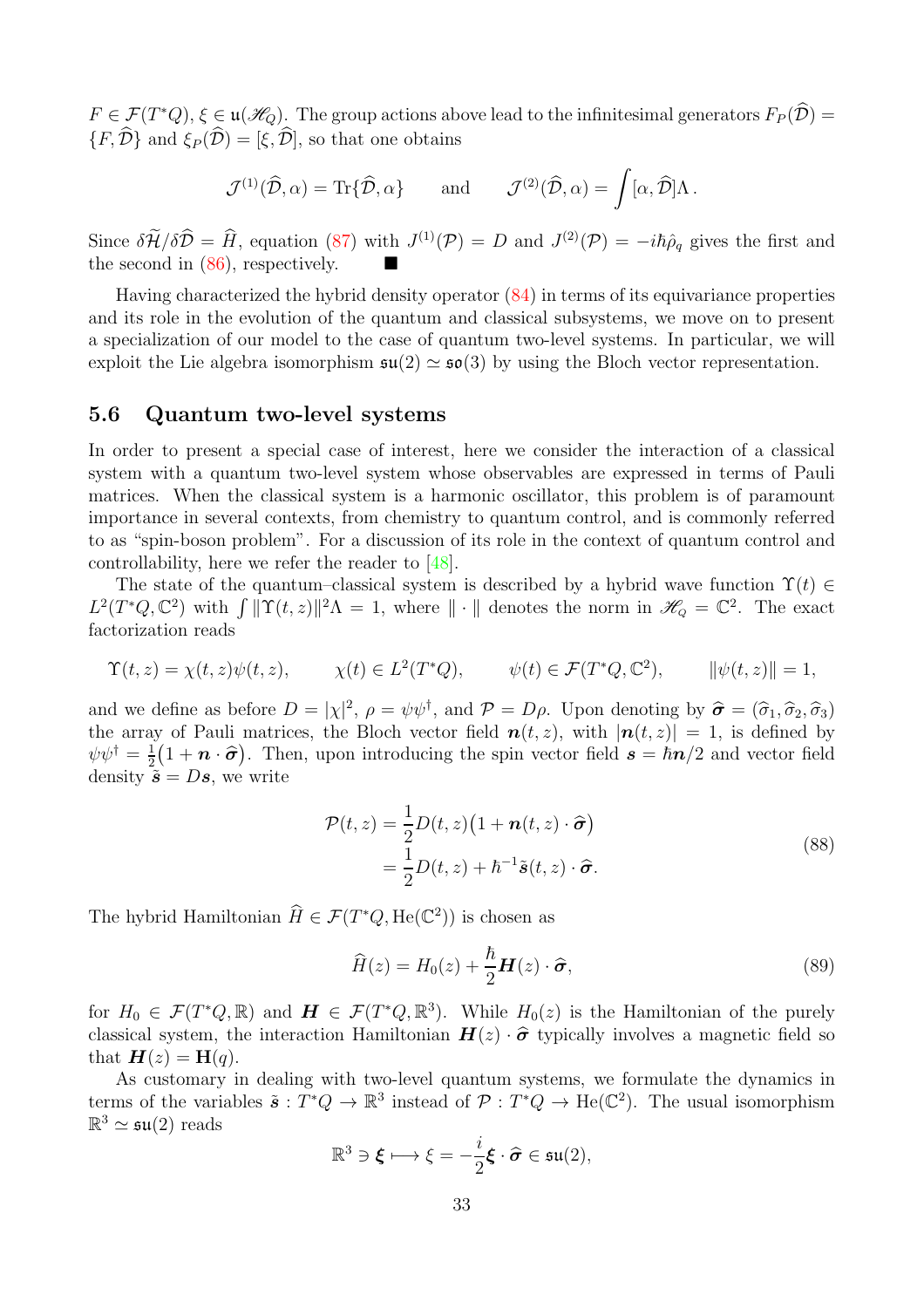so that the relation [\(88\)](#page-32-1) leads to  $\langle \mathcal{P}, i\hbar \xi \rangle = \tilde{\mathbf{s}} \cdot \xi$ . Also, from [\(61\)](#page-19-4) and [\(89\)](#page-32-2), we can write the Hamiltonian as follows

$$
h(D, \mathcal{P}) = \int \left\langle \mathcal{P}, \hat{H} + \frac{i\hbar}{2D} \left[ d\mathcal{P}, X_{\hat{H}} \right] \right\rangle \Lambda = \int \left( \left\langle \mathcal{P}, \hat{H} \right\rangle + \left\langle \frac{i\hbar}{2D} X_{\hat{H}}, \left[ d\mathcal{P}, \mathcal{P} \right] \right\rangle \right) \Lambda
$$
  
= 
$$
\int \left( DH_0 + \tilde{\mathbf{s}} \cdot \mathbf{H} + D^{-1} X_{\mathbf{H}} \cdot \tilde{\mathbf{s}} \times \nabla \tilde{\mathbf{s}} \right) \Lambda =: h(D, \tilde{\mathbf{s}}).
$$

Consequently, the variational principle [\(60\)](#page-19-2) becomes

$$
\delta \int_{t_1}^{t_2} \left[ \int (D\mathcal{A} \cdot \mathcal{X} + \tilde{\mathbf{s}} \cdot \boldsymbol{\xi}) \Lambda - h(D, \tilde{\mathbf{s}}) \right] dt = 0, \tag{90}
$$

with respect variations given by the first and the third relation in [\(79\)](#page-25-1) as well as

$$
\delta \boldsymbol{\xi} = \partial_t \boldsymbol{\Sigma} + \boldsymbol{\Sigma} \times \boldsymbol{\xi} + d \boldsymbol{\Sigma} \cdot \boldsymbol{\mathcal{X}} - d \boldsymbol{\xi} \cdot \boldsymbol{\mathcal{Y}} \qquad \delta \tilde{\boldsymbol{s}} = \boldsymbol{\Sigma} \times \tilde{\boldsymbol{s}} - div(\mathcal{Y}\tilde{\boldsymbol{s}}).
$$

In addition, we have the two accompanying equations

<span id="page-33-0"></span>
$$
\partial_t D + \operatorname{div}(\mathcal{X}D) = 0, \qquad \partial_t \tilde{\mathbf{s}} + \operatorname{div}(\mathcal{X}\tilde{\mathbf{s}}) = \boldsymbol{\xi} \times \tilde{\mathbf{s}}. \tag{91}
$$

Then, upon following the same steps as in Section [5.1,](#page-19-1) we obtain

$$
\pounds_{\mathcal{X}}\mathcal{A} = d\bigg(\mathcal{X}\cdot\mathcal{A} - \frac{\delta h}{\delta D}\bigg) - D^{-1}\tilde{\pmb{s}}\cdot d\frac{\delta h}{\delta \tilde{\pmb{s}}} \implies \mathcal{X} = X_{\delta h/\delta D} + D^{-1}X_{\delta h/\delta \tilde{\pmb{s}}} \cdot \tilde{\pmb{s}}\,,
$$

along with  $\tilde{\mathbf{s}} \times \boldsymbol{\xi} = \tilde{\mathbf{s}} \times \delta h / \delta \tilde{\mathbf{s}}$ .

Eventually, the equations [\(91\)](#page-33-0) become

$$
\partial_t D + \left\{ D, \frac{\delta h}{\delta D} \right\} + \left\{ \tilde{s}_k, \frac{\delta h}{\delta \tilde{s}_k} \right\} = 0, \qquad \partial_t \tilde{\mathbf{s}} + \left\{ \tilde{\mathbf{s}}, \frac{\delta h}{\delta D} \right\} + \left\{ D^{-1} \tilde{\mathbf{s}} \tilde{s}_k, \frac{\delta h}{\delta \tilde{s}_k} \right\} = \frac{\delta h}{\delta \tilde{\mathbf{s}}} \times \tilde{\mathbf{s}} \,, \quad (92)
$$

where the second is a Landau-Lifshitz equation in the phase-space frame moving with velocity  $\mathcal{X} = X_{\delta h/\delta D} + D^{-1} X_{\delta h/\delta \tilde{\mathbf{s}}} \cdot \tilde{\mathbf{s}}$ . The explicit form of the equations above is obtained by replacing

$$
\frac{\delta h}{\delta D} = H_0 - D^{-2} \tilde{\mathbf{s}} \cdot (\mathrm{d}\tilde{\mathbf{s}} \times X_{\mathbf{H}}) \,, \qquad \frac{\delta h}{\delta \tilde{\mathbf{s}}} = \mathbf{H} + 2D^{-1} \mathrm{d}\tilde{\mathbf{s}} \times X_{\mathbf{H}} + D^{-2} \{D, \mathbf{H}\} \times \tilde{\mathbf{s}}.
$$

Notice that the hybrid density [\(84\)](#page-29-1) is now expressed as

<span id="page-33-1"></span>
$$
\widehat{\mathcal{D}} = \frac{1}{2} D + \frac{1}{\hbar} \widehat{\sigma} \cdot (\tilde{\mathbf{s}} - \text{div} (D^{-1} \tilde{\mathbf{s}} \times \mathbb{J} \text{d}\tilde{\mathbf{s}}))
$$

$$
= \frac{1}{2} D + \frac{1}{\hbar} \widehat{\sigma} \cdot (\tilde{\mathbf{s}} - \{D^{-1} \widehat{\mathbf{s}}, \tilde{\mathbf{s}}\}) ,
$$

where we have used the hat map  $\hat{s}_{jk} = -\epsilon_{j k \ell} \tilde{s}_{\ell}$  in the last equality.

One last point concerns the Poisson bracket [\(71\)](#page-22-2), which now reads

$$
\begin{aligned} \n\{\!\{f, h\}\!\}(D, \tilde{\boldsymbol{s}}) &= \int D \left\{ \frac{\delta f}{\delta D}, \frac{\delta h}{\delta D} \right\} \Lambda \\ \n&\quad + \int \tilde{\boldsymbol{s}} \cdot \left( \frac{\delta f}{\delta \tilde{\boldsymbol{s}}} \times \frac{\delta h}{\delta \tilde{\boldsymbol{s}}} + \left\{ \frac{\delta f}{\delta \tilde{\boldsymbol{s}}}, \frac{\delta h}{\delta D} \right\} - \left\{ \frac{\delta h}{\delta \tilde{\boldsymbol{s}}}, \frac{\delta f}{\delta D} \right\} + \frac{1}{D} \left\{ \frac{\delta f}{\delta \tilde{\boldsymbol{s}}}, \frac{\delta h}{\delta \tilde{\boldsymbol{s}}} \right\} \cdot \tilde{\boldsymbol{s}} \right) \Lambda. \n\end{aligned} \tag{93}
$$

As this is again written in terms of canonical brackets, we hope it helps clarifying the structure of the operators involved in the original version [\(71\)](#page-22-2). From Proposition [5.4,](#page-22-4) it follows that  $C(D, \tilde{\mathbf{s}}) = \int D\Phi(|\tilde{\mathbf{s}}|/D) \Lambda$  are Casimir functionals for [\(93\)](#page-33-1) for any function  $\Phi$ .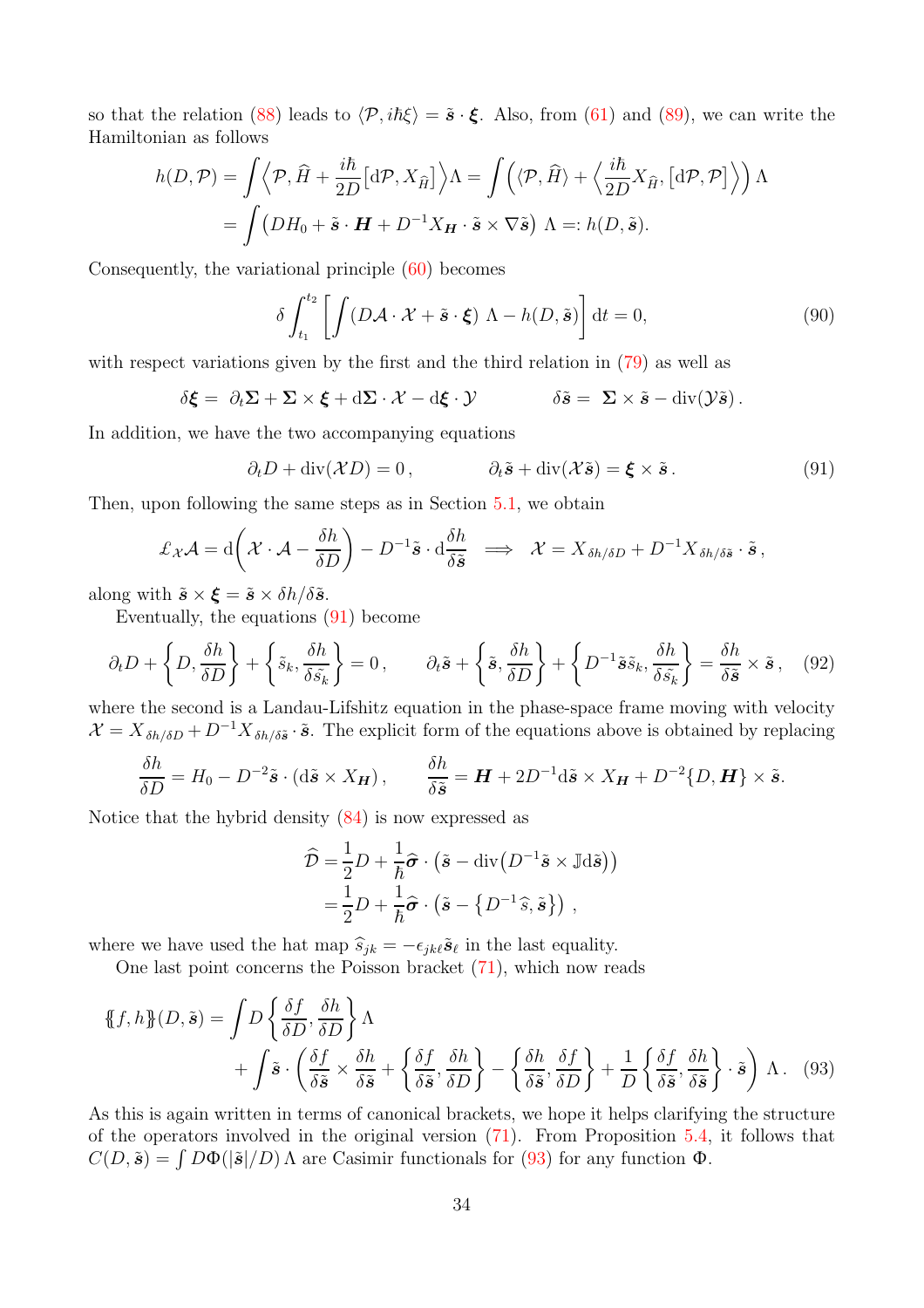## <span id="page-34-0"></span>6 Conclusion and outlook

After reviewing the Koopman-van Hove theory of classical and quantum–classical systems in Sections [2](#page-3-0) and [3,](#page-9-0) Section [5](#page-19-0) has presented a variant of this construction that ensures a positive classical density at all times, along with a positive-definite quantum density matrix. In this way, it is possible to unambiguously identify a classical and a quantum state throughout the entire hybrid evolution. The question whether the quantum–classical wave equation [\(17\)](#page-9-2) leads to a classical distribution [\(27\)](#page-11-1) that is left positive in time remains open. In this paper we chose to overcome this question by directly enforcing a constraint to ensure that the classical density obeys a transport equation preserving the sign of the initial condition. The possibility of enforcing this constraint is made available by the variational structure underlying the exact factorization  $(28)$ , which was recently discussed in [\[21\]](#page-37-10). Then, a closure of KvH hybrids was obtained by enforcing the relation  $\eta(t)^*(\omega + \mathcal{B}(t)) = \omega + \mathcal{B}(0)$ , as pointed out in Remark [5.1.](#page-20-3) The resulting dynamical model involves a Hamiltonian given in [\(61\)](#page-19-4) as the sum of the usual expression  $\int D\langle \hat{H} \rangle\Lambda$  from mean-field theory and another term  $\int \langle i\hbar [\mathrm{d}\mathcal{P}, X_{\hat{H}}] \rangle \Lambda/2$  that is responsible for generating quantum–classical correlations in time.

The expression [\(84\)](#page-29-1) identifies a quantum–classical density operator  $\hat{\mathcal{D}}(t, z)$  such that the total energy of the system is written as  $\int \langle \mathcal{D}, H \rangle \Lambda$ . This hybrid density was shown to be equivariant with respect to both quantum and classical transformations, thereby enjoying a long-sought property in quantum–classical dynamics [\[12\]](#page-37-0). Also, we notice that, similarly to its original form  $(24)$ , the hybrid density operator  $(84)$  is sign-indefinite and therefore it may not be directly used to make considerations in statistical physics. Thus, while the closure in Proposition [5.2](#page-21-2) emerges as the only deterministic hybrid model retaining the classical and quantum character of each associated subsystem, the development of a statistical theory of quantum–classical systems needs further progress.

The closure model was shown to possess an intricate noncanonical bracket structure that is Poisson and it arises from standard Poisson reduction. Different variants of the Poisson structure [\(71\)](#page-22-2) were considered along with their correspondents in purely classical dynamics. Finally, the hybrid closure was specialized to the case of quantum two-level systems, so that the formalism allows for a vector algebra formulation of quantum spin dynamics.

### <span id="page-34-1"></span>6.1 Relevant special cases

In this section, we show how the closure model recovers both purely quantum and classical cases, as well as other simple hybrid models appearing in the literature.

**Classical dynamics.** In the purely classical case, one has  $\hat{H}(z) = H(z)$  Id, so that the Hamiltonian functional [\(61\)](#page-19-4) reduces to  $h(D) = \int DH \Lambda$ . Then, the Poisson structure [\(71\)](#page-22-2) collapses to the usual Lie-Poisson bracket  $\int D\{\delta f/\delta D, \delta h/\delta D\}$   $\Lambda$  for the classical Liouville equation  $\partial_t D + \{D, H\} = 0.$ 

**Quantum dynamics.** Analogously, in the purely quantum case  $d\hat{H}(z) = 0$ , the Hamiltonian functional [\(61\)](#page-19-4) reduces to  $h(D) = \langle H \rangle = \langle H, \hat{\rho}_q \rangle$ , with  $\hat{\rho}_q = \int \mathcal{P} \Lambda$ . Then, the Poisson struc-ture [\(71\)](#page-22-2) collapses to the usual Lie-Poisson bracket  $-\langle i\hbar^{-1}[\delta f/\delta \hat{\rho}_q, \delta h/\delta \hat{\rho}_q]\rangle$  for the quantum Liouville equation  $i\hbar d\rho_q/dt = [\dot{H}, \hat{\rho}_q].$ 

**Mean-field dynamics.** Additionally, if we enforce  $\mathcal{P} = D\hat{\rho}_q$ , then the Hamiltonian [\(61\)](#page-19-4) reduces to  $h(D, \hat{\rho}_q) = \int D\langle \hat{\rho}_q, H \rangle \Lambda$ . Since  $\hat{\rho}_q = \int \mathcal{P} \Lambda$ , the chain rule yields  $\delta h/\delta \mathcal{P} = \delta h/\delta \hat{\rho}_q$ ,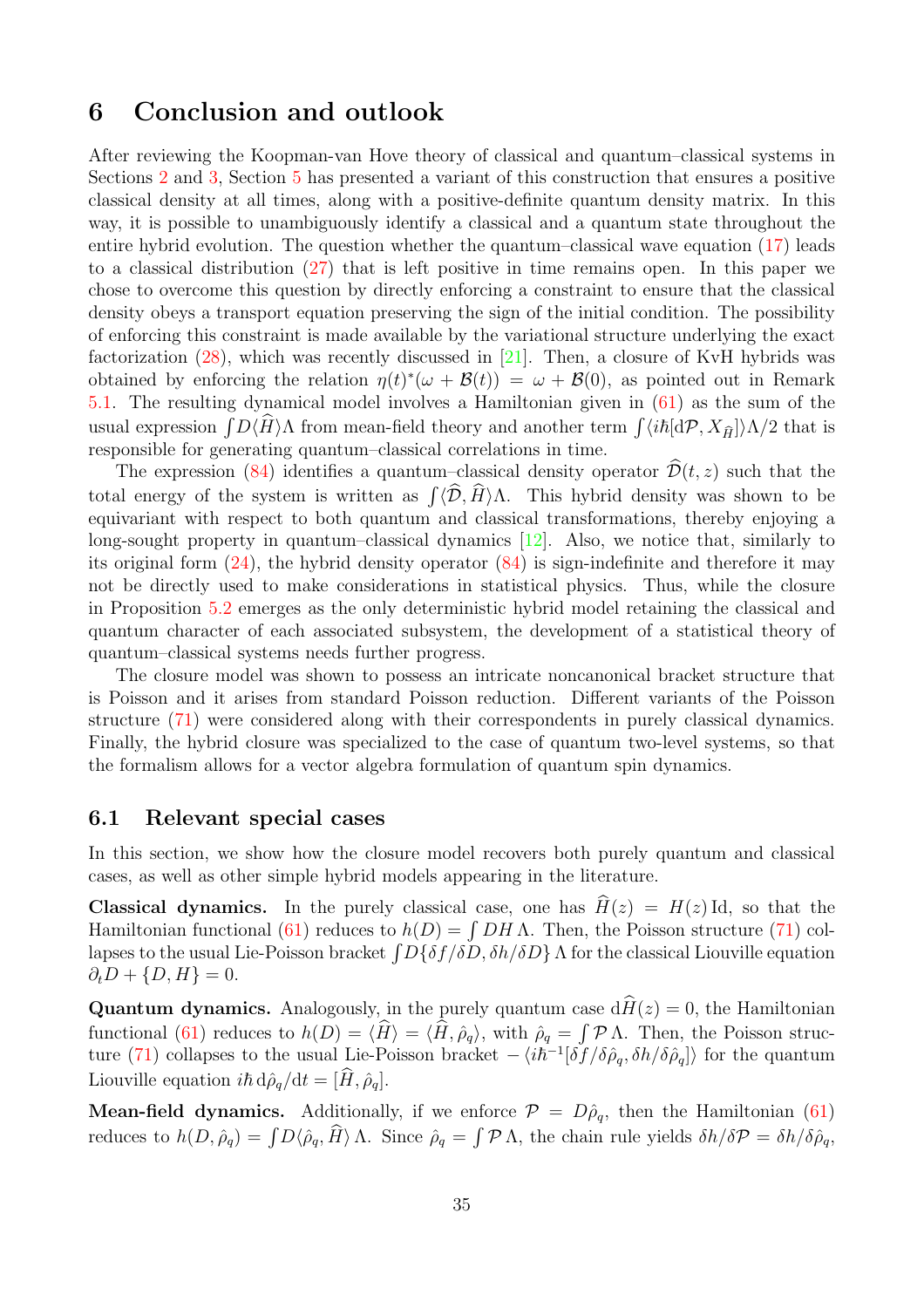so that the Poisson structure [\(71\)](#page-22-2) collapses to the direct-sum bracket  $\int D\{\delta f/\delta D, \delta h/\delta D\}\Lambda \langle i\hbar^{-1}[\delta f/\delta \hat{\rho}_q,\delta h/\delta \hat{\rho}_q]\rangle,$  thereby returning the mean-field model

$$
\frac{\partial D}{\partial t} + \left\{ D, \langle \widehat{H} \rangle \right\}, \qquad i\hbar \frac{\mathrm{d}\hat{\rho}_q}{\mathrm{d}t} = \left[ \int D\widehat{H} \Lambda, \hat{\rho}_q \right].
$$

We realize that in this case the hybrid density [\(84\)](#page-29-1) reduces to  $\hat{\mathcal{D}} = D\hat{\rho}_q$ .

Ehrenfest dynamics. Another case of interest may be obtained by dropping the commutator term in the Hamiltonian [\(61\)](#page-19-4), which then reduces to  $h(D, \mathcal{P}) = \int \langle \mathcal{P}, H \rangle \Lambda$  and similarly  $\mathcal{D} = \mathcal{P}$ . In this particular case, the Poisson bracket [\(71\)](#page-22-2) yields the equations

$$
\frac{\partial D}{\partial t} + \operatorname{div}(D\langle X_{\hat{H}}\rangle) = 0, \qquad i\hbar \frac{\partial \mathcal{P}}{\partial t} + i\hbar \operatorname{div}(\mathcal{P}\langle X_{\hat{H}}\rangle) = [\hat{H}, \mathcal{P}].
$$

We recognize that the second equation coincides with the Ehrenfest model in [\(1\)](#page-1-1). The fact that the latter possesses the same Poisson bracket as in [\(72\)](#page-23-0) shows explicitly that the Ehrenfest model is indeed Hamiltonian. Notice that this model is often confused with the mean-field system presented above.

## <span id="page-35-0"></span>6.2 Future perspectives

The present work raises several questions and we list some of them below:

- Noncanonical classical coordinates. In several cases, the classical subsystem possesses itself a noncanonical structure even in the absence of coupling to quantum degrees of freedom. For example, this is the case for classical angular momentum, or simply classical spin dynamics. We intend to develop a quantum–classical theory for noncanonical (e.g. Lie-Poisson) Hamiltonian systems that can possibly be applied, for example, to the dynamics of hybrid quantum–classical spin systems.
- Finite-dimensional closures. The nonlinear character of the hybrid quantum–classical equations  $(64)-(65)$  $(64)-(65)$  makes their numerical implementation particularly challenging. This leads naturally to the need for new finite-dimensional closures that can be suitable for the design of numerical algorithms. In this context, the use of symplectic integrators can be particularly advantageous for examining the long-time hybrid dynamics. In more generality, we intend to design new trajectory-based closures that are suitable for the construction of geometric integrators for quantum–classical hybrid dynamics.
- Hybrid wavefunctions. While the original quantum–classical wave equation evidently involves a hybrid wavefunction, the theory presented in the last section only involves density variables. Then, it is natural to ask if a wavefunction formulation is still available. Indeed, since the fundamental quantity  $P$  may be written as  $P(z) = \Upsilon(z)\Upsilon(z)^{\dagger}$ , one is tempted to write the reduced quantum–classical hybrid dynamics in terms of hybrid Koopman wavefunctions. This direction was recently pursued in [\[24\]](#page-37-13), where we unfolded several differences between the nonlinear construction in Section [5](#page-19-0) and the quantum– classical wave equation in Section [3.](#page-9-0)
- Hybrid density operator. While the hybrid density operator  $\hat{\mathcal{D}}$  in [\(24\)](#page-11-2) was recently studied in [\[11,](#page-37-2) [26\]](#page-38-5), little is yet known about the variant in [\(84\)](#page-29-1). In particular, we intend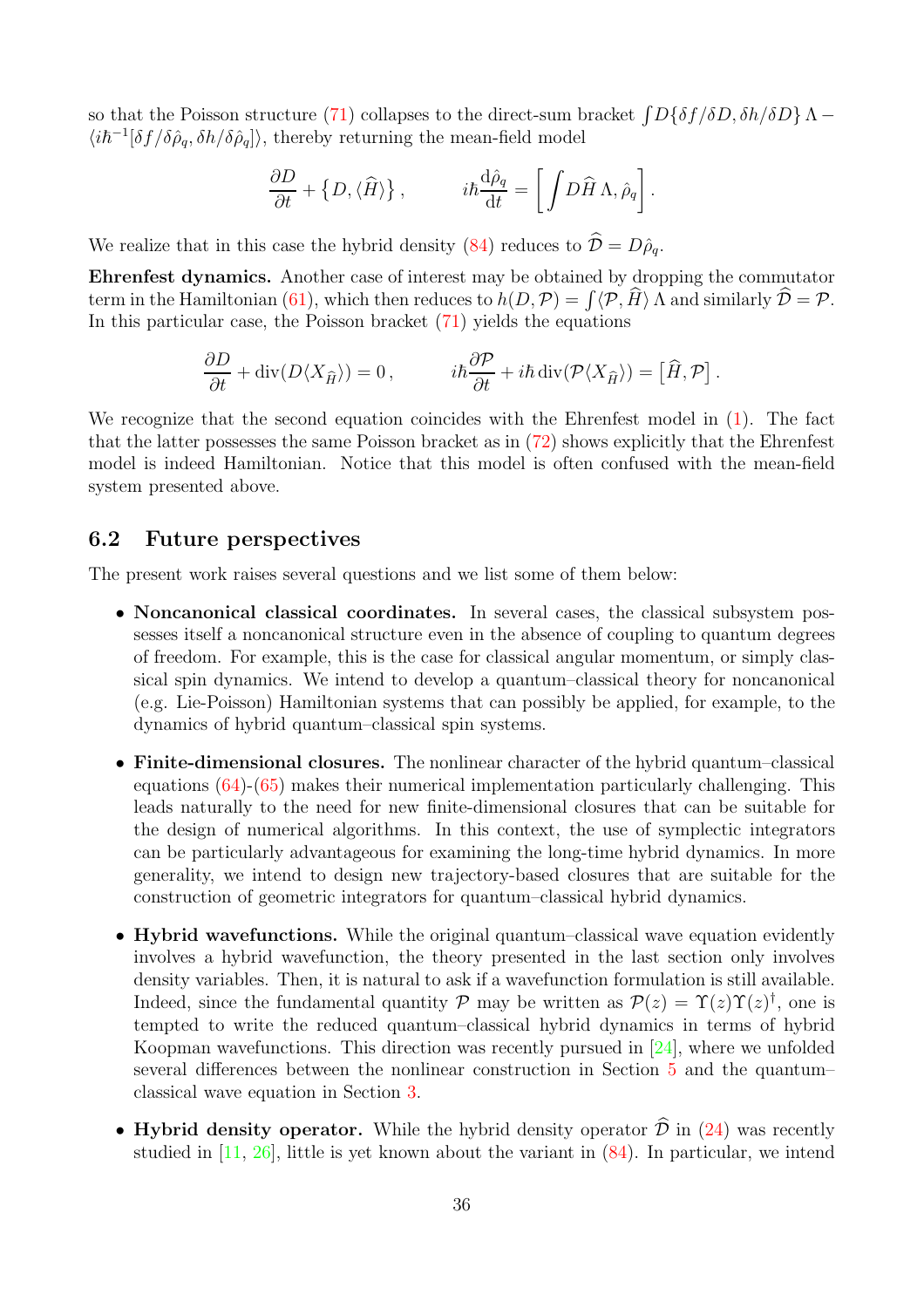to understand how its evolution law is related to the hybrid wavefunctions introduced in the previous point above, thereby leading to a comparison between the present closure model and the original hybrid theory. This will be important to draw conclusion on the expectation value dynamics comprising quantum–classical correlations, a topic that was not treated in this work.

• Poisson/symplectic reduction. An interesting question for the model [\(64\)](#page-20-2)-[\(65\)](#page-20-1) is the determination of the symplectic leaves of the Poisson brackets and their physical meaning. For instance the symplectic leaves of the Poisson bracket [\(83\)](#page-28-0) are formally found by implementing symplectic reduction associated to the momentum map of the right action of Diff $(T^*Q)_{\mathcal{P}_0}$  on Diff $(T^*Q)$  endowed with the symplectic form  $\Omega(\eta)(u_{\eta}, v_{\eta}) =$  $\int D_0(\omega \circ \eta)(u_\eta, v_\eta) \Lambda.$ 

The points raised above are only some of the several questions emerging in the study of hybrid systems. Other questions involve, for example, the inclusion of field theories. A whole new research theme seems to be opening in front of us!

Acknowledgments. We wish to express our gratitude to Tony Bloch for several inspiring discussions over the years, and for encouraging us to work in this direction. Also, we would like to thank Darryl Holm for his valuable feedback on these and related topics. This work was made possible through the support of Grant 62210 from the John Templeton Foundation. The opinions expressed in this publication are those of the authors and do not necessarily reflect the views of the John Templeton Foundation. CT also acknowledges partial support by the Institute of Mathematics and its Applications and by the Royal Society Grant IES\R3\203005.

## <span id="page-36-4"></span>References

- <span id="page-36-2"></span>[1] Abedi, A.; Maitra, N.T.; Gross, E.K.U. Correlated electron-nuclear dynamics: Exact factorization of the molecular wavefunction. J. Chem. Phys. 137 (2012), n. 22, 22A530
- [2] Agostini, F.; Caprara, S.; Ciccotti, G. Do we have a consistent non-adiabatic quantum– classical mechanics? Eur. Phys. Lett. 78 (2007), n. 3, 30001
- <span id="page-36-0"></span>[3] Aleksandrov, I.V. The statistical dynamics of a system consisting of a classical and a quantum subsystem. Z. Naturforsch. 36a (1981), 902-908
- <span id="page-36-3"></span>[4] Akimov, A.V.; Long, R.; Prezhdo, O.V. Coherence penalty functional: A simple method for adding decoherence in Ehrenfest dynamics. J. Chem. Phys. 140 (2014), 194107
- <span id="page-36-1"></span>[5] Barceló, C.; Carballo-Rubio, R.; Garay, L.J.; Gómez-Escalante, R. Hybrid quantumclassical formulations ask for hybrid notions. Phys. Rev. A 86 (2012), 042120
- <span id="page-36-6"></span>[6] Bermúdez Manjarres, A.D. *Projective representation of the Galilei group for classical and* quantum–classical systems. J. Phys. A: Math. Theor. 54 (2021), 444001
- <span id="page-36-5"></span>[7] Berry, M.V.; True quantum chaos? An instructive example. In "New Trends in Nuclear Collective Dynamics". Edited by Y. Abe, H. Horiuchi, and K. Matsuyanagi. Springer-Verlag Berlin Heidelberg. 1992
- [8] Bhole, G.; Jones, J.A.; Marletto, C.; Vedral, V. Witnesses of non-classicality for simulated hybrid quantum systems. J. Phys. Comm. 4 (2020), n. 2, 025013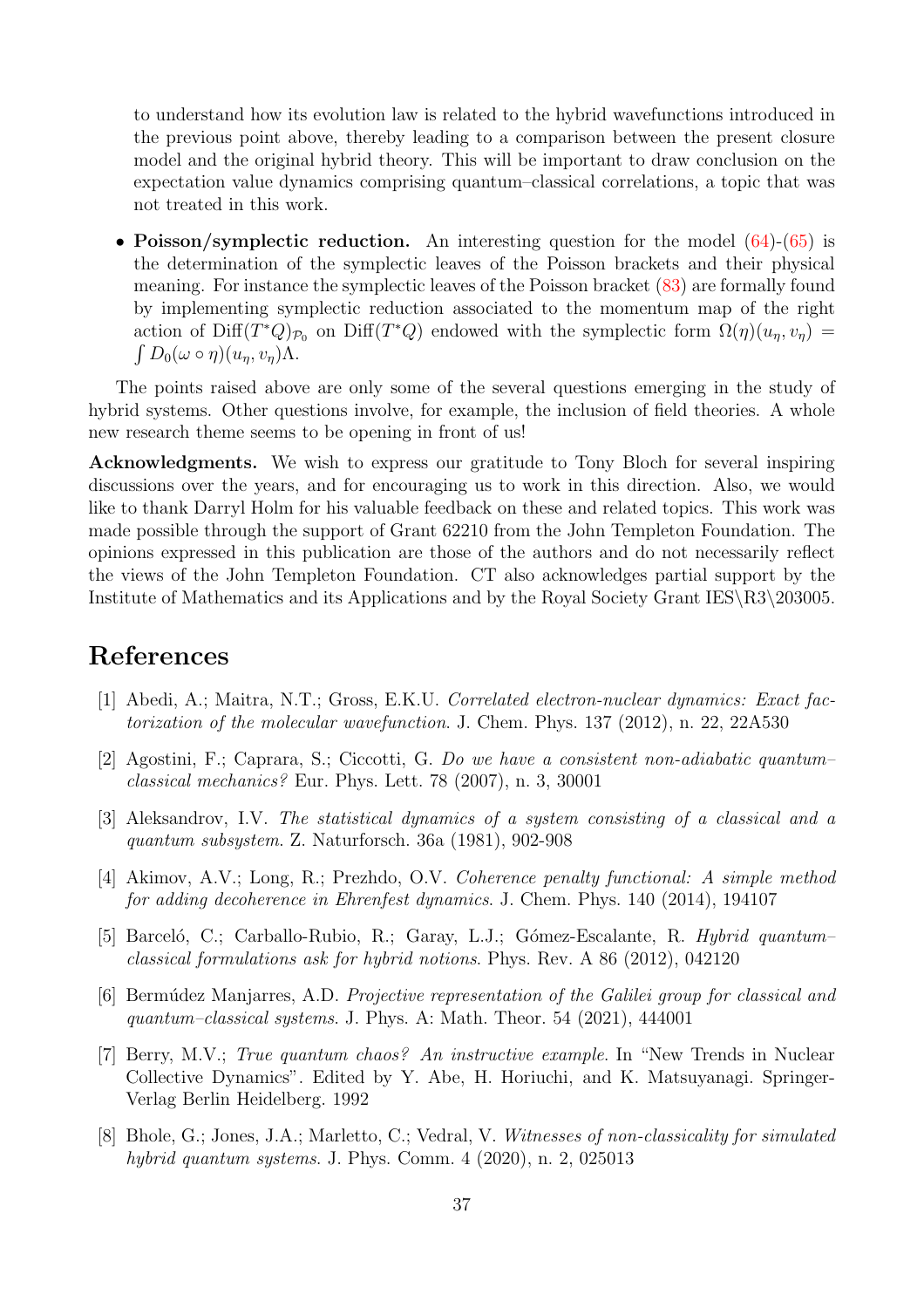- <span id="page-37-9"></span><span id="page-37-6"></span>[9] Bialynicki-Birula, I.; Cieplak, M.; Karminski, J.; Furdyna, A.M. Theory of Quanta. Oxford University Press. 1992
- [10] Bondar, D.; Cabrera, R., Lompay, R.R.; Ivanov, M.Yu.; Rabitz, H. Operational dynamic modeling transcending quantum and classical mechanics. Phys. Rev. Lett. 109 (2012), 190403
- <span id="page-37-2"></span><span id="page-37-0"></span>[11] Bondar, D.I.; Gay-Balmaz, F.; Tronci, C. Koopman wavefunctions and classical-quantum correlation dynamics. Proc. R. Soc. A 475 (2019), n. 2229, 20180879
- <span id="page-37-7"></span>[12] Boucher, W.; Traschen, J. Semiclassical physics and quantum fluctuations. Phys. Rev. D 37 (1988), 3522-3532
- <span id="page-37-15"></span>[13] Budišić, N.; Mohr, R.; Mezić, I. Applied Koopmanism. Chaos  $22$  (2012), 047510.
- <span id="page-37-12"></span>[14] Carroll, S.M.; Lodman, J. Energy non-conservation in quantum mechanics. Found. Phys. 51 (2021), 83
- <span id="page-37-1"></span>[15] Cendra, H.; Marsden, J.E.; Pekarsky, S.; Ratiu, T.S. Variational principles for Lie–Poisson and Hamilton–Poincaré equations, Mosc. Math. J. 3 (2003), 833-867
- [16] Chruścinski, D.; Kossakowski, A.; Marmo, G.; Sudarshan, E.C.G. Dynamics of interacting classical and quantum systems. Open. Syst. Inf. Dyn. 18 (2011), n. 4, 339-351
- <span id="page-37-5"></span>[17] Della Riccia, G.; Wiener, N. Wave mechanics in classical phase space, Brownian motion, and quantum theory. J. Math. Phys. 6 (1966), 1372-1383
- <span id="page-37-3"></span>[18] Diósi, L.; Halliwell, J.J. Coupling classical and quantum variables using continuous guantum measurement theory. Phys. Rev. Lett. 81 (1998), 2846
- <span id="page-37-4"></span>[19] Faure, F. Prequantum chaos: Resonances of the prequantum cat map. J. Mod. Dyn. 1 (2007), n. 2, 255-285
- [20] Feynman, R. Negative probability. In "Quantum Implications: Essays in Honour of David Bohm". Hiley and Peat (eds.) 235–248. Routledge & Kegan Paul Ltd. 1987.
- <span id="page-37-10"></span>[21] Foskett, M.S.; Holm, D.D.; Tronci, C. Geometry of nonadiabatic quantum hydrodynamics. Acta Appl. Math. 162 (2019), 1-41
- <span id="page-37-11"></span>[22] Foskett, M.S.; Tronci, C. Holonomy and vortex structures in quantum hydrodynamics. Hamiltonian systems: dynamics, analysis, applications. Edited by A. Fathi, P.J. Morrison, T. M-Seara, and S. Tabachnikov. Math. Sci. Res. Inst. Pub. 72. Cambridge University Press, 2022.
- <span id="page-37-14"></span>[23] Gay-Balmaz, F.; Ratiu T. S. The geometric structure of complex fluids, Adv. Appl. Math. 42 (2009), n. 2, 176-275.
- <span id="page-37-13"></span><span id="page-37-8"></span>[24] Gay-Balmaz, F.; Tronci, C. Evolution of hybrid quantum-classical wavefunctions. arXiv:2112.12144
- [25] Gay-Balmaz, F.; Tronci, C. From quantum hydrodynamics to Koopman wavefunctions I. Lecture Notes in Comput. Sci. 12829 (2021), 302-310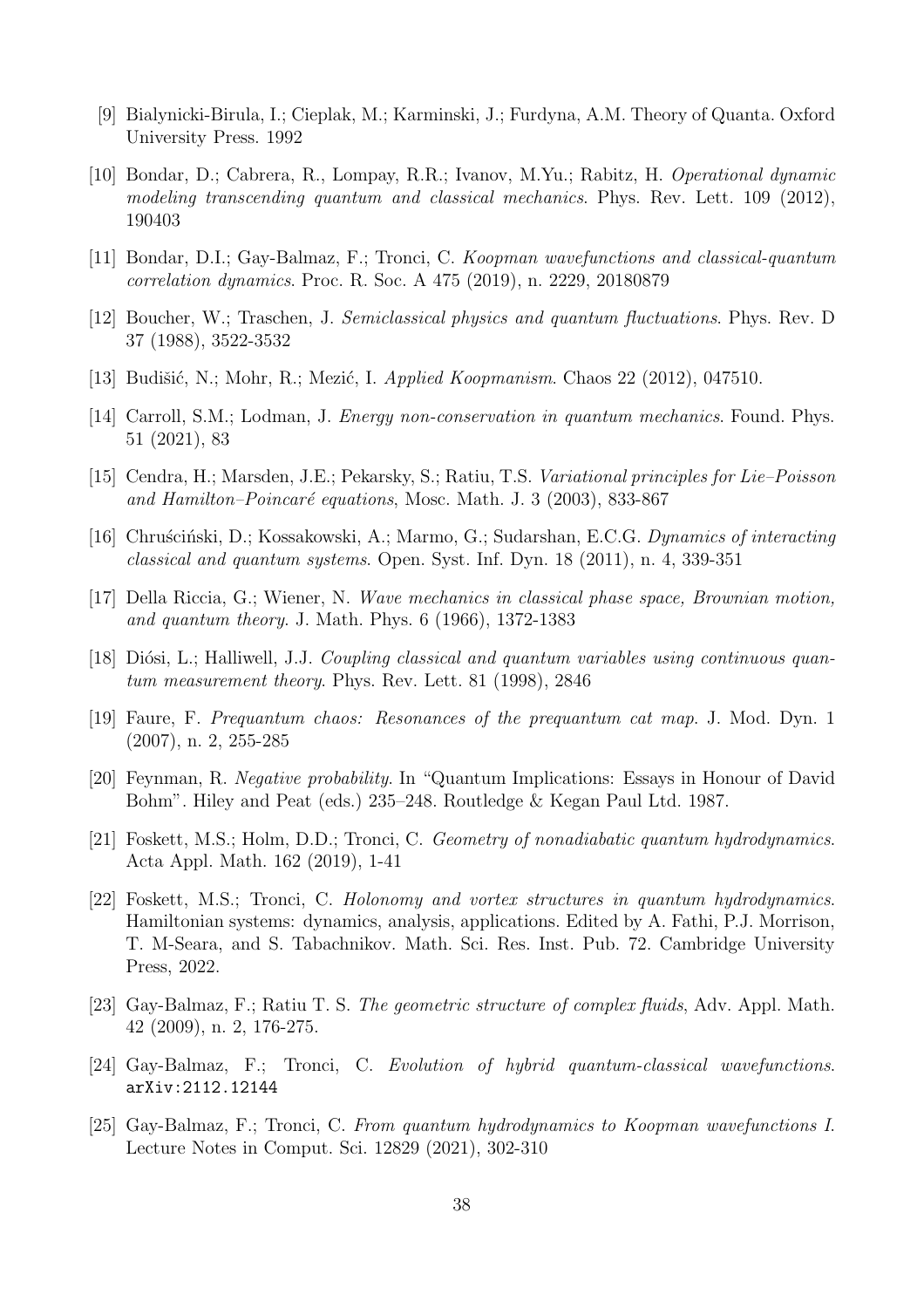- <span id="page-38-10"></span><span id="page-38-5"></span>[26] Gay-Balmaz, F.; Tronci, C. Madelung transform and probability densities in hybrid quantum–classical dynamics. Nonlinearity, 33 (2019), n. 10, 5383-5424
- <span id="page-38-1"></span>[27] Gay-Balmaz, F.; Tronci, C. Vlasov moment flows and geodesics on the Jacobi group. J. Math. Phys. 53 (2012), 123502
- <span id="page-38-8"></span>[28] Gerasimenko, V. Dynamical equations of quantum–classical systems. Theor. Math. Phys. 50 (1982), 49-55
- <span id="page-38-12"></span>[29] Giannakis, D.; Ourmazd, A.; Pfeffer, P.; Schumacher, J.; Slawinska, J. Embedding classical dynamics in a quantum computer. Phys. Rev. A 105 (2022), 052404
- <span id="page-38-3"></span>[30] Guillemin, V., Sternberg, S. The moment map and collective motion. Ann. Phys. 127 (1980), 220-253
- <span id="page-38-16"></span>[31] Hall, M.J.W.; Reginatto, M. Ensembles on Configuration Space. Springer. 2016
- <span id="page-38-15"></span>[32] Holm, D.D. Euler-Poincaré dynamics of perfect complex fluids, in Geometry, Mechanics, and Dynamics. P. Holmes, P. Newton & A. Weinstein (Eds.). Springer, New York. 2002
- <span id="page-38-14"></span>[33] Holm, D.D.; Marsden, J.E.; Ratiu, T.S. The Euler–Poincaré equations and semidirect products with applications to continuum theories. Adv. Math. 137 (1998), 1-81
- <span id="page-38-0"></span>[34] Holm, D.D.; Rawlinson, J.I.; Tronci, C. The bohmion method in nonadiabatic quantum hydrodynamics. J. Phys. A: Math. Theor. 54 (2021), 495201
- <span id="page-38-11"></span>[35] Hurst, J.; Hervieux P.-A.; Manfredi, G. Phase-space methods for the spin dynamics in condensed matter systems. Phil. Trans. R. Soc. A 375 (2017), 20160199
- <span id="page-38-4"></span>[36] Ismagilov, R.S.; Losik, M.; Michor, P. A 2-cocycle on a group of symplectomorphisms. Mosc. Math. J. 6 (2006), 307-315
- [37] Jauslin, H.R.; Sugny, D. Dynamics of mixed quantum–classical systems, geometric quantization and coherent states. In "Mathematical Horizons for Quantum Physics". Lect. Notes Ser. Inst. Math. Sci. Natl. Univ. Singap., 20, 65-96. World Scientific. 2010.
- <span id="page-38-7"></span>[38] Joseph, I. Koopman-von Neumann approach to quantum simulation of nonlinear classical dynamics. Phys. Rev. Res. 2 (2020), n. 4, 043102
- <span id="page-38-2"></span>[39] Kapral, R. Progress in the theory of mixed quantum–classical dynamics. Annu. Rev. Phys. Chem. 57 (2006), 129-57
- <span id="page-38-13"></span>[40] Khesin, B., Misiolek, G.; Modin, K. Geometry of the Madelung Transform. Arch. Rational Mech. Anal. 234 (2019), 549-573
- <span id="page-38-6"></span>[41] Koopman, B.O. Hamiltonian systems and transformations in Hilbert space. Proc. Nat. Acad. Sci. 17 (1931), 315
- <span id="page-38-9"></span>[42] Kostant, B. Line bundles and the prequantized Schrödinger equation. In "Colloquium on Group Theoretical Methods in Physics". Centre de Physique Théorique, Marseille, June 1972, IV.1-IV.22